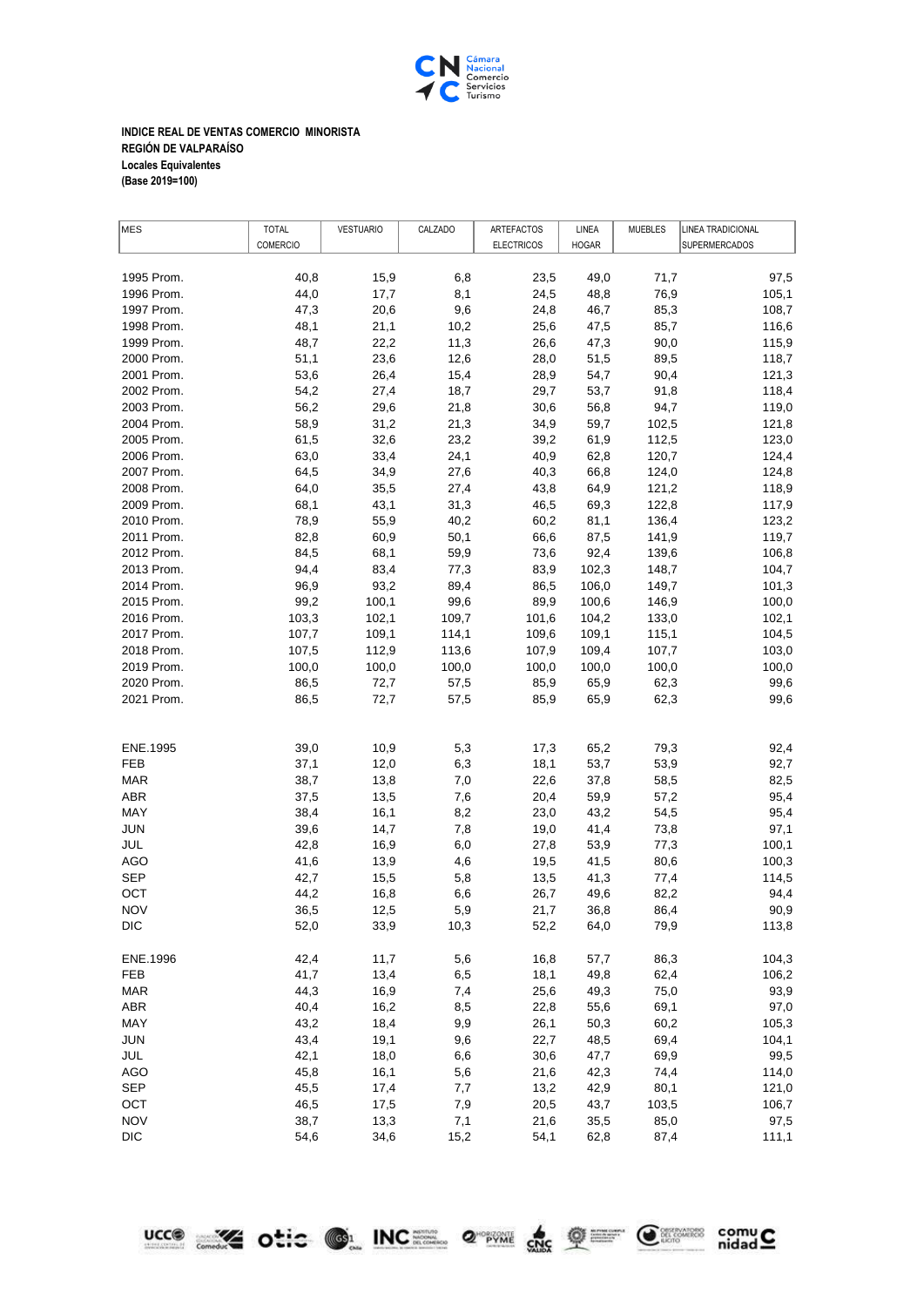

| <b>COMERCIO</b><br><b>ELECTRICOS</b><br><b>HOGAR</b><br><b>SUPERMERCADOS</b><br>ENE.1997<br>47,9<br>14,5<br>7,4<br>19,3<br>62,4<br>107,8<br>112,2<br><b>FEB</b><br>16,5<br>7,8<br>19,7<br>52,4<br>82,4<br>102,8<br>44,6<br>47,1<br>19,7<br>9,8<br>21,4<br>44,1<br>89,8<br><b>MAR</b><br>100,0<br><b>ABR</b><br>43,1<br>18,1<br>9,9<br>82,3<br>24,1<br>53,5<br>97,3<br>MAY<br>46,4<br>19,6<br>11,0<br>25,5<br>41,0<br>76,2<br>117,9<br><b>JUN</b><br>46,8<br>20,9<br>11,9<br>24,0<br>50,0<br>81,5<br>102,4<br>JUL<br>47,5<br>21,2<br>30,7<br>89,9<br>103,5<br>7,9<br>46,5<br>48,9<br>6,8<br>120,4<br>AGO<br>17,8<br>22,2<br>38,7<br>84,6<br><b>SEP</b><br>19,7<br>8,7<br>116,7<br>47,3<br>15,4<br>39,0<br>79,0<br>OCT<br>47,0<br>21,1<br>99,2<br>100,7<br>20,5<br>8,7<br>38,7<br><b>NOV</b><br>16,5<br>20,8<br>76,5<br>40,8<br>7,6<br>34,0<br>106,9<br><b>DIC</b><br>123,9<br>59,9<br>41,8<br>17,1<br>53,6<br>59,7<br>74,0<br>ENE.1998<br>51,6<br>16,7<br>8,7<br>24,7<br>59,9<br>107,9<br>118,0<br><b>FEB</b><br>47,1<br>17,8<br>8,7<br>49,9<br>83,1<br>19,8<br>109,2<br>47,3<br>19,7<br>10,5<br>87,2<br>99,0<br><b>MAR</b><br>22,7<br>44,1<br>81,3<br>ABR<br>45,8<br>19,5<br>10,9<br>26,8<br>52,8<br>107,6<br>MAY<br>47,6<br>20,0<br>11,3<br>29,5<br>39,6<br>78,7<br>124,1<br>88,0<br>JUN<br>48,6<br>21,5<br>11,2<br>27,5<br>50,1<br>114,7<br>JUL<br>8,1<br>93,6<br>116,0<br>48,4<br>22,4<br>27,5<br>53,5<br><b>AGO</b><br>48,7<br>18,7<br>7,8<br>125,8<br>20,9<br>43,7<br>91,0<br><b>SEP</b><br>8,5<br>80,2<br>125,4<br>46,5<br>18,7<br>15,3<br>45,2<br>88,5<br>OCT<br>46,6<br>21,0<br>10,6<br>20,2<br>42,1<br>113,5<br><b>NOV</b><br>15,3<br>111,3<br>39,4<br>7,8<br>19,5<br>32,5<br>74,2<br><b>DIC</b><br>53,2<br>135,0<br>59,6<br>41,9<br>17,8<br>56,5<br>75,0<br>ENE.1999<br>49,7<br>18,7<br>10,6<br>20,4<br>57,2<br>101,9<br>117,3<br><b>FEB</b><br>48,3<br>19,8<br>10,6<br>53,8<br>89,8<br>113,8<br>20,1<br><b>MAR</b><br>46,4<br>20,8<br>11,9<br>22,7<br>94,6<br>96,7<br>41,6<br><b>ABR</b><br>45,3<br>28,2<br>85,9<br>19,5<br>11,4<br>53,3<br>108,7<br>MAY<br>46,3<br>20,7<br>73,8<br>120,1<br>11,4<br>28,1<br>35,4<br><b>JUN</b><br>23,5<br>13,2<br>27,8<br>90,4<br>109,4<br>47,8<br>48,8<br>JUL<br>49,0<br>23,0<br>8,8<br>30,9<br>53,2<br>103,4<br>114,9<br><b>AGO</b><br>20,0<br>21,4<br>93,8<br>117,4<br>47,2<br>7,6<br>40,8<br><b>SEP</b><br>18,6<br>9,8<br>91,7<br>121,0<br>47,7<br>18,0<br>40,1<br>OCT<br>49,4<br>21,4<br>9,8<br>22,6<br>95,9<br>119,2<br>44,9<br><b>NOV</b><br>42,3<br>110,8<br>16,3<br>9,6<br>21,7<br>38,3<br>77,6<br><b>DIC</b><br>64,4<br>44,7<br>20,7<br>57,0<br>59,6<br>81,4<br>141,4<br>ENE.2000<br>52,2<br>20,0<br>11,7<br>21,5<br>59,1<br>109,1<br>116,9<br>FEB<br>21,0<br>11,8<br>22,0<br>50,8<br>95,4<br>117,7<br>51,6<br><b>MAR</b><br>50,0<br>23,6<br>15,0<br>25,4<br>45,4<br>96,9<br>99,5<br><b>ABR</b><br>50,0<br>22,7<br>13,1<br>29,5<br>88,0<br>115,4<br>59,9<br>MAY<br>47,9<br>22,7<br>74,5<br>12,8<br>28,9<br>41,4<br>115,6<br><b>JUN</b><br>49,4<br>84,3<br>110,9<br>25,5<br>13,7<br>28,1<br>50,1<br>25,6<br>JUL<br>50,9<br>9,5<br>31,8<br>56,6<br>104,6<br>116,2<br><b>AGO</b><br>49,1<br>20,2<br>8,2<br>85,1<br>119,5<br>22,3<br>46,1<br><b>SEP</b><br>49,7<br>18,8<br>10,1<br>83,7<br>132,6<br>19,0<br>44,3<br>OCT<br>49,2<br>19,4<br>10,8<br>23,4<br>50,2<br>82,8<br>117,7<br><b>NOV</b><br>45,1<br>89,1<br>114,6<br>17,3<br>11,6<br>22,9<br>44,2<br><b>DIC</b><br>68,1<br>46,9<br>23,0<br>80,9<br>147,5<br>61,1<br>69,5 | MES | <b>TOTAL</b> | <b>VESTUARIO</b> | CALZADO | ARTEFACTOS | LINEA | <b>MUEBLES</b> | LINEA TRADICIONAL |
|----------------------------------------------------------------------------------------------------------------------------------------------------------------------------------------------------------------------------------------------------------------------------------------------------------------------------------------------------------------------------------------------------------------------------------------------------------------------------------------------------------------------------------------------------------------------------------------------------------------------------------------------------------------------------------------------------------------------------------------------------------------------------------------------------------------------------------------------------------------------------------------------------------------------------------------------------------------------------------------------------------------------------------------------------------------------------------------------------------------------------------------------------------------------------------------------------------------------------------------------------------------------------------------------------------------------------------------------------------------------------------------------------------------------------------------------------------------------------------------------------------------------------------------------------------------------------------------------------------------------------------------------------------------------------------------------------------------------------------------------------------------------------------------------------------------------------------------------------------------------------------------------------------------------------------------------------------------------------------------------------------------------------------------------------------------------------------------------------------------------------------------------------------------------------------------------------------------------------------------------------------------------------------------------------------------------------------------------------------------------------------------------------------------------------------------------------------------------------------------------------------------------------------------------------------------------------------------------------------------------------------------------------------------------------------------------------------------------------------------------------------------------------------------------------------------------------------------------------------------------------------------------------------------------------------------------------------------------------------------------------------------------------------------------------------------------------------------------------------------------------------------------------------------------------------------------------------------------------------------------------------------------------------------------------------------------------------------------------------------------------------------------------------------------------------------------------------------------------------|-----|--------------|------------------|---------|------------|-------|----------------|-------------------|
|                                                                                                                                                                                                                                                                                                                                                                                                                                                                                                                                                                                                                                                                                                                                                                                                                                                                                                                                                                                                                                                                                                                                                                                                                                                                                                                                                                                                                                                                                                                                                                                                                                                                                                                                                                                                                                                                                                                                                                                                                                                                                                                                                                                                                                                                                                                                                                                                                                                                                                                                                                                                                                                                                                                                                                                                                                                                                                                                                                                                                                                                                                                                                                                                                                                                                                                                                                                                                                                                                  |     |              |                  |         |            |       |                |                   |
|                                                                                                                                                                                                                                                                                                                                                                                                                                                                                                                                                                                                                                                                                                                                                                                                                                                                                                                                                                                                                                                                                                                                                                                                                                                                                                                                                                                                                                                                                                                                                                                                                                                                                                                                                                                                                                                                                                                                                                                                                                                                                                                                                                                                                                                                                                                                                                                                                                                                                                                                                                                                                                                                                                                                                                                                                                                                                                                                                                                                                                                                                                                                                                                                                                                                                                                                                                                                                                                                                  |     |              |                  |         |            |       |                |                   |
|                                                                                                                                                                                                                                                                                                                                                                                                                                                                                                                                                                                                                                                                                                                                                                                                                                                                                                                                                                                                                                                                                                                                                                                                                                                                                                                                                                                                                                                                                                                                                                                                                                                                                                                                                                                                                                                                                                                                                                                                                                                                                                                                                                                                                                                                                                                                                                                                                                                                                                                                                                                                                                                                                                                                                                                                                                                                                                                                                                                                                                                                                                                                                                                                                                                                                                                                                                                                                                                                                  |     |              |                  |         |            |       |                |                   |
|                                                                                                                                                                                                                                                                                                                                                                                                                                                                                                                                                                                                                                                                                                                                                                                                                                                                                                                                                                                                                                                                                                                                                                                                                                                                                                                                                                                                                                                                                                                                                                                                                                                                                                                                                                                                                                                                                                                                                                                                                                                                                                                                                                                                                                                                                                                                                                                                                                                                                                                                                                                                                                                                                                                                                                                                                                                                                                                                                                                                                                                                                                                                                                                                                                                                                                                                                                                                                                                                                  |     |              |                  |         |            |       |                |                   |
|                                                                                                                                                                                                                                                                                                                                                                                                                                                                                                                                                                                                                                                                                                                                                                                                                                                                                                                                                                                                                                                                                                                                                                                                                                                                                                                                                                                                                                                                                                                                                                                                                                                                                                                                                                                                                                                                                                                                                                                                                                                                                                                                                                                                                                                                                                                                                                                                                                                                                                                                                                                                                                                                                                                                                                                                                                                                                                                                                                                                                                                                                                                                                                                                                                                                                                                                                                                                                                                                                  |     |              |                  |         |            |       |                |                   |
|                                                                                                                                                                                                                                                                                                                                                                                                                                                                                                                                                                                                                                                                                                                                                                                                                                                                                                                                                                                                                                                                                                                                                                                                                                                                                                                                                                                                                                                                                                                                                                                                                                                                                                                                                                                                                                                                                                                                                                                                                                                                                                                                                                                                                                                                                                                                                                                                                                                                                                                                                                                                                                                                                                                                                                                                                                                                                                                                                                                                                                                                                                                                                                                                                                                                                                                                                                                                                                                                                  |     |              |                  |         |            |       |                |                   |
|                                                                                                                                                                                                                                                                                                                                                                                                                                                                                                                                                                                                                                                                                                                                                                                                                                                                                                                                                                                                                                                                                                                                                                                                                                                                                                                                                                                                                                                                                                                                                                                                                                                                                                                                                                                                                                                                                                                                                                                                                                                                                                                                                                                                                                                                                                                                                                                                                                                                                                                                                                                                                                                                                                                                                                                                                                                                                                                                                                                                                                                                                                                                                                                                                                                                                                                                                                                                                                                                                  |     |              |                  |         |            |       |                |                   |
|                                                                                                                                                                                                                                                                                                                                                                                                                                                                                                                                                                                                                                                                                                                                                                                                                                                                                                                                                                                                                                                                                                                                                                                                                                                                                                                                                                                                                                                                                                                                                                                                                                                                                                                                                                                                                                                                                                                                                                                                                                                                                                                                                                                                                                                                                                                                                                                                                                                                                                                                                                                                                                                                                                                                                                                                                                                                                                                                                                                                                                                                                                                                                                                                                                                                                                                                                                                                                                                                                  |     |              |                  |         |            |       |                |                   |
|                                                                                                                                                                                                                                                                                                                                                                                                                                                                                                                                                                                                                                                                                                                                                                                                                                                                                                                                                                                                                                                                                                                                                                                                                                                                                                                                                                                                                                                                                                                                                                                                                                                                                                                                                                                                                                                                                                                                                                                                                                                                                                                                                                                                                                                                                                                                                                                                                                                                                                                                                                                                                                                                                                                                                                                                                                                                                                                                                                                                                                                                                                                                                                                                                                                                                                                                                                                                                                                                                  |     |              |                  |         |            |       |                |                   |
|                                                                                                                                                                                                                                                                                                                                                                                                                                                                                                                                                                                                                                                                                                                                                                                                                                                                                                                                                                                                                                                                                                                                                                                                                                                                                                                                                                                                                                                                                                                                                                                                                                                                                                                                                                                                                                                                                                                                                                                                                                                                                                                                                                                                                                                                                                                                                                                                                                                                                                                                                                                                                                                                                                                                                                                                                                                                                                                                                                                                                                                                                                                                                                                                                                                                                                                                                                                                                                                                                  |     |              |                  |         |            |       |                |                   |
|                                                                                                                                                                                                                                                                                                                                                                                                                                                                                                                                                                                                                                                                                                                                                                                                                                                                                                                                                                                                                                                                                                                                                                                                                                                                                                                                                                                                                                                                                                                                                                                                                                                                                                                                                                                                                                                                                                                                                                                                                                                                                                                                                                                                                                                                                                                                                                                                                                                                                                                                                                                                                                                                                                                                                                                                                                                                                                                                                                                                                                                                                                                                                                                                                                                                                                                                                                                                                                                                                  |     |              |                  |         |            |       |                |                   |
|                                                                                                                                                                                                                                                                                                                                                                                                                                                                                                                                                                                                                                                                                                                                                                                                                                                                                                                                                                                                                                                                                                                                                                                                                                                                                                                                                                                                                                                                                                                                                                                                                                                                                                                                                                                                                                                                                                                                                                                                                                                                                                                                                                                                                                                                                                                                                                                                                                                                                                                                                                                                                                                                                                                                                                                                                                                                                                                                                                                                                                                                                                                                                                                                                                                                                                                                                                                                                                                                                  |     |              |                  |         |            |       |                |                   |
|                                                                                                                                                                                                                                                                                                                                                                                                                                                                                                                                                                                                                                                                                                                                                                                                                                                                                                                                                                                                                                                                                                                                                                                                                                                                                                                                                                                                                                                                                                                                                                                                                                                                                                                                                                                                                                                                                                                                                                                                                                                                                                                                                                                                                                                                                                                                                                                                                                                                                                                                                                                                                                                                                                                                                                                                                                                                                                                                                                                                                                                                                                                                                                                                                                                                                                                                                                                                                                                                                  |     |              |                  |         |            |       |                |                   |
|                                                                                                                                                                                                                                                                                                                                                                                                                                                                                                                                                                                                                                                                                                                                                                                                                                                                                                                                                                                                                                                                                                                                                                                                                                                                                                                                                                                                                                                                                                                                                                                                                                                                                                                                                                                                                                                                                                                                                                                                                                                                                                                                                                                                                                                                                                                                                                                                                                                                                                                                                                                                                                                                                                                                                                                                                                                                                                                                                                                                                                                                                                                                                                                                                                                                                                                                                                                                                                                                                  |     |              |                  |         |            |       |                |                   |
|                                                                                                                                                                                                                                                                                                                                                                                                                                                                                                                                                                                                                                                                                                                                                                                                                                                                                                                                                                                                                                                                                                                                                                                                                                                                                                                                                                                                                                                                                                                                                                                                                                                                                                                                                                                                                                                                                                                                                                                                                                                                                                                                                                                                                                                                                                                                                                                                                                                                                                                                                                                                                                                                                                                                                                                                                                                                                                                                                                                                                                                                                                                                                                                                                                                                                                                                                                                                                                                                                  |     |              |                  |         |            |       |                |                   |
|                                                                                                                                                                                                                                                                                                                                                                                                                                                                                                                                                                                                                                                                                                                                                                                                                                                                                                                                                                                                                                                                                                                                                                                                                                                                                                                                                                                                                                                                                                                                                                                                                                                                                                                                                                                                                                                                                                                                                                                                                                                                                                                                                                                                                                                                                                                                                                                                                                                                                                                                                                                                                                                                                                                                                                                                                                                                                                                                                                                                                                                                                                                                                                                                                                                                                                                                                                                                                                                                                  |     |              |                  |         |            |       |                |                   |
|                                                                                                                                                                                                                                                                                                                                                                                                                                                                                                                                                                                                                                                                                                                                                                                                                                                                                                                                                                                                                                                                                                                                                                                                                                                                                                                                                                                                                                                                                                                                                                                                                                                                                                                                                                                                                                                                                                                                                                                                                                                                                                                                                                                                                                                                                                                                                                                                                                                                                                                                                                                                                                                                                                                                                                                                                                                                                                                                                                                                                                                                                                                                                                                                                                                                                                                                                                                                                                                                                  |     |              |                  |         |            |       |                |                   |
|                                                                                                                                                                                                                                                                                                                                                                                                                                                                                                                                                                                                                                                                                                                                                                                                                                                                                                                                                                                                                                                                                                                                                                                                                                                                                                                                                                                                                                                                                                                                                                                                                                                                                                                                                                                                                                                                                                                                                                                                                                                                                                                                                                                                                                                                                                                                                                                                                                                                                                                                                                                                                                                                                                                                                                                                                                                                                                                                                                                                                                                                                                                                                                                                                                                                                                                                                                                                                                                                                  |     |              |                  |         |            |       |                |                   |
|                                                                                                                                                                                                                                                                                                                                                                                                                                                                                                                                                                                                                                                                                                                                                                                                                                                                                                                                                                                                                                                                                                                                                                                                                                                                                                                                                                                                                                                                                                                                                                                                                                                                                                                                                                                                                                                                                                                                                                                                                                                                                                                                                                                                                                                                                                                                                                                                                                                                                                                                                                                                                                                                                                                                                                                                                                                                                                                                                                                                                                                                                                                                                                                                                                                                                                                                                                                                                                                                                  |     |              |                  |         |            |       |                |                   |
|                                                                                                                                                                                                                                                                                                                                                                                                                                                                                                                                                                                                                                                                                                                                                                                                                                                                                                                                                                                                                                                                                                                                                                                                                                                                                                                                                                                                                                                                                                                                                                                                                                                                                                                                                                                                                                                                                                                                                                                                                                                                                                                                                                                                                                                                                                                                                                                                                                                                                                                                                                                                                                                                                                                                                                                                                                                                                                                                                                                                                                                                                                                                                                                                                                                                                                                                                                                                                                                                                  |     |              |                  |         |            |       |                |                   |
|                                                                                                                                                                                                                                                                                                                                                                                                                                                                                                                                                                                                                                                                                                                                                                                                                                                                                                                                                                                                                                                                                                                                                                                                                                                                                                                                                                                                                                                                                                                                                                                                                                                                                                                                                                                                                                                                                                                                                                                                                                                                                                                                                                                                                                                                                                                                                                                                                                                                                                                                                                                                                                                                                                                                                                                                                                                                                                                                                                                                                                                                                                                                                                                                                                                                                                                                                                                                                                                                                  |     |              |                  |         |            |       |                |                   |
|                                                                                                                                                                                                                                                                                                                                                                                                                                                                                                                                                                                                                                                                                                                                                                                                                                                                                                                                                                                                                                                                                                                                                                                                                                                                                                                                                                                                                                                                                                                                                                                                                                                                                                                                                                                                                                                                                                                                                                                                                                                                                                                                                                                                                                                                                                                                                                                                                                                                                                                                                                                                                                                                                                                                                                                                                                                                                                                                                                                                                                                                                                                                                                                                                                                                                                                                                                                                                                                                                  |     |              |                  |         |            |       |                |                   |
|                                                                                                                                                                                                                                                                                                                                                                                                                                                                                                                                                                                                                                                                                                                                                                                                                                                                                                                                                                                                                                                                                                                                                                                                                                                                                                                                                                                                                                                                                                                                                                                                                                                                                                                                                                                                                                                                                                                                                                                                                                                                                                                                                                                                                                                                                                                                                                                                                                                                                                                                                                                                                                                                                                                                                                                                                                                                                                                                                                                                                                                                                                                                                                                                                                                                                                                                                                                                                                                                                  |     |              |                  |         |            |       |                |                   |
|                                                                                                                                                                                                                                                                                                                                                                                                                                                                                                                                                                                                                                                                                                                                                                                                                                                                                                                                                                                                                                                                                                                                                                                                                                                                                                                                                                                                                                                                                                                                                                                                                                                                                                                                                                                                                                                                                                                                                                                                                                                                                                                                                                                                                                                                                                                                                                                                                                                                                                                                                                                                                                                                                                                                                                                                                                                                                                                                                                                                                                                                                                                                                                                                                                                                                                                                                                                                                                                                                  |     |              |                  |         |            |       |                |                   |
|                                                                                                                                                                                                                                                                                                                                                                                                                                                                                                                                                                                                                                                                                                                                                                                                                                                                                                                                                                                                                                                                                                                                                                                                                                                                                                                                                                                                                                                                                                                                                                                                                                                                                                                                                                                                                                                                                                                                                                                                                                                                                                                                                                                                                                                                                                                                                                                                                                                                                                                                                                                                                                                                                                                                                                                                                                                                                                                                                                                                                                                                                                                                                                                                                                                                                                                                                                                                                                                                                  |     |              |                  |         |            |       |                |                   |
|                                                                                                                                                                                                                                                                                                                                                                                                                                                                                                                                                                                                                                                                                                                                                                                                                                                                                                                                                                                                                                                                                                                                                                                                                                                                                                                                                                                                                                                                                                                                                                                                                                                                                                                                                                                                                                                                                                                                                                                                                                                                                                                                                                                                                                                                                                                                                                                                                                                                                                                                                                                                                                                                                                                                                                                                                                                                                                                                                                                                                                                                                                                                                                                                                                                                                                                                                                                                                                                                                  |     |              |                  |         |            |       |                |                   |
|                                                                                                                                                                                                                                                                                                                                                                                                                                                                                                                                                                                                                                                                                                                                                                                                                                                                                                                                                                                                                                                                                                                                                                                                                                                                                                                                                                                                                                                                                                                                                                                                                                                                                                                                                                                                                                                                                                                                                                                                                                                                                                                                                                                                                                                                                                                                                                                                                                                                                                                                                                                                                                                                                                                                                                                                                                                                                                                                                                                                                                                                                                                                                                                                                                                                                                                                                                                                                                                                                  |     |              |                  |         |            |       |                |                   |
|                                                                                                                                                                                                                                                                                                                                                                                                                                                                                                                                                                                                                                                                                                                                                                                                                                                                                                                                                                                                                                                                                                                                                                                                                                                                                                                                                                                                                                                                                                                                                                                                                                                                                                                                                                                                                                                                                                                                                                                                                                                                                                                                                                                                                                                                                                                                                                                                                                                                                                                                                                                                                                                                                                                                                                                                                                                                                                                                                                                                                                                                                                                                                                                                                                                                                                                                                                                                                                                                                  |     |              |                  |         |            |       |                |                   |
|                                                                                                                                                                                                                                                                                                                                                                                                                                                                                                                                                                                                                                                                                                                                                                                                                                                                                                                                                                                                                                                                                                                                                                                                                                                                                                                                                                                                                                                                                                                                                                                                                                                                                                                                                                                                                                                                                                                                                                                                                                                                                                                                                                                                                                                                                                                                                                                                                                                                                                                                                                                                                                                                                                                                                                                                                                                                                                                                                                                                                                                                                                                                                                                                                                                                                                                                                                                                                                                                                  |     |              |                  |         |            |       |                |                   |
|                                                                                                                                                                                                                                                                                                                                                                                                                                                                                                                                                                                                                                                                                                                                                                                                                                                                                                                                                                                                                                                                                                                                                                                                                                                                                                                                                                                                                                                                                                                                                                                                                                                                                                                                                                                                                                                                                                                                                                                                                                                                                                                                                                                                                                                                                                                                                                                                                                                                                                                                                                                                                                                                                                                                                                                                                                                                                                                                                                                                                                                                                                                                                                                                                                                                                                                                                                                                                                                                                  |     |              |                  |         |            |       |                |                   |
|                                                                                                                                                                                                                                                                                                                                                                                                                                                                                                                                                                                                                                                                                                                                                                                                                                                                                                                                                                                                                                                                                                                                                                                                                                                                                                                                                                                                                                                                                                                                                                                                                                                                                                                                                                                                                                                                                                                                                                                                                                                                                                                                                                                                                                                                                                                                                                                                                                                                                                                                                                                                                                                                                                                                                                                                                                                                                                                                                                                                                                                                                                                                                                                                                                                                                                                                                                                                                                                                                  |     |              |                  |         |            |       |                |                   |
|                                                                                                                                                                                                                                                                                                                                                                                                                                                                                                                                                                                                                                                                                                                                                                                                                                                                                                                                                                                                                                                                                                                                                                                                                                                                                                                                                                                                                                                                                                                                                                                                                                                                                                                                                                                                                                                                                                                                                                                                                                                                                                                                                                                                                                                                                                                                                                                                                                                                                                                                                                                                                                                                                                                                                                                                                                                                                                                                                                                                                                                                                                                                                                                                                                                                                                                                                                                                                                                                                  |     |              |                  |         |            |       |                |                   |
|                                                                                                                                                                                                                                                                                                                                                                                                                                                                                                                                                                                                                                                                                                                                                                                                                                                                                                                                                                                                                                                                                                                                                                                                                                                                                                                                                                                                                                                                                                                                                                                                                                                                                                                                                                                                                                                                                                                                                                                                                                                                                                                                                                                                                                                                                                                                                                                                                                                                                                                                                                                                                                                                                                                                                                                                                                                                                                                                                                                                                                                                                                                                                                                                                                                                                                                                                                                                                                                                                  |     |              |                  |         |            |       |                |                   |
|                                                                                                                                                                                                                                                                                                                                                                                                                                                                                                                                                                                                                                                                                                                                                                                                                                                                                                                                                                                                                                                                                                                                                                                                                                                                                                                                                                                                                                                                                                                                                                                                                                                                                                                                                                                                                                                                                                                                                                                                                                                                                                                                                                                                                                                                                                                                                                                                                                                                                                                                                                                                                                                                                                                                                                                                                                                                                                                                                                                                                                                                                                                                                                                                                                                                                                                                                                                                                                                                                  |     |              |                  |         |            |       |                |                   |
|                                                                                                                                                                                                                                                                                                                                                                                                                                                                                                                                                                                                                                                                                                                                                                                                                                                                                                                                                                                                                                                                                                                                                                                                                                                                                                                                                                                                                                                                                                                                                                                                                                                                                                                                                                                                                                                                                                                                                                                                                                                                                                                                                                                                                                                                                                                                                                                                                                                                                                                                                                                                                                                                                                                                                                                                                                                                                                                                                                                                                                                                                                                                                                                                                                                                                                                                                                                                                                                                                  |     |              |                  |         |            |       |                |                   |
|                                                                                                                                                                                                                                                                                                                                                                                                                                                                                                                                                                                                                                                                                                                                                                                                                                                                                                                                                                                                                                                                                                                                                                                                                                                                                                                                                                                                                                                                                                                                                                                                                                                                                                                                                                                                                                                                                                                                                                                                                                                                                                                                                                                                                                                                                                                                                                                                                                                                                                                                                                                                                                                                                                                                                                                                                                                                                                                                                                                                                                                                                                                                                                                                                                                                                                                                                                                                                                                                                  |     |              |                  |         |            |       |                |                   |
|                                                                                                                                                                                                                                                                                                                                                                                                                                                                                                                                                                                                                                                                                                                                                                                                                                                                                                                                                                                                                                                                                                                                                                                                                                                                                                                                                                                                                                                                                                                                                                                                                                                                                                                                                                                                                                                                                                                                                                                                                                                                                                                                                                                                                                                                                                                                                                                                                                                                                                                                                                                                                                                                                                                                                                                                                                                                                                                                                                                                                                                                                                                                                                                                                                                                                                                                                                                                                                                                                  |     |              |                  |         |            |       |                |                   |
|                                                                                                                                                                                                                                                                                                                                                                                                                                                                                                                                                                                                                                                                                                                                                                                                                                                                                                                                                                                                                                                                                                                                                                                                                                                                                                                                                                                                                                                                                                                                                                                                                                                                                                                                                                                                                                                                                                                                                                                                                                                                                                                                                                                                                                                                                                                                                                                                                                                                                                                                                                                                                                                                                                                                                                                                                                                                                                                                                                                                                                                                                                                                                                                                                                                                                                                                                                                                                                                                                  |     |              |                  |         |            |       |                |                   |
|                                                                                                                                                                                                                                                                                                                                                                                                                                                                                                                                                                                                                                                                                                                                                                                                                                                                                                                                                                                                                                                                                                                                                                                                                                                                                                                                                                                                                                                                                                                                                                                                                                                                                                                                                                                                                                                                                                                                                                                                                                                                                                                                                                                                                                                                                                                                                                                                                                                                                                                                                                                                                                                                                                                                                                                                                                                                                                                                                                                                                                                                                                                                                                                                                                                                                                                                                                                                                                                                                  |     |              |                  |         |            |       |                |                   |
|                                                                                                                                                                                                                                                                                                                                                                                                                                                                                                                                                                                                                                                                                                                                                                                                                                                                                                                                                                                                                                                                                                                                                                                                                                                                                                                                                                                                                                                                                                                                                                                                                                                                                                                                                                                                                                                                                                                                                                                                                                                                                                                                                                                                                                                                                                                                                                                                                                                                                                                                                                                                                                                                                                                                                                                                                                                                                                                                                                                                                                                                                                                                                                                                                                                                                                                                                                                                                                                                                  |     |              |                  |         |            |       |                |                   |
|                                                                                                                                                                                                                                                                                                                                                                                                                                                                                                                                                                                                                                                                                                                                                                                                                                                                                                                                                                                                                                                                                                                                                                                                                                                                                                                                                                                                                                                                                                                                                                                                                                                                                                                                                                                                                                                                                                                                                                                                                                                                                                                                                                                                                                                                                                                                                                                                                                                                                                                                                                                                                                                                                                                                                                                                                                                                                                                                                                                                                                                                                                                                                                                                                                                                                                                                                                                                                                                                                  |     |              |                  |         |            |       |                |                   |
|                                                                                                                                                                                                                                                                                                                                                                                                                                                                                                                                                                                                                                                                                                                                                                                                                                                                                                                                                                                                                                                                                                                                                                                                                                                                                                                                                                                                                                                                                                                                                                                                                                                                                                                                                                                                                                                                                                                                                                                                                                                                                                                                                                                                                                                                                                                                                                                                                                                                                                                                                                                                                                                                                                                                                                                                                                                                                                                                                                                                                                                                                                                                                                                                                                                                                                                                                                                                                                                                                  |     |              |                  |         |            |       |                |                   |
|                                                                                                                                                                                                                                                                                                                                                                                                                                                                                                                                                                                                                                                                                                                                                                                                                                                                                                                                                                                                                                                                                                                                                                                                                                                                                                                                                                                                                                                                                                                                                                                                                                                                                                                                                                                                                                                                                                                                                                                                                                                                                                                                                                                                                                                                                                                                                                                                                                                                                                                                                                                                                                                                                                                                                                                                                                                                                                                                                                                                                                                                                                                                                                                                                                                                                                                                                                                                                                                                                  |     |              |                  |         |            |       |                |                   |
|                                                                                                                                                                                                                                                                                                                                                                                                                                                                                                                                                                                                                                                                                                                                                                                                                                                                                                                                                                                                                                                                                                                                                                                                                                                                                                                                                                                                                                                                                                                                                                                                                                                                                                                                                                                                                                                                                                                                                                                                                                                                                                                                                                                                                                                                                                                                                                                                                                                                                                                                                                                                                                                                                                                                                                                                                                                                                                                                                                                                                                                                                                                                                                                                                                                                                                                                                                                                                                                                                  |     |              |                  |         |            |       |                |                   |
|                                                                                                                                                                                                                                                                                                                                                                                                                                                                                                                                                                                                                                                                                                                                                                                                                                                                                                                                                                                                                                                                                                                                                                                                                                                                                                                                                                                                                                                                                                                                                                                                                                                                                                                                                                                                                                                                                                                                                                                                                                                                                                                                                                                                                                                                                                                                                                                                                                                                                                                                                                                                                                                                                                                                                                                                                                                                                                                                                                                                                                                                                                                                                                                                                                                                                                                                                                                                                                                                                  |     |              |                  |         |            |       |                |                   |
|                                                                                                                                                                                                                                                                                                                                                                                                                                                                                                                                                                                                                                                                                                                                                                                                                                                                                                                                                                                                                                                                                                                                                                                                                                                                                                                                                                                                                                                                                                                                                                                                                                                                                                                                                                                                                                                                                                                                                                                                                                                                                                                                                                                                                                                                                                                                                                                                                                                                                                                                                                                                                                                                                                                                                                                                                                                                                                                                                                                                                                                                                                                                                                                                                                                                                                                                                                                                                                                                                  |     |              |                  |         |            |       |                |                   |
|                                                                                                                                                                                                                                                                                                                                                                                                                                                                                                                                                                                                                                                                                                                                                                                                                                                                                                                                                                                                                                                                                                                                                                                                                                                                                                                                                                                                                                                                                                                                                                                                                                                                                                                                                                                                                                                                                                                                                                                                                                                                                                                                                                                                                                                                                                                                                                                                                                                                                                                                                                                                                                                                                                                                                                                                                                                                                                                                                                                                                                                                                                                                                                                                                                                                                                                                                                                                                                                                                  |     |              |                  |         |            |       |                |                   |
|                                                                                                                                                                                                                                                                                                                                                                                                                                                                                                                                                                                                                                                                                                                                                                                                                                                                                                                                                                                                                                                                                                                                                                                                                                                                                                                                                                                                                                                                                                                                                                                                                                                                                                                                                                                                                                                                                                                                                                                                                                                                                                                                                                                                                                                                                                                                                                                                                                                                                                                                                                                                                                                                                                                                                                                                                                                                                                                                                                                                                                                                                                                                                                                                                                                                                                                                                                                                                                                                                  |     |              |                  |         |            |       |                |                   |
|                                                                                                                                                                                                                                                                                                                                                                                                                                                                                                                                                                                                                                                                                                                                                                                                                                                                                                                                                                                                                                                                                                                                                                                                                                                                                                                                                                                                                                                                                                                                                                                                                                                                                                                                                                                                                                                                                                                                                                                                                                                                                                                                                                                                                                                                                                                                                                                                                                                                                                                                                                                                                                                                                                                                                                                                                                                                                                                                                                                                                                                                                                                                                                                                                                                                                                                                                                                                                                                                                  |     |              |                  |         |            |       |                |                   |
|                                                                                                                                                                                                                                                                                                                                                                                                                                                                                                                                                                                                                                                                                                                                                                                                                                                                                                                                                                                                                                                                                                                                                                                                                                                                                                                                                                                                                                                                                                                                                                                                                                                                                                                                                                                                                                                                                                                                                                                                                                                                                                                                                                                                                                                                                                                                                                                                                                                                                                                                                                                                                                                                                                                                                                                                                                                                                                                                                                                                                                                                                                                                                                                                                                                                                                                                                                                                                                                                                  |     |              |                  |         |            |       |                |                   |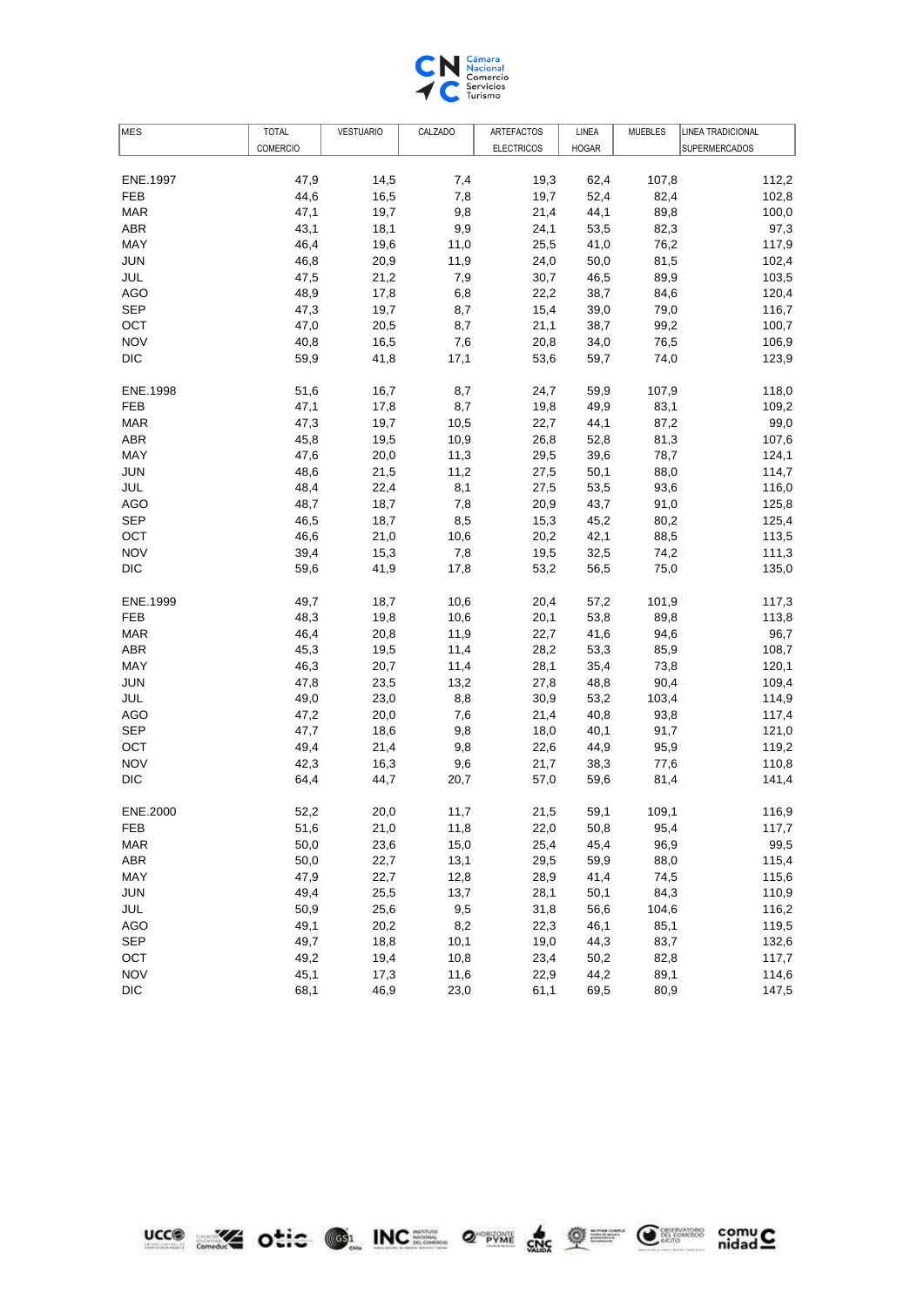

| <b>MES</b> | <b>TOTAL</b>    | <b>VESTUARIO</b> | CALZADO | ARTEFACTOS        | LINEA        | <b>MUEBLES</b> | LINEA TRADICIONAL    |
|------------|-----------------|------------------|---------|-------------------|--------------|----------------|----------------------|
|            | <b>COMERCIO</b> |                  |         | <b>ELECTRICOS</b> | <b>HOGAR</b> |                | <b>SUPERMERCADOS</b> |
|            |                 |                  |         |                   |              |                |                      |
| ENE.2001   | 52,8            | 22,1             | 13,2    | 22,2              | 62,7         | 110,5          | 117,1                |
| <b>FEB</b> | 52,8            | 23,4             | 13,9    | 20,0              | 55,4         | 97,6           | 120,6                |
| <b>MAR</b> | 54,2            | 27,6             | 17,4    | 24,8              | 47,6         | 98,2           | 109,0                |
| ABR        | 51,8            | 26,2             | 15,4    | 29,2              | 67,3         | 95,2           | 116,7                |
| MAY        | 50,4            | 25,7             | 16,1    | 28,7              | 46,4         | 71,6           | 117,9                |
| <b>JUN</b> | 52,7            | 28,4             | 16,6    | 29,3              | 54,2         | 76,6           | 116,5                |
| JUL        | 51,8            | 27,0             | 12,0    | 33,3              | 60,7         | 100,2          | 117,5                |
| <b>AGO</b> | 52,3            | 22,5             | 10,7    | 24,5              | 49,1         | 94,1           | 123,2                |
| <b>SEP</b> | 52,6            | 21,5             | 13,1    | 20,3              | 48,4         | 86,2           | 133,3                |
| OCT        | 51,7            | 22,3             | 13,4    | 25,2              | 55,5         | 93,2           | 114,4                |
| <b>NOV</b> | 46,9            | 18,3             | 14,0    | 23,9              | 42,3         | 77,7           | 119,4                |
| <b>DIC</b> | 72,7            | 52,2             | 29,0    | 65,7              | 67,4         | 83,2           | 150,5                |
| ENE.2002   | 54,4            | 21,4             | 17,3    | 22,5              | 67,8         | 128,4          | 118,5                |
| FEB        | 54,5            | 24,6             | 17,7    | 21,1              | 56,7         | 103,2          | 120,4                |
| <b>MAR</b> | 55,8            | 27,9             | 21,3    | 25,7              | 49,5         | 101,1          | 114,9                |
| <b>ABR</b> | 50,2            | 25,5             | 17,9    | 29,5              | 58,6         | 94,5           | 105,3                |
| MAY        | 52,0            | 27,1             | 19,7    | 31,4              | 44,8         | 74,6           | 119,1                |
| <b>JUN</b> | 53,3            | 29,7             | 20,9    | 33,5              | 54,6         | 67,2           | 112,1                |
| JUL        | 50,6            | 26,9             | 14,2    | 29,9              | 59,3         | 89,3           | 109,4                |
| <b>AGO</b> | 53,1            | 24,4             | 13,3    | 26,1              | 44,5         | 83,8           | 122,8                |
| <b>SEP</b> | 53,1            | 24,1             | 16,5    | 21,3              | 47,2         | 89,8           | 124,1                |
| OCT        | 51,9            | 23,1             | 15,8    | 26,2              | 51,3         | 97,9           | 111,2                |
| <b>NOV</b> | 47,3            | 18,8             | 16,1    | 23,9              | 40,0         | 81,5           | 119,8                |
| <b>DIC</b> | 73,7            | 55,3             | 34,0    | 64,9              | 70,1         | 90,1           | 143,4                |
| ENE.2003   | 55,7            | 24,7             | 20,8    | 23,2              | 66,2         | 137,0          | 113,9                |
| <b>FEB</b> | 55,3            | 26,0             | 21,2    | 22,1              | 53,6         | 105,5          | 116,4                |
| <b>MAR</b> | 56,4            | 32,1             | 26,1    | 26,7              | 56,0         | 109,5          | 104,3                |
| ABR        | 54,3            | 27,3             | 22,9    | 30,1              | 66,5         | 94,7           | 113,3                |
| MAY        | 55,1            | 29,5             | 25,0    | 31,6              | 51,6         | 82,6           | 122,0                |
| JUN        | 52,6            | 30,5             | 25,1    | 29,6              | 53,8         | 76,0           | 108,8                |
| JUL        | 51,8            | 27,6             | 16,6    | 30,8              | 62,5         | 93,8           | 109,5                |
| AGO        | 55,8            | 27,0             | 15,4    | 27,6              | 48,1         | 91,4           | 124,2                |
| <b>SEP</b> | 54,1            | 26,1             | 16,1    | 21,0              | 50,4         | 80,4           | 126,0                |
| OCT        | 56,3            | 25,5             | 18,0    | 28,8              | 55,6         | 91,4           | 119,7                |
| <b>NOV</b> | 50,5            | 20,6             | 18,6    | 27,7              | 43,2         | 81,8           | 122,7                |
| <b>DIC</b> | 76,8            | 58,3             | 36,0    | 67,7              | 74,0         | 92,0           | 147,9                |
| ENE.2004   | 58,0            | 25,4             | 17,7    | 25,8              | 70,6         | 138,2          | 120,3                |
| FEB        | 59,6            | 27,1             | 22,0    | 25,3              | 57,6         | 105,3          | 127,2                |
| <b>MAR</b> | 58,9            | 33,3             | 23,1    | 33,3              | 60,4         | 114,1          | 106,0                |
| <b>ABR</b> | 56,3            | 27,7             | 22,1    | 32,8              | 63,6         | 99,5           | 118,6                |
| MAY        | 57,3            | 31,9             | 24,6    | 35,3              | 55,5         | 94,8           | 121,4                |
| <b>JUN</b> | 55,1            | 31,6             | 23,0    | 34,3              | 59,5         | 85,9           | 112,2                |
| JUL        | 58,0            | 30,6             | 17,3    | 36,2              | 71,6         | 110,3          | 121,6                |
| <b>AGO</b> | 55,8            | 27,4             | 15,3    | 31,9              | 51,8         | 98,0           | 117,0                |
| <b>SEP</b> | 56,2            | 28,0             | 15,2    | 23,7              | 50,0         | 92,9           | 127,6                |
| OCT        | 59,3            | 27,9             | 18,2    | 33,5              | 57,5         | 103,7          | 121,5                |
| <b>NOV</b> | 51,8            | 22,3             | 19,9    | 32,9              | 45,7         | 91,3           | 115,9                |
| <b>DIC</b> | 80,2            | 60,5             | 36,7    | 74,0              | 73,0         | 96,6           | 152,9                |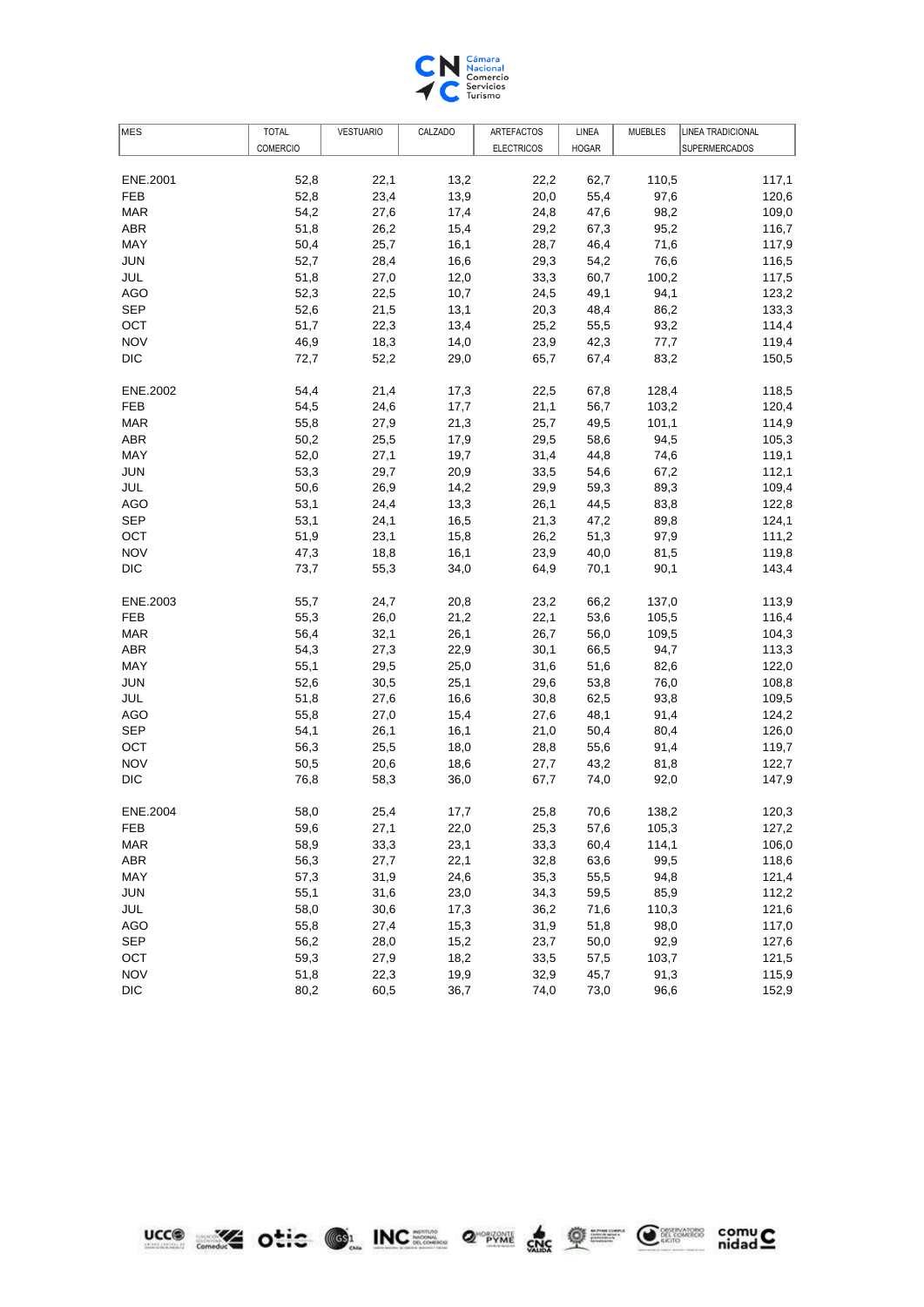

| <b>MES</b> | <b>TOTAL</b>    | <b>VESTUARIO</b> | CALZADO | ARTEFACTOS        | LINEA        | MUEBLES | LINEA TRADICIONAL |
|------------|-----------------|------------------|---------|-------------------|--------------|---------|-------------------|
|            | <b>COMERCIO</b> |                  |         | <b>ELECTRICOS</b> | <b>HOGAR</b> |         | SUPERMERCADOS     |
|            |                 |                  |         |                   |              |         |                   |
| ENE.2005   | 61,0            | 25,8             | 19,9    | 28,5              | 81,3         | 154,3   | 123,7             |
| <b>FEB</b> | 60,6            | 26,6             | 25,6    | 27,8              | 61,6         | 107,9   | 124,8             |
| <b>MAR</b> | 60,9            | 31,5             | 25,7    | 33,5              | 60,9         | 126,6   | 113,6             |
| <b>ABR</b> | 58,9            | 29,6             | 24,9    | 36,1              | 64,9         | 103,6   | 119,8             |
| MAY        | 59,1            | 33,3             | 26,1    | 38,0              | 56,2         | 94,9    | 122,1             |
| <b>JUN</b> | 58,2            | 34,8             | 25,5    | 36,8              | 59,7         | 92,2    | 115,1             |
| JUL        | 61,0            | 33,3             | 18,7    | 40,0              | 71,6         | 122,3   | 123,6             |
| <b>AGO</b> | 59,4            | 30,8             | 16,5    | 35,8              | 54,0         | 107,8   | 119,3             |
| <b>SEP</b> | 58,7            | 29,5             | 16,8    | 27,3              | 52,3         | 102,2   | 127,6             |
| OCT        | 60,8            | 29,8             | 19,0    | 37,7              | 60,0         | 117,8   | 117,9             |
| <b>NOV</b> | 54,3            | 24,4             | 20,3    | 37,6              | 44,7         | 103,4   | 116,1             |
| <b>DIC</b> | 85,6            | 62,4             | 39,3    | 91,6              | 75,8         | 117,5   | 152,9             |
| ENE.2006   | 62,4            | 26,3             | 20,6    | 30,4              | 78,6         | 167,4   | 125,1             |
| FEB        | 61,5            | 27,3             | 25,1    | 29,7              | 60,0         | 126,2   | 124,1             |
| <b>MAR</b> | 59,6            | 30,8             | 28,1    | 33,7              | 60,7         | 135,8   | 107,2             |
| <b>ABR</b> | 60,9            | 31,0             | 25,8    | 37,3              | 64,5         | 114,5   | 122,9             |
| MAY        | 59,2            | 32,4             | 26,4    | 41,6              | 54,5         | 99,2    | 119,2             |
| <b>JUN</b> | 62,4            | 37,3             | 27,6    | 42,4              | 63,2         | 103,6   | 118,8             |
| JUL        | 61,8            | 34,5             | 19,8    | 43,7              | 71,5         | 126,8   | 120,0             |
| <b>AGO</b> | 60,9            | 31,4             | 17,2    | 39,7              | 58,4         | 120,1   | 117,1             |
| <b>SEP</b> | 63,8            | 30,5             | 18,7    | 31,1              | 57,0         | 105,3   | 139,0             |
| OCT        | 59,8            | 28,7             | 19,9    | 37,5              | 59,3         | 112,5   | 115,7             |
| <b>NOV</b> | 56,7            | 25,3             | 21,5    | 40,3              | 50,1         | 112,7   | 118,8             |
| <b>DIC</b> | 87,3            | 65,1             | 38,9    | 83,6              | 76,0         | 124,3   | 164,6             |
| ENE.2007   | 61,9            | 27,8             | 22,2    | 30,7              | 68,1         | 124,0   | 123,1             |
| <b>FEB</b> | 63,0            | 26,8             | 27,3    | 30,5              | 63,8         | 119,0   | 128,8             |
| <b>MAR</b> | 64,7            | 32,5             | 32,6    | 36,0              | 66,5         | 150,9   | 116,4             |
| ABR        | 63,7            | 31,9             | 28,9    | 38,8              | 70,3         | 125,9   | 127,0             |
| MAY        | 60,9            | 33,2             | 30,9    | 41,6              | 60,3         | 107,4   | 120,3             |
| JUN        | 66,1            | 41,1             | 32,7    | 45,3              | 71,8         | 115,9   | 119,1             |
| JUL        | 60,5            | 34,2             | 23,0    | 40,1              | 73,9         | 133,5   | 114,7             |
| AGO        | 61,5            | 32,6             | 19,6    | 35,7              | 62,1         | 127,7   | 118,8             |
| <b>SEP</b> | 63,5            | 32,3             | 22,3    | 31,1              | 60,0         | 114,7   | 130,0             |
| OCT        | 60,6            | 31,1             | 23,9    | 36,4              | 64,3         | 118,0   | 111,3             |
| <b>NOV</b> | 58,8            | 27,8             | 25,5    | 38,8              | 58,0         | 120,2   | 118,7             |
| <b>DIC</b> | 88,9            | 67,1             | 42,3    | 78,3              | 82,0         | 131,0   | 169,5             |
| ENE.2008   | 64,4            | 29,5             | 23,6    | 35,0              | 71,3         | 135,4   | 123,4             |
| FEB        | 65,7            | 28,9             | 28,9    | 35,0              | 59,8         | 118,9   | 130,4             |
| <b>MAR</b> | 65,4            | 31,3             | 28,0    | 41,3              | 65,7         | 158,1   | 118,5             |
| <b>ABR</b> | 62,6            | 32,0             | 28,5    | 45,0              | 67,5         | 121,7   | 118,6             |
| MAY        | 63,3            | 36,0             | 31,3    | 48,8              | 64,1         | 105,0   | 118,2             |
| <b>JUN</b> | 63,6            | 39,6             | 29,7    | 48,4              | 72,7         | 109,1   | 111,4             |
| JUL        | 60,0            | 34,9             | 22,0    | 45,7              | 75,0         | 129,5   | 108,2             |
| <b>AGO</b> | 62,3            | 34,5             | 20,5    | 39,5              | 59,4         | 121,8   | 115,7             |
| <b>SEP</b> | 58,4            | 32,2             | 21,6    | 32,4              | 51,2         | 105,4   | 111,7             |
| OCT        | 60,8            | 31,8             | 25,5    | 38,2              | 61,1         | 118,9   | 108,7             |
| <b>NOV</b> | 57,2            | 28,9             | 26,1    | 41,6              | 53,5         | 107,0   | 109,1             |
| <b>DIC</b> | 83,9            | 65,8             | 43,6    | 74,6              | 77,1         | 123,2   | 152,3             |
|            |                 |                  |         |                   |              |         |                   |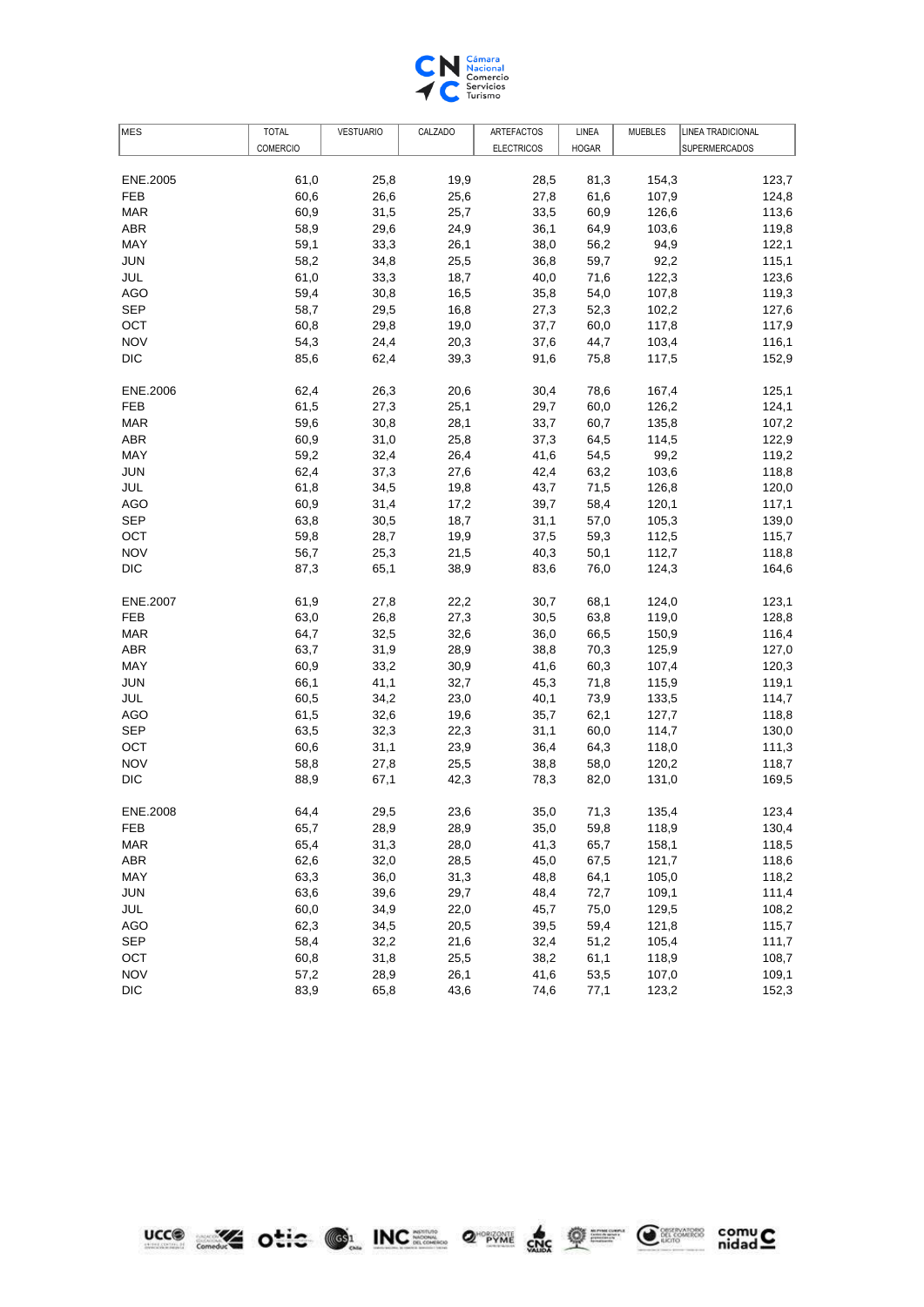

| MES        | <b>TOTAL</b>    | <b>VESTUARIO</b> | CALZADO | <b>ARTEFACTOS</b> | LINEA        | <b>MUEBLES</b> | LINEA TRADICIONAL |
|------------|-----------------|------------------|---------|-------------------|--------------|----------------|-------------------|
|            | <b>COMERCIO</b> |                  |         | <b>ELECTRICOS</b> | <b>HOGAR</b> |                | SUPERMERCADOS     |
|            |                 |                  |         |                   |              |                |                   |
| ENE.2009   | 67,9            | 36,4             | 27,6    | 35,4              | 64,3         | 114,6          | 125,2             |
| <b>FEB</b> | 65,8            | 31,7             | 32,7    | 33,8              | 61,3         | 121,6          | 124,0             |
| <b>MAR</b> | 66,8            | 35,8             | 31,3    | 41,4              | 65,4         | 155,8          | 115,2             |
| <b>ABR</b> | 61,8            | 33,1             | 27,9    | 43,1              | 66,8         | 124,8          | 115,4             |
| MAY        | 66,1            | 42,2             | 33,5    | 48,9              | 66,9         | 115,2          | 116,9             |
| <b>JUN</b> | 66,7            | 48,1             | 34,0    | 50,4              | 66,8         | 97,3           | 109,3             |
| JUL        | 65,0            | 45,8             | 26,3    | 45,6              | 79,4         | 121,6          | 109,1             |
| AGO        | 67,9            | 42,3             | 25,0    | 44,9              | 67,5         | 131,1          | 115,9             |
| <b>SEP</b> | 63,7            | 39,7             | 23,5    | 35,8              | 60,9         | 115,0          | 113,7             |
| OCT        | 67,3            | 41,4             | 30,0    | 43,4              | 75,2         | 127,7          | 110,1             |
| <b>NOV</b> | 62,9            | 36,2             | 30,5    | 47,3              | 60,7         | 110,9          | 109,7             |
| <b>DIC</b> | 95,9            | 84,7             | 53,4    | 88,0              | 96,2         | 138,6          | 150,3             |
|            |                 |                  |         |                   |              |                |                   |
| ENE.2010   | 72,9            | 45,6             | 31,0    | 44,4              | 74,1         | 133,4          | 120,7             |
| <b>FEB</b> | 69,6            | 40,5             | 41,1    | 40,0              | 66,3         | 118,5          | 116,8             |
| <b>MAR</b> | 76,3            | 45,1             | 39,0    | 51,5              | 76,8         | 155,4          | 123,5             |
| ABR        | 75,9            | 46,8             | 39,2    | 61,1              | 83,9         | 133,1          | 126,4             |
| MAY        | 79,0            | 54,4             | 44,1    | 69,8              | 80,9         | 133,1          | 124,1             |
| JUN        | 77,5            | 59,9             | 38,5    | 67,0              | 76,9         | 113,9          | 116,6             |
| JUL        | 79,6            | 60,3             | 36,7    | 60,4              | 95,8         | 147,7          | 123,0             |
| <b>AGO</b> | 74,0            | 54,1             | 31,4    | 53,7              | 74,9         | 146,2          | 112,0             |
| <b>SEP</b> | 77,0            | 54,7             | 32,7    | 49,0              | 69,5         | 127,4          | 124,9             |
| OCT        | 80,5            | 55,3             | 40,7    | 61,1              | 89,3         | 147,7          | 117,1             |
| <b>NOV</b> | 71,9            | 45,8             | 40,2    | 57,4              | 75,2         | 130,0          | 113,7             |
| <b>DIC</b> | 112,3           | 108,7            | 68,2    | 106,5             | 109,2        | 150,0          | 159,6             |
|            |                 |                  |         |                   |              |                |                   |
| ENE.2011   | 81,6            | 55,2             | 43,5    | 55,6              | 80,4         | 149,9          | 121,9             |
| <b>FEB</b> | 80,9            | 50,3             | 60,3    | 51,9              | 75,6         | 140,8          | 122,3             |
| <b>MAR</b> | 82,5            | 54,5             | 53,4    | 63,3              | 88,9         | 167,8          | 115,9             |
| <b>ABR</b> | 81,4            | 52,5             | 52,6    | 65,5              | 86,5         | 132,1          | 128,0             |
| MAY        | 79,0            | 60,7             | 51,8    | 68,1              | 82,8         | 135,6          | 113,3             |
| <b>JUN</b> | 79,3            | 62,7             | 47,1    | 71,9              | 77,3         | 117,9          | 111,3             |
| JUL        | 83,6            | 65,7             | 44,6    | 68,0              | 96,6         | 146,6          | 120,6             |
| <b>AGO</b> | 75,5            | 55,2             | 36,0    | 59,8              | 78,8         | 151,9          | 107,7             |
| <b>SEP</b> | 79,1            | 59,4             | 39,6    | 53,0              | 76,1         | 132,4          | 118,6             |
| OCT        | 82,6            | 56,9             | 48,6    | 60,9              | 94,9         | 146,0          | 117,6             |
| <b>NOV</b> | 72,8            | 46,5             | 46,2    | 63,3              | 92,2         | 133,0          | 106,3             |
| <b>DIC</b> | 115,1           | 110,8            | 78,1    | 118,2             | 120,1        | 148,2          | 152,3             |
|            |                 |                  |         |                   |              |                |                   |
| ENE.2012   | 80,7            | 52,7             | 47,0    | 67,1              | 87,4         | 145,8          | 110,9             |
| FEB        | 81,4            | 50,6             | 66,9    | 63,9              | 81,3         | 134,6          | 111,3             |
| <b>MAR</b> | 82,4            | 56,1             | 63,0    | 68,3              | 98,0         | 168,5          | 104,8             |
| <b>ABR</b> | 81,3            | 57,7             | 63,4    | 69,2              | 102,0        | 134,6          | 110,7             |
| MAY        | 76,2            | 62,0             | 57,5    | 71,6              | 87,7         | 128,0          | 95,9              |
| <b>JUN</b> | 82,2            | 73,0             | 57,4    | 76,3              | 87,5         | 113,1          | 101,1             |
| JUL        | 83,4            | 73,4             | 51,6    | 70,6              | 97,8         | 134,5          | 106,0             |
| <b>AGO</b> | 77,8            | 60,9             | 46,7    | 66,4              | 79,8         | 148,4          | 98,7              |
| <b>SEP</b> | 84,0            | 70,1             | 51,8    | 61,0              | 83,0         | 131,5          | 109,8             |
| OCT        | 77,5            | 60,7             | 52,3    | 64,8              | 87,4         | 144,5          | 93,6              |
| <b>NOV</b> | 78,5            | 58,7             | 58,9    | 69,0              | 87,9         | 133,8          | 99,4              |
| <b>DIC</b> | 128,8           | 141,1            | 102,9   | 134,6             | 128,4        | 157,8          | 139,6             |
|            |                 |                  |         |                   |              |                |                   |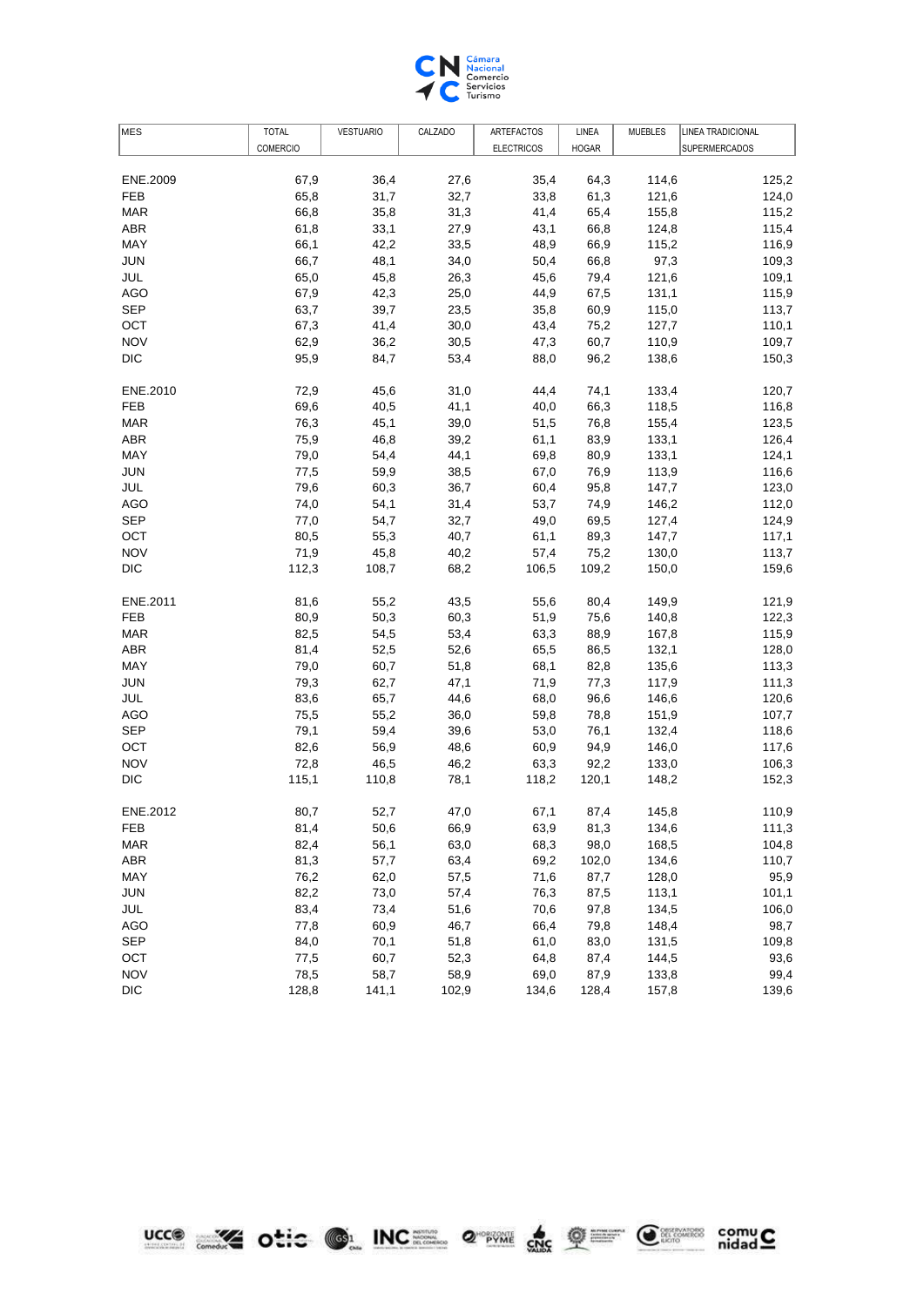

| <b>COMERCIO</b><br><b>ELECTRICOS</b><br><b>HOGAR</b><br>SUPERMERCADOS<br>85,0<br>61,5<br>150,6<br>ENE.2013<br>64,6<br>68,6<br>90,0<br>102,3<br><b>FEB</b><br>89,3<br>63,2<br>86,3<br>68,2<br>91,0<br>148,5<br>107,8<br>72,4<br><b>MAR</b><br>96,3<br>85,4<br>78,6<br>107,0<br>174,3<br>112,9<br>71,5<br>ABR<br>88,4<br>81,5<br>81,0<br>107,3<br>147,2<br>98,6<br>MAY<br>90,1<br>81,1<br>82,8<br>142,7<br>98,0<br>84,2<br>94,6<br><b>JUN</b><br>93,0<br>90,1<br>72,1<br>126,8<br>98,5<br>91,5<br>100,0<br>68,3<br>JUL<br>94,1<br>91,2<br>84,8<br>111,3<br>154,1<br>100,2<br>89,6<br>62,9<br>100,5<br>AGO<br>77,9<br>78,0<br>94,7<br>155,8<br><b>SEP</b><br>65,8<br>129,9<br>90,7<br>82,3<br>67,8<br>91,7<br>104,8<br>OCT<br>68,4<br>91,1<br>77,4<br>76,6<br>103,0<br>157,1<br>100,3<br><b>NOV</b><br>87,8<br>71,1<br>73,8<br>81,2<br>98,1<br>145,7<br>97,2<br><b>DIC</b><br>119,0<br>137,9<br>158,0<br>146,6<br>138,3<br>152,0<br>134,7<br>ENE.2014<br>89,6<br>75,2<br>74,4<br>75,7<br>96,9<br>148,6<br>101,3<br>72,1<br>103,4<br>FEB<br>92,3<br>104,4<br>73,4<br>95,9<br>157,9<br>98,2<br>85,8<br>98,7<br>178,7<br>103,8<br><b>MAR</b><br>86,5<br>115,4<br><b>ABR</b><br>92,1<br>83,1<br>102,4<br>93,4<br>80,8<br>104,6<br>137,9<br>MAY<br>95,6<br>97,5<br>95,1<br>104,4<br>110,2<br>151,5<br>95,2<br><b>JUN</b><br>97,4<br>99,9<br>84,4<br>111,1<br>101,7<br>125,1<br>93,5<br>JUL<br>95,6<br>75,9<br>140,0<br>91,2<br>75,9<br>107,7<br>94,5<br><b>AGO</b><br>91,2<br>83,2<br>73,9<br>162,2<br>70,0<br>97,3<br>101,6<br><b>SEP</b><br>86,1<br>82,3<br>65,4<br>62,0<br>134,4<br>97,1<br>91,5<br>92,3<br>85,3<br>95,6<br>ОСТ<br>88,2<br>103,1<br>149,9<br>74,0<br><b>NOV</b><br>90,6<br>86,3<br>82,1<br>80,8<br>103,3<br>151,9<br>94,4<br><b>DIC</b><br>142,6<br>136,3<br>132,4<br>178,9<br>139,8<br>144,2<br>158,7<br>ENE.2015<br>96,4<br>85,9<br>89,2<br>82,0<br>101,3<br>162,6<br>104,4<br><b>FEB</b><br>82,0<br>123,0<br>80,9<br>147,8<br>97,7<br>87,7<br>104,7<br><b>MAR</b><br>97,0<br>83,6<br>98,3<br>105,8<br>183,4<br>102,7<br>87,0<br>99,0<br>ABR<br>91,7<br>107,5<br>89,8<br>107,0<br>151,0<br>102,3<br>MAY<br>105,5<br>148,4<br>113,2<br>111,4<br>108,9<br>109,5<br>98,5<br>95,5<br>119,0<br>92,4<br>JUN<br>106,0<br>87,6<br>95,2<br>96,7<br>JUL<br>91,2<br>132,3<br>92,2<br>97,2<br>84,9<br>77,7<br>99,2<br>89,2<br>84,3<br>80,0<br>94,8<br>AGO<br>76,1<br>88,8<br>146,4<br><b>SEP</b><br>72,5<br>128,8<br>85,2<br>84,2<br>66,5<br>85,2<br>91,8<br>OCT<br>92,3<br>88,3<br>84,5<br>99,0<br>152,1<br>77,1<br>94,8<br><b>NOV</b><br>93,7<br>145,9<br>86,9<br>98,3<br>95,2<br>100,0<br>91,0<br><b>DIC</b><br>147,9<br>197,5<br>158,5<br>142,6<br>127,5<br>145,4<br>130,7<br>ENE.2016<br>102,2<br>93,0<br>103,1<br>102,0<br>146,7<br>104,5<br>101,5<br>85,9<br>103,6<br>138,7<br>97,0<br>96,9<br>147,1<br>106,1<br>FEB<br>100,3<br>97,1<br>160,5<br>102,5<br><b>MAR</b><br>88,3<br>109,6<br>106,8<br><b>ABR</b><br>104,2<br>99,3<br>124,7<br>111,7<br>135,4<br>98,6<br>108,5<br>MAY<br>101,2<br>102,8<br>105,4<br>109,8<br>100,3<br>120,0<br>97,4<br><b>JUN</b><br>96,9<br>101,1<br>94,6<br>107,7<br>96,5<br>112,5<br>92,4<br>JUL<br>95,1<br>106,7<br>131,5<br>98,7<br>99,2<br>92,8<br>99,4<br><b>AGO</b><br>86,5<br>77,4<br>77,7<br>78,4<br>91,9<br>132,6<br>92,3<br><b>SEP</b><br>91,3<br>88,3<br>87,5<br>73,6<br>90,1<br>119,9<br>97,5<br>OCT<br>100,9<br>89,6<br>103,5<br>90,2<br>109,3<br>135,0<br>103,9<br><b>NOV</b><br>97,4<br>101,5<br>124,4<br>94,7<br>90,2<br>104,6<br>99,5<br><b>DIC</b><br>157,0<br>209,8<br>171,8<br>158,4<br>141,5<br>130,8<br>136,0 | <b>MES</b> | <b>TOTAL</b> | <b>VESTUARIO</b> | CALZADO | ARTEFACTOS | LINEA | <b>MUEBLES</b> | <b>LINEA TRADICIONAL</b> |
|---------------------------------------------------------------------------------------------------------------------------------------------------------------------------------------------------------------------------------------------------------------------------------------------------------------------------------------------------------------------------------------------------------------------------------------------------------------------------------------------------------------------------------------------------------------------------------------------------------------------------------------------------------------------------------------------------------------------------------------------------------------------------------------------------------------------------------------------------------------------------------------------------------------------------------------------------------------------------------------------------------------------------------------------------------------------------------------------------------------------------------------------------------------------------------------------------------------------------------------------------------------------------------------------------------------------------------------------------------------------------------------------------------------------------------------------------------------------------------------------------------------------------------------------------------------------------------------------------------------------------------------------------------------------------------------------------------------------------------------------------------------------------------------------------------------------------------------------------------------------------------------------------------------------------------------------------------------------------------------------------------------------------------------------------------------------------------------------------------------------------------------------------------------------------------------------------------------------------------------------------------------------------------------------------------------------------------------------------------------------------------------------------------------------------------------------------------------------------------------------------------------------------------------------------------------------------------------------------------------------------------------------------------------------------------------------------------------------------------------------------------------------------------------------------------------------------------------------------------------------------------------------------------------------------------------------------------------------------------------------------------------------------------------------------------------------------------------------------------------------------------------------------------------------------------------------------------------------------------------------------------------------------------------------------------------------------------------------------------------------------------------------------------------------------------------------------------------------------------------------------------------------------------------------------------------------------|------------|--------------|------------------|---------|------------|-------|----------------|--------------------------|
|                                                                                                                                                                                                                                                                                                                                                                                                                                                                                                                                                                                                                                                                                                                                                                                                                                                                                                                                                                                                                                                                                                                                                                                                                                                                                                                                                                                                                                                                                                                                                                                                                                                                                                                                                                                                                                                                                                                                                                                                                                                                                                                                                                                                                                                                                                                                                                                                                                                                                                                                                                                                                                                                                                                                                                                                                                                                                                                                                                                                                                                                                                                                                                                                                                                                                                                                                                                                                                                                                                                                                                           |            |              |                  |         |            |       |                |                          |
|                                                                                                                                                                                                                                                                                                                                                                                                                                                                                                                                                                                                                                                                                                                                                                                                                                                                                                                                                                                                                                                                                                                                                                                                                                                                                                                                                                                                                                                                                                                                                                                                                                                                                                                                                                                                                                                                                                                                                                                                                                                                                                                                                                                                                                                                                                                                                                                                                                                                                                                                                                                                                                                                                                                                                                                                                                                                                                                                                                                                                                                                                                                                                                                                                                                                                                                                                                                                                                                                                                                                                                           |            |              |                  |         |            |       |                |                          |
|                                                                                                                                                                                                                                                                                                                                                                                                                                                                                                                                                                                                                                                                                                                                                                                                                                                                                                                                                                                                                                                                                                                                                                                                                                                                                                                                                                                                                                                                                                                                                                                                                                                                                                                                                                                                                                                                                                                                                                                                                                                                                                                                                                                                                                                                                                                                                                                                                                                                                                                                                                                                                                                                                                                                                                                                                                                                                                                                                                                                                                                                                                                                                                                                                                                                                                                                                                                                                                                                                                                                                                           |            |              |                  |         |            |       |                |                          |
|                                                                                                                                                                                                                                                                                                                                                                                                                                                                                                                                                                                                                                                                                                                                                                                                                                                                                                                                                                                                                                                                                                                                                                                                                                                                                                                                                                                                                                                                                                                                                                                                                                                                                                                                                                                                                                                                                                                                                                                                                                                                                                                                                                                                                                                                                                                                                                                                                                                                                                                                                                                                                                                                                                                                                                                                                                                                                                                                                                                                                                                                                                                                                                                                                                                                                                                                                                                                                                                                                                                                                                           |            |              |                  |         |            |       |                |                          |
|                                                                                                                                                                                                                                                                                                                                                                                                                                                                                                                                                                                                                                                                                                                                                                                                                                                                                                                                                                                                                                                                                                                                                                                                                                                                                                                                                                                                                                                                                                                                                                                                                                                                                                                                                                                                                                                                                                                                                                                                                                                                                                                                                                                                                                                                                                                                                                                                                                                                                                                                                                                                                                                                                                                                                                                                                                                                                                                                                                                                                                                                                                                                                                                                                                                                                                                                                                                                                                                                                                                                                                           |            |              |                  |         |            |       |                |                          |
|                                                                                                                                                                                                                                                                                                                                                                                                                                                                                                                                                                                                                                                                                                                                                                                                                                                                                                                                                                                                                                                                                                                                                                                                                                                                                                                                                                                                                                                                                                                                                                                                                                                                                                                                                                                                                                                                                                                                                                                                                                                                                                                                                                                                                                                                                                                                                                                                                                                                                                                                                                                                                                                                                                                                                                                                                                                                                                                                                                                                                                                                                                                                                                                                                                                                                                                                                                                                                                                                                                                                                                           |            |              |                  |         |            |       |                |                          |
|                                                                                                                                                                                                                                                                                                                                                                                                                                                                                                                                                                                                                                                                                                                                                                                                                                                                                                                                                                                                                                                                                                                                                                                                                                                                                                                                                                                                                                                                                                                                                                                                                                                                                                                                                                                                                                                                                                                                                                                                                                                                                                                                                                                                                                                                                                                                                                                                                                                                                                                                                                                                                                                                                                                                                                                                                                                                                                                                                                                                                                                                                                                                                                                                                                                                                                                                                                                                                                                                                                                                                                           |            |              |                  |         |            |       |                |                          |
|                                                                                                                                                                                                                                                                                                                                                                                                                                                                                                                                                                                                                                                                                                                                                                                                                                                                                                                                                                                                                                                                                                                                                                                                                                                                                                                                                                                                                                                                                                                                                                                                                                                                                                                                                                                                                                                                                                                                                                                                                                                                                                                                                                                                                                                                                                                                                                                                                                                                                                                                                                                                                                                                                                                                                                                                                                                                                                                                                                                                                                                                                                                                                                                                                                                                                                                                                                                                                                                                                                                                                                           |            |              |                  |         |            |       |                |                          |
|                                                                                                                                                                                                                                                                                                                                                                                                                                                                                                                                                                                                                                                                                                                                                                                                                                                                                                                                                                                                                                                                                                                                                                                                                                                                                                                                                                                                                                                                                                                                                                                                                                                                                                                                                                                                                                                                                                                                                                                                                                                                                                                                                                                                                                                                                                                                                                                                                                                                                                                                                                                                                                                                                                                                                                                                                                                                                                                                                                                                                                                                                                                                                                                                                                                                                                                                                                                                                                                                                                                                                                           |            |              |                  |         |            |       |                |                          |
|                                                                                                                                                                                                                                                                                                                                                                                                                                                                                                                                                                                                                                                                                                                                                                                                                                                                                                                                                                                                                                                                                                                                                                                                                                                                                                                                                                                                                                                                                                                                                                                                                                                                                                                                                                                                                                                                                                                                                                                                                                                                                                                                                                                                                                                                                                                                                                                                                                                                                                                                                                                                                                                                                                                                                                                                                                                                                                                                                                                                                                                                                                                                                                                                                                                                                                                                                                                                                                                                                                                                                                           |            |              |                  |         |            |       |                |                          |
|                                                                                                                                                                                                                                                                                                                                                                                                                                                                                                                                                                                                                                                                                                                                                                                                                                                                                                                                                                                                                                                                                                                                                                                                                                                                                                                                                                                                                                                                                                                                                                                                                                                                                                                                                                                                                                                                                                                                                                                                                                                                                                                                                                                                                                                                                                                                                                                                                                                                                                                                                                                                                                                                                                                                                                                                                                                                                                                                                                                                                                                                                                                                                                                                                                                                                                                                                                                                                                                                                                                                                                           |            |              |                  |         |            |       |                |                          |
|                                                                                                                                                                                                                                                                                                                                                                                                                                                                                                                                                                                                                                                                                                                                                                                                                                                                                                                                                                                                                                                                                                                                                                                                                                                                                                                                                                                                                                                                                                                                                                                                                                                                                                                                                                                                                                                                                                                                                                                                                                                                                                                                                                                                                                                                                                                                                                                                                                                                                                                                                                                                                                                                                                                                                                                                                                                                                                                                                                                                                                                                                                                                                                                                                                                                                                                                                                                                                                                                                                                                                                           |            |              |                  |         |            |       |                |                          |
|                                                                                                                                                                                                                                                                                                                                                                                                                                                                                                                                                                                                                                                                                                                                                                                                                                                                                                                                                                                                                                                                                                                                                                                                                                                                                                                                                                                                                                                                                                                                                                                                                                                                                                                                                                                                                                                                                                                                                                                                                                                                                                                                                                                                                                                                                                                                                                                                                                                                                                                                                                                                                                                                                                                                                                                                                                                                                                                                                                                                                                                                                                                                                                                                                                                                                                                                                                                                                                                                                                                                                                           |            |              |                  |         |            |       |                |                          |
|                                                                                                                                                                                                                                                                                                                                                                                                                                                                                                                                                                                                                                                                                                                                                                                                                                                                                                                                                                                                                                                                                                                                                                                                                                                                                                                                                                                                                                                                                                                                                                                                                                                                                                                                                                                                                                                                                                                                                                                                                                                                                                                                                                                                                                                                                                                                                                                                                                                                                                                                                                                                                                                                                                                                                                                                                                                                                                                                                                                                                                                                                                                                                                                                                                                                                                                                                                                                                                                                                                                                                                           |            |              |                  |         |            |       |                |                          |
|                                                                                                                                                                                                                                                                                                                                                                                                                                                                                                                                                                                                                                                                                                                                                                                                                                                                                                                                                                                                                                                                                                                                                                                                                                                                                                                                                                                                                                                                                                                                                                                                                                                                                                                                                                                                                                                                                                                                                                                                                                                                                                                                                                                                                                                                                                                                                                                                                                                                                                                                                                                                                                                                                                                                                                                                                                                                                                                                                                                                                                                                                                                                                                                                                                                                                                                                                                                                                                                                                                                                                                           |            |              |                  |         |            |       |                |                          |
|                                                                                                                                                                                                                                                                                                                                                                                                                                                                                                                                                                                                                                                                                                                                                                                                                                                                                                                                                                                                                                                                                                                                                                                                                                                                                                                                                                                                                                                                                                                                                                                                                                                                                                                                                                                                                                                                                                                                                                                                                                                                                                                                                                                                                                                                                                                                                                                                                                                                                                                                                                                                                                                                                                                                                                                                                                                                                                                                                                                                                                                                                                                                                                                                                                                                                                                                                                                                                                                                                                                                                                           |            |              |                  |         |            |       |                |                          |
|                                                                                                                                                                                                                                                                                                                                                                                                                                                                                                                                                                                                                                                                                                                                                                                                                                                                                                                                                                                                                                                                                                                                                                                                                                                                                                                                                                                                                                                                                                                                                                                                                                                                                                                                                                                                                                                                                                                                                                                                                                                                                                                                                                                                                                                                                                                                                                                                                                                                                                                                                                                                                                                                                                                                                                                                                                                                                                                                                                                                                                                                                                                                                                                                                                                                                                                                                                                                                                                                                                                                                                           |            |              |                  |         |            |       |                |                          |
|                                                                                                                                                                                                                                                                                                                                                                                                                                                                                                                                                                                                                                                                                                                                                                                                                                                                                                                                                                                                                                                                                                                                                                                                                                                                                                                                                                                                                                                                                                                                                                                                                                                                                                                                                                                                                                                                                                                                                                                                                                                                                                                                                                                                                                                                                                                                                                                                                                                                                                                                                                                                                                                                                                                                                                                                                                                                                                                                                                                                                                                                                                                                                                                                                                                                                                                                                                                                                                                                                                                                                                           |            |              |                  |         |            |       |                |                          |
|                                                                                                                                                                                                                                                                                                                                                                                                                                                                                                                                                                                                                                                                                                                                                                                                                                                                                                                                                                                                                                                                                                                                                                                                                                                                                                                                                                                                                                                                                                                                                                                                                                                                                                                                                                                                                                                                                                                                                                                                                                                                                                                                                                                                                                                                                                                                                                                                                                                                                                                                                                                                                                                                                                                                                                                                                                                                                                                                                                                                                                                                                                                                                                                                                                                                                                                                                                                                                                                                                                                                                                           |            |              |                  |         |            |       |                |                          |
|                                                                                                                                                                                                                                                                                                                                                                                                                                                                                                                                                                                                                                                                                                                                                                                                                                                                                                                                                                                                                                                                                                                                                                                                                                                                                                                                                                                                                                                                                                                                                                                                                                                                                                                                                                                                                                                                                                                                                                                                                                                                                                                                                                                                                                                                                                                                                                                                                                                                                                                                                                                                                                                                                                                                                                                                                                                                                                                                                                                                                                                                                                                                                                                                                                                                                                                                                                                                                                                                                                                                                                           |            |              |                  |         |            |       |                |                          |
|                                                                                                                                                                                                                                                                                                                                                                                                                                                                                                                                                                                                                                                                                                                                                                                                                                                                                                                                                                                                                                                                                                                                                                                                                                                                                                                                                                                                                                                                                                                                                                                                                                                                                                                                                                                                                                                                                                                                                                                                                                                                                                                                                                                                                                                                                                                                                                                                                                                                                                                                                                                                                                                                                                                                                                                                                                                                                                                                                                                                                                                                                                                                                                                                                                                                                                                                                                                                                                                                                                                                                                           |            |              |                  |         |            |       |                |                          |
|                                                                                                                                                                                                                                                                                                                                                                                                                                                                                                                                                                                                                                                                                                                                                                                                                                                                                                                                                                                                                                                                                                                                                                                                                                                                                                                                                                                                                                                                                                                                                                                                                                                                                                                                                                                                                                                                                                                                                                                                                                                                                                                                                                                                                                                                                                                                                                                                                                                                                                                                                                                                                                                                                                                                                                                                                                                                                                                                                                                                                                                                                                                                                                                                                                                                                                                                                                                                                                                                                                                                                                           |            |              |                  |         |            |       |                |                          |
|                                                                                                                                                                                                                                                                                                                                                                                                                                                                                                                                                                                                                                                                                                                                                                                                                                                                                                                                                                                                                                                                                                                                                                                                                                                                                                                                                                                                                                                                                                                                                                                                                                                                                                                                                                                                                                                                                                                                                                                                                                                                                                                                                                                                                                                                                                                                                                                                                                                                                                                                                                                                                                                                                                                                                                                                                                                                                                                                                                                                                                                                                                                                                                                                                                                                                                                                                                                                                                                                                                                                                                           |            |              |                  |         |            |       |                |                          |
|                                                                                                                                                                                                                                                                                                                                                                                                                                                                                                                                                                                                                                                                                                                                                                                                                                                                                                                                                                                                                                                                                                                                                                                                                                                                                                                                                                                                                                                                                                                                                                                                                                                                                                                                                                                                                                                                                                                                                                                                                                                                                                                                                                                                                                                                                                                                                                                                                                                                                                                                                                                                                                                                                                                                                                                                                                                                                                                                                                                                                                                                                                                                                                                                                                                                                                                                                                                                                                                                                                                                                                           |            |              |                  |         |            |       |                |                          |
|                                                                                                                                                                                                                                                                                                                                                                                                                                                                                                                                                                                                                                                                                                                                                                                                                                                                                                                                                                                                                                                                                                                                                                                                                                                                                                                                                                                                                                                                                                                                                                                                                                                                                                                                                                                                                                                                                                                                                                                                                                                                                                                                                                                                                                                                                                                                                                                                                                                                                                                                                                                                                                                                                                                                                                                                                                                                                                                                                                                                                                                                                                                                                                                                                                                                                                                                                                                                                                                                                                                                                                           |            |              |                  |         |            |       |                |                          |
|                                                                                                                                                                                                                                                                                                                                                                                                                                                                                                                                                                                                                                                                                                                                                                                                                                                                                                                                                                                                                                                                                                                                                                                                                                                                                                                                                                                                                                                                                                                                                                                                                                                                                                                                                                                                                                                                                                                                                                                                                                                                                                                                                                                                                                                                                                                                                                                                                                                                                                                                                                                                                                                                                                                                                                                                                                                                                                                                                                                                                                                                                                                                                                                                                                                                                                                                                                                                                                                                                                                                                                           |            |              |                  |         |            |       |                |                          |
|                                                                                                                                                                                                                                                                                                                                                                                                                                                                                                                                                                                                                                                                                                                                                                                                                                                                                                                                                                                                                                                                                                                                                                                                                                                                                                                                                                                                                                                                                                                                                                                                                                                                                                                                                                                                                                                                                                                                                                                                                                                                                                                                                                                                                                                                                                                                                                                                                                                                                                                                                                                                                                                                                                                                                                                                                                                                                                                                                                                                                                                                                                                                                                                                                                                                                                                                                                                                                                                                                                                                                                           |            |              |                  |         |            |       |                |                          |
|                                                                                                                                                                                                                                                                                                                                                                                                                                                                                                                                                                                                                                                                                                                                                                                                                                                                                                                                                                                                                                                                                                                                                                                                                                                                                                                                                                                                                                                                                                                                                                                                                                                                                                                                                                                                                                                                                                                                                                                                                                                                                                                                                                                                                                                                                                                                                                                                                                                                                                                                                                                                                                                                                                                                                                                                                                                                                                                                                                                                                                                                                                                                                                                                                                                                                                                                                                                                                                                                                                                                                                           |            |              |                  |         |            |       |                |                          |
|                                                                                                                                                                                                                                                                                                                                                                                                                                                                                                                                                                                                                                                                                                                                                                                                                                                                                                                                                                                                                                                                                                                                                                                                                                                                                                                                                                                                                                                                                                                                                                                                                                                                                                                                                                                                                                                                                                                                                                                                                                                                                                                                                                                                                                                                                                                                                                                                                                                                                                                                                                                                                                                                                                                                                                                                                                                                                                                                                                                                                                                                                                                                                                                                                                                                                                                                                                                                                                                                                                                                                                           |            |              |                  |         |            |       |                |                          |
|                                                                                                                                                                                                                                                                                                                                                                                                                                                                                                                                                                                                                                                                                                                                                                                                                                                                                                                                                                                                                                                                                                                                                                                                                                                                                                                                                                                                                                                                                                                                                                                                                                                                                                                                                                                                                                                                                                                                                                                                                                                                                                                                                                                                                                                                                                                                                                                                                                                                                                                                                                                                                                                                                                                                                                                                                                                                                                                                                                                                                                                                                                                                                                                                                                                                                                                                                                                                                                                                                                                                                                           |            |              |                  |         |            |       |                |                          |
|                                                                                                                                                                                                                                                                                                                                                                                                                                                                                                                                                                                                                                                                                                                                                                                                                                                                                                                                                                                                                                                                                                                                                                                                                                                                                                                                                                                                                                                                                                                                                                                                                                                                                                                                                                                                                                                                                                                                                                                                                                                                                                                                                                                                                                                                                                                                                                                                                                                                                                                                                                                                                                                                                                                                                                                                                                                                                                                                                                                                                                                                                                                                                                                                                                                                                                                                                                                                                                                                                                                                                                           |            |              |                  |         |            |       |                |                          |
|                                                                                                                                                                                                                                                                                                                                                                                                                                                                                                                                                                                                                                                                                                                                                                                                                                                                                                                                                                                                                                                                                                                                                                                                                                                                                                                                                                                                                                                                                                                                                                                                                                                                                                                                                                                                                                                                                                                                                                                                                                                                                                                                                                                                                                                                                                                                                                                                                                                                                                                                                                                                                                                                                                                                                                                                                                                                                                                                                                                                                                                                                                                                                                                                                                                                                                                                                                                                                                                                                                                                                                           |            |              |                  |         |            |       |                |                          |
|                                                                                                                                                                                                                                                                                                                                                                                                                                                                                                                                                                                                                                                                                                                                                                                                                                                                                                                                                                                                                                                                                                                                                                                                                                                                                                                                                                                                                                                                                                                                                                                                                                                                                                                                                                                                                                                                                                                                                                                                                                                                                                                                                                                                                                                                                                                                                                                                                                                                                                                                                                                                                                                                                                                                                                                                                                                                                                                                                                                                                                                                                                                                                                                                                                                                                                                                                                                                                                                                                                                                                                           |            |              |                  |         |            |       |                |                          |
|                                                                                                                                                                                                                                                                                                                                                                                                                                                                                                                                                                                                                                                                                                                                                                                                                                                                                                                                                                                                                                                                                                                                                                                                                                                                                                                                                                                                                                                                                                                                                                                                                                                                                                                                                                                                                                                                                                                                                                                                                                                                                                                                                                                                                                                                                                                                                                                                                                                                                                                                                                                                                                                                                                                                                                                                                                                                                                                                                                                                                                                                                                                                                                                                                                                                                                                                                                                                                                                                                                                                                                           |            |              |                  |         |            |       |                |                          |
|                                                                                                                                                                                                                                                                                                                                                                                                                                                                                                                                                                                                                                                                                                                                                                                                                                                                                                                                                                                                                                                                                                                                                                                                                                                                                                                                                                                                                                                                                                                                                                                                                                                                                                                                                                                                                                                                                                                                                                                                                                                                                                                                                                                                                                                                                                                                                                                                                                                                                                                                                                                                                                                                                                                                                                                                                                                                                                                                                                                                                                                                                                                                                                                                                                                                                                                                                                                                                                                                                                                                                                           |            |              |                  |         |            |       |                |                          |
|                                                                                                                                                                                                                                                                                                                                                                                                                                                                                                                                                                                                                                                                                                                                                                                                                                                                                                                                                                                                                                                                                                                                                                                                                                                                                                                                                                                                                                                                                                                                                                                                                                                                                                                                                                                                                                                                                                                                                                                                                                                                                                                                                                                                                                                                                                                                                                                                                                                                                                                                                                                                                                                                                                                                                                                                                                                                                                                                                                                                                                                                                                                                                                                                                                                                                                                                                                                                                                                                                                                                                                           |            |              |                  |         |            |       |                |                          |
|                                                                                                                                                                                                                                                                                                                                                                                                                                                                                                                                                                                                                                                                                                                                                                                                                                                                                                                                                                                                                                                                                                                                                                                                                                                                                                                                                                                                                                                                                                                                                                                                                                                                                                                                                                                                                                                                                                                                                                                                                                                                                                                                                                                                                                                                                                                                                                                                                                                                                                                                                                                                                                                                                                                                                                                                                                                                                                                                                                                                                                                                                                                                                                                                                                                                                                                                                                                                                                                                                                                                                                           |            |              |                  |         |            |       |                |                          |
|                                                                                                                                                                                                                                                                                                                                                                                                                                                                                                                                                                                                                                                                                                                                                                                                                                                                                                                                                                                                                                                                                                                                                                                                                                                                                                                                                                                                                                                                                                                                                                                                                                                                                                                                                                                                                                                                                                                                                                                                                                                                                                                                                                                                                                                                                                                                                                                                                                                                                                                                                                                                                                                                                                                                                                                                                                                                                                                                                                                                                                                                                                                                                                                                                                                                                                                                                                                                                                                                                                                                                                           |            |              |                  |         |            |       |                |                          |
|                                                                                                                                                                                                                                                                                                                                                                                                                                                                                                                                                                                                                                                                                                                                                                                                                                                                                                                                                                                                                                                                                                                                                                                                                                                                                                                                                                                                                                                                                                                                                                                                                                                                                                                                                                                                                                                                                                                                                                                                                                                                                                                                                                                                                                                                                                                                                                                                                                                                                                                                                                                                                                                                                                                                                                                                                                                                                                                                                                                                                                                                                                                                                                                                                                                                                                                                                                                                                                                                                                                                                                           |            |              |                  |         |            |       |                |                          |
|                                                                                                                                                                                                                                                                                                                                                                                                                                                                                                                                                                                                                                                                                                                                                                                                                                                                                                                                                                                                                                                                                                                                                                                                                                                                                                                                                                                                                                                                                                                                                                                                                                                                                                                                                                                                                                                                                                                                                                                                                                                                                                                                                                                                                                                                                                                                                                                                                                                                                                                                                                                                                                                                                                                                                                                                                                                                                                                                                                                                                                                                                                                                                                                                                                                                                                                                                                                                                                                                                                                                                                           |            |              |                  |         |            |       |                |                          |
|                                                                                                                                                                                                                                                                                                                                                                                                                                                                                                                                                                                                                                                                                                                                                                                                                                                                                                                                                                                                                                                                                                                                                                                                                                                                                                                                                                                                                                                                                                                                                                                                                                                                                                                                                                                                                                                                                                                                                                                                                                                                                                                                                                                                                                                                                                                                                                                                                                                                                                                                                                                                                                                                                                                                                                                                                                                                                                                                                                                                                                                                                                                                                                                                                                                                                                                                                                                                                                                                                                                                                                           |            |              |                  |         |            |       |                |                          |
|                                                                                                                                                                                                                                                                                                                                                                                                                                                                                                                                                                                                                                                                                                                                                                                                                                                                                                                                                                                                                                                                                                                                                                                                                                                                                                                                                                                                                                                                                                                                                                                                                                                                                                                                                                                                                                                                                                                                                                                                                                                                                                                                                                                                                                                                                                                                                                                                                                                                                                                                                                                                                                                                                                                                                                                                                                                                                                                                                                                                                                                                                                                                                                                                                                                                                                                                                                                                                                                                                                                                                                           |            |              |                  |         |            |       |                |                          |
|                                                                                                                                                                                                                                                                                                                                                                                                                                                                                                                                                                                                                                                                                                                                                                                                                                                                                                                                                                                                                                                                                                                                                                                                                                                                                                                                                                                                                                                                                                                                                                                                                                                                                                                                                                                                                                                                                                                                                                                                                                                                                                                                                                                                                                                                                                                                                                                                                                                                                                                                                                                                                                                                                                                                                                                                                                                                                                                                                                                                                                                                                                                                                                                                                                                                                                                                                                                                                                                                                                                                                                           |            |              |                  |         |            |       |                |                          |
|                                                                                                                                                                                                                                                                                                                                                                                                                                                                                                                                                                                                                                                                                                                                                                                                                                                                                                                                                                                                                                                                                                                                                                                                                                                                                                                                                                                                                                                                                                                                                                                                                                                                                                                                                                                                                                                                                                                                                                                                                                                                                                                                                                                                                                                                                                                                                                                                                                                                                                                                                                                                                                                                                                                                                                                                                                                                                                                                                                                                                                                                                                                                                                                                                                                                                                                                                                                                                                                                                                                                                                           |            |              |                  |         |            |       |                |                          |
|                                                                                                                                                                                                                                                                                                                                                                                                                                                                                                                                                                                                                                                                                                                                                                                                                                                                                                                                                                                                                                                                                                                                                                                                                                                                                                                                                                                                                                                                                                                                                                                                                                                                                                                                                                                                                                                                                                                                                                                                                                                                                                                                                                                                                                                                                                                                                                                                                                                                                                                                                                                                                                                                                                                                                                                                                                                                                                                                                                                                                                                                                                                                                                                                                                                                                                                                                                                                                                                                                                                                                                           |            |              |                  |         |            |       |                |                          |
|                                                                                                                                                                                                                                                                                                                                                                                                                                                                                                                                                                                                                                                                                                                                                                                                                                                                                                                                                                                                                                                                                                                                                                                                                                                                                                                                                                                                                                                                                                                                                                                                                                                                                                                                                                                                                                                                                                                                                                                                                                                                                                                                                                                                                                                                                                                                                                                                                                                                                                                                                                                                                                                                                                                                                                                                                                                                                                                                                                                                                                                                                                                                                                                                                                                                                                                                                                                                                                                                                                                                                                           |            |              |                  |         |            |       |                |                          |
|                                                                                                                                                                                                                                                                                                                                                                                                                                                                                                                                                                                                                                                                                                                                                                                                                                                                                                                                                                                                                                                                                                                                                                                                                                                                                                                                                                                                                                                                                                                                                                                                                                                                                                                                                                                                                                                                                                                                                                                                                                                                                                                                                                                                                                                                                                                                                                                                                                                                                                                                                                                                                                                                                                                                                                                                                                                                                                                                                                                                                                                                                                                                                                                                                                                                                                                                                                                                                                                                                                                                                                           |            |              |                  |         |            |       |                |                          |
|                                                                                                                                                                                                                                                                                                                                                                                                                                                                                                                                                                                                                                                                                                                                                                                                                                                                                                                                                                                                                                                                                                                                                                                                                                                                                                                                                                                                                                                                                                                                                                                                                                                                                                                                                                                                                                                                                                                                                                                                                                                                                                                                                                                                                                                                                                                                                                                                                                                                                                                                                                                                                                                                                                                                                                                                                                                                                                                                                                                                                                                                                                                                                                                                                                                                                                                                                                                                                                                                                                                                                                           |            |              |                  |         |            |       |                |                          |
|                                                                                                                                                                                                                                                                                                                                                                                                                                                                                                                                                                                                                                                                                                                                                                                                                                                                                                                                                                                                                                                                                                                                                                                                                                                                                                                                                                                                                                                                                                                                                                                                                                                                                                                                                                                                                                                                                                                                                                                                                                                                                                                                                                                                                                                                                                                                                                                                                                                                                                                                                                                                                                                                                                                                                                                                                                                                                                                                                                                                                                                                                                                                                                                                                                                                                                                                                                                                                                                                                                                                                                           |            |              |                  |         |            |       |                |                          |
|                                                                                                                                                                                                                                                                                                                                                                                                                                                                                                                                                                                                                                                                                                                                                                                                                                                                                                                                                                                                                                                                                                                                                                                                                                                                                                                                                                                                                                                                                                                                                                                                                                                                                                                                                                                                                                                                                                                                                                                                                                                                                                                                                                                                                                                                                                                                                                                                                                                                                                                                                                                                                                                                                                                                                                                                                                                                                                                                                                                                                                                                                                                                                                                                                                                                                                                                                                                                                                                                                                                                                                           |            |              |                  |         |            |       |                |                          |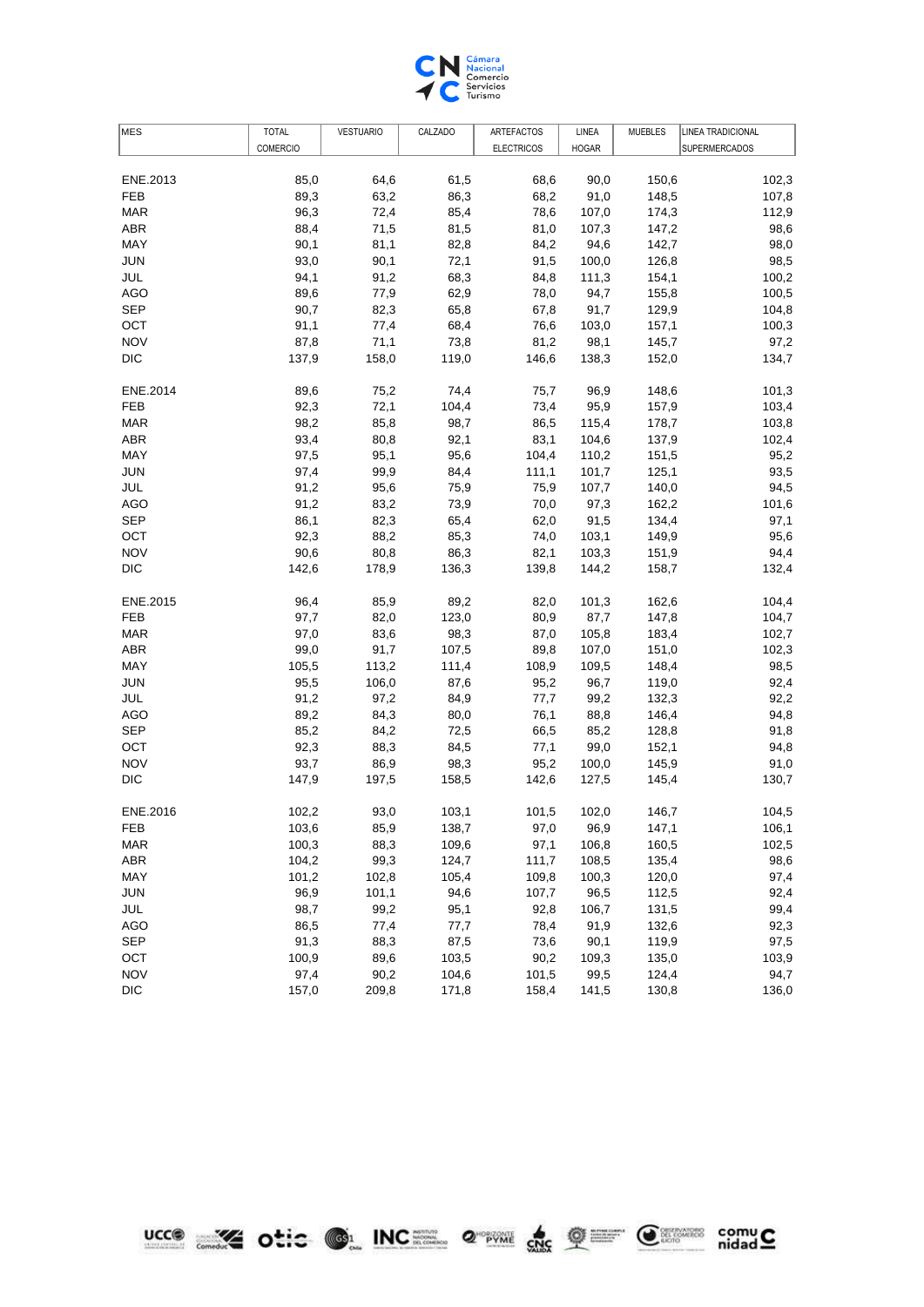

| <b>COMERCIO</b><br><b>ELECTRICOS</b><br><b>HOGAR</b><br><b>SUPERMERCADOS</b><br>108,4<br>101,7<br>112,0<br>108,0<br>116,9<br>107,9<br>ENE.2017<br>114,5<br><b>FEB</b><br>105,5<br>92,6<br>139,0<br>100,7<br>93,1<br>109,6<br>107,1<br>96,1<br><b>MAR</b><br>104,4<br>120,2<br>104,6<br>111,5<br>140,4<br>103,1<br>116,8<br>120,0<br>108,6<br>ABR<br>109,7<br>105,5<br>113,1<br>118,4<br>104,5<br>112,2<br>117,4<br>110,6<br>93,6<br>MAY<br>117,5<br>115,1<br><b>JUN</b><br>100,4<br>109,7<br>99,8<br>94,4<br>95,4<br>107,8<br>100,8<br>110,1<br>JUL<br>102,2<br>104,7<br>98,5<br>104,7<br>105,2<br>100,4<br>92,3<br>83,4<br>129,8<br>AGO<br>82,6<br>92,2<br>95,6<br>95,7<br><b>SEP</b><br>100,3<br>97,3<br>92,8<br>108,8<br>106,5<br>85,8<br>99,4<br>OCT<br>101,9<br>99,8<br>126,7<br>94,5<br>97,3<br>106,7<br>102,1<br><b>NOV</b><br>105,3<br>96,0<br>100,3<br>92,9<br>103,9<br>112,5<br>110,2<br><b>DIC</b><br>162,1<br>163,9<br>145,3<br>108,8<br>220,1<br>186,0<br>138,0<br>ENE.2018<br>105,5<br>102,9<br>115,2<br>105,7<br>120,1<br>108,8<br>102,9<br>110,7<br>115,1<br>105,7<br>FEB<br>106,6<br>96,1<br>142,7<br>99,1<br><b>MAR</b><br>111,6<br>108,5<br>111,9<br>116,7<br>120,4<br>110,6<br>118,4<br><b>ABR</b><br>108,1<br>109,1<br>99,3<br>113,2<br>118,2<br>117,2<br>115,5<br><b>MAY</b><br>109,3<br>106,0<br>92,6<br>104,5<br>117,1<br>110,5<br>118,2<br><b>JUN</b><br>122,4<br>110,1<br>103,0<br>90,9<br>95,1<br>105,9<br>118,8<br>JUL<br>100,4<br>103,4<br>94,8<br>105,2<br>109,8<br>96,6<br>97,9<br>120,6<br><b>AGO</b><br>92,2<br>87,1<br>83,0<br>90,4<br>96,3<br>94,5<br><b>SEP</b><br>98,2<br>89,2<br>98,3<br>97,4<br>84,1<br>98,0<br>103,9<br>95,0<br>88,0<br>88,5<br>113,5<br>OCT<br>87,5<br>97,8<br>97,7<br><b>NOV</b><br>99,6<br>96,4<br>109,8<br>109,5<br>96,0<br>98,8<br>97,8<br><b>DIC</b><br>161,9<br>222,2<br>182,7<br>103,5<br>138,6<br>161,2<br>136,9<br>93,8<br>ENE.2019<br>97,1<br>92,1<br>98,6<br>90,5<br>106,0<br>100,6<br><b>FEB</b><br>100,2<br>83,7<br>126,2<br>91,0<br>102,1<br>102,9<br>105,8<br><b>MAR</b><br>108,7<br>99,2<br>118,9<br>117,5<br>128,0<br>142,1<br>105,4<br>ABR<br>100,1<br>97,8<br>102,6<br>109,6<br>111,5<br>120,0<br>95,9<br>100,9<br>105,7<br>MAY<br>106,5<br>100,4<br>114,5<br>107,9<br>93,8<br><b>JUN</b><br>100,5<br>102,1<br>89,5<br>93,1<br>111,0<br>111,5<br>102,9<br>JUL<br>95,4<br>95,3<br>84,9<br>95,0<br>93,4<br>103,8<br>111,9<br>108,3<br>AGO<br>93,6<br>86,0<br>86,3<br>92,9<br>88,9<br>97,5<br><b>SEP</b><br>85,9<br>80,7<br>89,3<br>91,7<br>81,7<br>78,4<br>99,7<br>62,0<br>60,3<br>94,0<br><b>OCT</b><br>78,7<br>61,9<br>65,7<br>79,1<br><b>NOV</b><br>83,5<br>75,4<br>75,4<br>77,4<br>72,7<br>67,0<br>92,5<br><b>DIC</b><br>149,7<br>205,0<br>161,6<br>152,2<br>129,8<br>99,0<br>128,4<br>ENE.2020<br>92,7<br>89,6<br>87,0<br>88,4<br>108,3<br>98,6<br>94,6<br>98,2<br>89,9<br>118,9<br>90,3<br>98,4<br>96,4<br>101,2<br>FEB<br>104,6<br>80,7<br>46,2<br>53,1<br>67,3<br><b>MAR</b><br>70,8<br>54,9<br>50,5<br>6,3<br>ABR<br>10,0<br>35,9<br>17,9<br>24,9<br>81,8<br>MAY<br>63,5<br>23,3<br>15,3<br>31,9<br>93,3<br>57,3<br>31,8<br><b>JUN</b><br>60,6<br>20,9<br>19,8<br>25,9<br>85,7<br>65,2<br>35,2<br>JUL<br>63,2<br>29,9<br>19,6<br>58,7<br>29,6<br>88,9<br>31,2<br><b>AGO</b><br>87,3<br>55,8<br>41,4<br>94,4<br>60,5<br>71,9<br>107,7<br><b>SEP</b><br>81,2<br>58,1<br>36,1<br>78,2<br>57,7<br>101,3<br>57,2<br>90,1<br>OCT<br>80,2<br>59,4<br>94,9<br>79,4<br>63,5<br>99,6<br><b>NOV</b><br>101,6<br>111,9<br>80,9<br>111,0<br>83,5<br>99,1<br>95,0<br><b>DIC</b><br>169,0<br>152,0<br>120,7<br>96,3<br>137,2<br>256,8<br>186,0 | MES | <b>TOTAL</b> | <b>VESTUARIO</b> | CALZADO | ARTEFACTOS | LINEA | <b>MUEBLES</b> | LINEA TRADICIONAL |
|--------------------------------------------------------------------------------------------------------------------------------------------------------------------------------------------------------------------------------------------------------------------------------------------------------------------------------------------------------------------------------------------------------------------------------------------------------------------------------------------------------------------------------------------------------------------------------------------------------------------------------------------------------------------------------------------------------------------------------------------------------------------------------------------------------------------------------------------------------------------------------------------------------------------------------------------------------------------------------------------------------------------------------------------------------------------------------------------------------------------------------------------------------------------------------------------------------------------------------------------------------------------------------------------------------------------------------------------------------------------------------------------------------------------------------------------------------------------------------------------------------------------------------------------------------------------------------------------------------------------------------------------------------------------------------------------------------------------------------------------------------------------------------------------------------------------------------------------------------------------------------------------------------------------------------------------------------------------------------------------------------------------------------------------------------------------------------------------------------------------------------------------------------------------------------------------------------------------------------------------------------------------------------------------------------------------------------------------------------------------------------------------------------------------------------------------------------------------------------------------------------------------------------------------------------------------------------------------------------------------------------------------------------------------------------------------------------------------------------------------------------------------------------------------------------------------------------------------------------------------------------------------------------------------------------------------------------------------------------------------------------------------------------------------------------------------------------------------------------------------------------------------------------------------------------------------------------------------------------------------------------------------------------------------------------------------------------------------------------------------------------------------------------------------------------------------------------------------------------------------------------------------------------------------------------------------------------------------------------------------|-----|--------------|------------------|---------|------------|-------|----------------|-------------------|
|                                                                                                                                                                                                                                                                                                                                                                                                                                                                                                                                                                                                                                                                                                                                                                                                                                                                                                                                                                                                                                                                                                                                                                                                                                                                                                                                                                                                                                                                                                                                                                                                                                                                                                                                                                                                                                                                                                                                                                                                                                                                                                                                                                                                                                                                                                                                                                                                                                                                                                                                                                                                                                                                                                                                                                                                                                                                                                                                                                                                                                                                                                                                                                                                                                                                                                                                                                                                                                                                                                                                                                                                                    |     |              |                  |         |            |       |                |                   |
|                                                                                                                                                                                                                                                                                                                                                                                                                                                                                                                                                                                                                                                                                                                                                                                                                                                                                                                                                                                                                                                                                                                                                                                                                                                                                                                                                                                                                                                                                                                                                                                                                                                                                                                                                                                                                                                                                                                                                                                                                                                                                                                                                                                                                                                                                                                                                                                                                                                                                                                                                                                                                                                                                                                                                                                                                                                                                                                                                                                                                                                                                                                                                                                                                                                                                                                                                                                                                                                                                                                                                                                                                    |     |              |                  |         |            |       |                |                   |
|                                                                                                                                                                                                                                                                                                                                                                                                                                                                                                                                                                                                                                                                                                                                                                                                                                                                                                                                                                                                                                                                                                                                                                                                                                                                                                                                                                                                                                                                                                                                                                                                                                                                                                                                                                                                                                                                                                                                                                                                                                                                                                                                                                                                                                                                                                                                                                                                                                                                                                                                                                                                                                                                                                                                                                                                                                                                                                                                                                                                                                                                                                                                                                                                                                                                                                                                                                                                                                                                                                                                                                                                                    |     |              |                  |         |            |       |                |                   |
|                                                                                                                                                                                                                                                                                                                                                                                                                                                                                                                                                                                                                                                                                                                                                                                                                                                                                                                                                                                                                                                                                                                                                                                                                                                                                                                                                                                                                                                                                                                                                                                                                                                                                                                                                                                                                                                                                                                                                                                                                                                                                                                                                                                                                                                                                                                                                                                                                                                                                                                                                                                                                                                                                                                                                                                                                                                                                                                                                                                                                                                                                                                                                                                                                                                                                                                                                                                                                                                                                                                                                                                                                    |     |              |                  |         |            |       |                |                   |
|                                                                                                                                                                                                                                                                                                                                                                                                                                                                                                                                                                                                                                                                                                                                                                                                                                                                                                                                                                                                                                                                                                                                                                                                                                                                                                                                                                                                                                                                                                                                                                                                                                                                                                                                                                                                                                                                                                                                                                                                                                                                                                                                                                                                                                                                                                                                                                                                                                                                                                                                                                                                                                                                                                                                                                                                                                                                                                                                                                                                                                                                                                                                                                                                                                                                                                                                                                                                                                                                                                                                                                                                                    |     |              |                  |         |            |       |                |                   |
|                                                                                                                                                                                                                                                                                                                                                                                                                                                                                                                                                                                                                                                                                                                                                                                                                                                                                                                                                                                                                                                                                                                                                                                                                                                                                                                                                                                                                                                                                                                                                                                                                                                                                                                                                                                                                                                                                                                                                                                                                                                                                                                                                                                                                                                                                                                                                                                                                                                                                                                                                                                                                                                                                                                                                                                                                                                                                                                                                                                                                                                                                                                                                                                                                                                                                                                                                                                                                                                                                                                                                                                                                    |     |              |                  |         |            |       |                |                   |
|                                                                                                                                                                                                                                                                                                                                                                                                                                                                                                                                                                                                                                                                                                                                                                                                                                                                                                                                                                                                                                                                                                                                                                                                                                                                                                                                                                                                                                                                                                                                                                                                                                                                                                                                                                                                                                                                                                                                                                                                                                                                                                                                                                                                                                                                                                                                                                                                                                                                                                                                                                                                                                                                                                                                                                                                                                                                                                                                                                                                                                                                                                                                                                                                                                                                                                                                                                                                                                                                                                                                                                                                                    |     |              |                  |         |            |       |                |                   |
|                                                                                                                                                                                                                                                                                                                                                                                                                                                                                                                                                                                                                                                                                                                                                                                                                                                                                                                                                                                                                                                                                                                                                                                                                                                                                                                                                                                                                                                                                                                                                                                                                                                                                                                                                                                                                                                                                                                                                                                                                                                                                                                                                                                                                                                                                                                                                                                                                                                                                                                                                                                                                                                                                                                                                                                                                                                                                                                                                                                                                                                                                                                                                                                                                                                                                                                                                                                                                                                                                                                                                                                                                    |     |              |                  |         |            |       |                |                   |
|                                                                                                                                                                                                                                                                                                                                                                                                                                                                                                                                                                                                                                                                                                                                                                                                                                                                                                                                                                                                                                                                                                                                                                                                                                                                                                                                                                                                                                                                                                                                                                                                                                                                                                                                                                                                                                                                                                                                                                                                                                                                                                                                                                                                                                                                                                                                                                                                                                                                                                                                                                                                                                                                                                                                                                                                                                                                                                                                                                                                                                                                                                                                                                                                                                                                                                                                                                                                                                                                                                                                                                                                                    |     |              |                  |         |            |       |                |                   |
|                                                                                                                                                                                                                                                                                                                                                                                                                                                                                                                                                                                                                                                                                                                                                                                                                                                                                                                                                                                                                                                                                                                                                                                                                                                                                                                                                                                                                                                                                                                                                                                                                                                                                                                                                                                                                                                                                                                                                                                                                                                                                                                                                                                                                                                                                                                                                                                                                                                                                                                                                                                                                                                                                                                                                                                                                                                                                                                                                                                                                                                                                                                                                                                                                                                                                                                                                                                                                                                                                                                                                                                                                    |     |              |                  |         |            |       |                |                   |
|                                                                                                                                                                                                                                                                                                                                                                                                                                                                                                                                                                                                                                                                                                                                                                                                                                                                                                                                                                                                                                                                                                                                                                                                                                                                                                                                                                                                                                                                                                                                                                                                                                                                                                                                                                                                                                                                                                                                                                                                                                                                                                                                                                                                                                                                                                                                                                                                                                                                                                                                                                                                                                                                                                                                                                                                                                                                                                                                                                                                                                                                                                                                                                                                                                                                                                                                                                                                                                                                                                                                                                                                                    |     |              |                  |         |            |       |                |                   |
|                                                                                                                                                                                                                                                                                                                                                                                                                                                                                                                                                                                                                                                                                                                                                                                                                                                                                                                                                                                                                                                                                                                                                                                                                                                                                                                                                                                                                                                                                                                                                                                                                                                                                                                                                                                                                                                                                                                                                                                                                                                                                                                                                                                                                                                                                                                                                                                                                                                                                                                                                                                                                                                                                                                                                                                                                                                                                                                                                                                                                                                                                                                                                                                                                                                                                                                                                                                                                                                                                                                                                                                                                    |     |              |                  |         |            |       |                |                   |
|                                                                                                                                                                                                                                                                                                                                                                                                                                                                                                                                                                                                                                                                                                                                                                                                                                                                                                                                                                                                                                                                                                                                                                                                                                                                                                                                                                                                                                                                                                                                                                                                                                                                                                                                                                                                                                                                                                                                                                                                                                                                                                                                                                                                                                                                                                                                                                                                                                                                                                                                                                                                                                                                                                                                                                                                                                                                                                                                                                                                                                                                                                                                                                                                                                                                                                                                                                                                                                                                                                                                                                                                                    |     |              |                  |         |            |       |                |                   |
|                                                                                                                                                                                                                                                                                                                                                                                                                                                                                                                                                                                                                                                                                                                                                                                                                                                                                                                                                                                                                                                                                                                                                                                                                                                                                                                                                                                                                                                                                                                                                                                                                                                                                                                                                                                                                                                                                                                                                                                                                                                                                                                                                                                                                                                                                                                                                                                                                                                                                                                                                                                                                                                                                                                                                                                                                                                                                                                                                                                                                                                                                                                                                                                                                                                                                                                                                                                                                                                                                                                                                                                                                    |     |              |                  |         |            |       |                |                   |
|                                                                                                                                                                                                                                                                                                                                                                                                                                                                                                                                                                                                                                                                                                                                                                                                                                                                                                                                                                                                                                                                                                                                                                                                                                                                                                                                                                                                                                                                                                                                                                                                                                                                                                                                                                                                                                                                                                                                                                                                                                                                                                                                                                                                                                                                                                                                                                                                                                                                                                                                                                                                                                                                                                                                                                                                                                                                                                                                                                                                                                                                                                                                                                                                                                                                                                                                                                                                                                                                                                                                                                                                                    |     |              |                  |         |            |       |                |                   |
|                                                                                                                                                                                                                                                                                                                                                                                                                                                                                                                                                                                                                                                                                                                                                                                                                                                                                                                                                                                                                                                                                                                                                                                                                                                                                                                                                                                                                                                                                                                                                                                                                                                                                                                                                                                                                                                                                                                                                                                                                                                                                                                                                                                                                                                                                                                                                                                                                                                                                                                                                                                                                                                                                                                                                                                                                                                                                                                                                                                                                                                                                                                                                                                                                                                                                                                                                                                                                                                                                                                                                                                                                    |     |              |                  |         |            |       |                |                   |
|                                                                                                                                                                                                                                                                                                                                                                                                                                                                                                                                                                                                                                                                                                                                                                                                                                                                                                                                                                                                                                                                                                                                                                                                                                                                                                                                                                                                                                                                                                                                                                                                                                                                                                                                                                                                                                                                                                                                                                                                                                                                                                                                                                                                                                                                                                                                                                                                                                                                                                                                                                                                                                                                                                                                                                                                                                                                                                                                                                                                                                                                                                                                                                                                                                                                                                                                                                                                                                                                                                                                                                                                                    |     |              |                  |         |            |       |                |                   |
|                                                                                                                                                                                                                                                                                                                                                                                                                                                                                                                                                                                                                                                                                                                                                                                                                                                                                                                                                                                                                                                                                                                                                                                                                                                                                                                                                                                                                                                                                                                                                                                                                                                                                                                                                                                                                                                                                                                                                                                                                                                                                                                                                                                                                                                                                                                                                                                                                                                                                                                                                                                                                                                                                                                                                                                                                                                                                                                                                                                                                                                                                                                                                                                                                                                                                                                                                                                                                                                                                                                                                                                                                    |     |              |                  |         |            |       |                |                   |
|                                                                                                                                                                                                                                                                                                                                                                                                                                                                                                                                                                                                                                                                                                                                                                                                                                                                                                                                                                                                                                                                                                                                                                                                                                                                                                                                                                                                                                                                                                                                                                                                                                                                                                                                                                                                                                                                                                                                                                                                                                                                                                                                                                                                                                                                                                                                                                                                                                                                                                                                                                                                                                                                                                                                                                                                                                                                                                                                                                                                                                                                                                                                                                                                                                                                                                                                                                                                                                                                                                                                                                                                                    |     |              |                  |         |            |       |                |                   |
|                                                                                                                                                                                                                                                                                                                                                                                                                                                                                                                                                                                                                                                                                                                                                                                                                                                                                                                                                                                                                                                                                                                                                                                                                                                                                                                                                                                                                                                                                                                                                                                                                                                                                                                                                                                                                                                                                                                                                                                                                                                                                                                                                                                                                                                                                                                                                                                                                                                                                                                                                                                                                                                                                                                                                                                                                                                                                                                                                                                                                                                                                                                                                                                                                                                                                                                                                                                                                                                                                                                                                                                                                    |     |              |                  |         |            |       |                |                   |
|                                                                                                                                                                                                                                                                                                                                                                                                                                                                                                                                                                                                                                                                                                                                                                                                                                                                                                                                                                                                                                                                                                                                                                                                                                                                                                                                                                                                                                                                                                                                                                                                                                                                                                                                                                                                                                                                                                                                                                                                                                                                                                                                                                                                                                                                                                                                                                                                                                                                                                                                                                                                                                                                                                                                                                                                                                                                                                                                                                                                                                                                                                                                                                                                                                                                                                                                                                                                                                                                                                                                                                                                                    |     |              |                  |         |            |       |                |                   |
|                                                                                                                                                                                                                                                                                                                                                                                                                                                                                                                                                                                                                                                                                                                                                                                                                                                                                                                                                                                                                                                                                                                                                                                                                                                                                                                                                                                                                                                                                                                                                                                                                                                                                                                                                                                                                                                                                                                                                                                                                                                                                                                                                                                                                                                                                                                                                                                                                                                                                                                                                                                                                                                                                                                                                                                                                                                                                                                                                                                                                                                                                                                                                                                                                                                                                                                                                                                                                                                                                                                                                                                                                    |     |              |                  |         |            |       |                |                   |
|                                                                                                                                                                                                                                                                                                                                                                                                                                                                                                                                                                                                                                                                                                                                                                                                                                                                                                                                                                                                                                                                                                                                                                                                                                                                                                                                                                                                                                                                                                                                                                                                                                                                                                                                                                                                                                                                                                                                                                                                                                                                                                                                                                                                                                                                                                                                                                                                                                                                                                                                                                                                                                                                                                                                                                                                                                                                                                                                                                                                                                                                                                                                                                                                                                                                                                                                                                                                                                                                                                                                                                                                                    |     |              |                  |         |            |       |                |                   |
|                                                                                                                                                                                                                                                                                                                                                                                                                                                                                                                                                                                                                                                                                                                                                                                                                                                                                                                                                                                                                                                                                                                                                                                                                                                                                                                                                                                                                                                                                                                                                                                                                                                                                                                                                                                                                                                                                                                                                                                                                                                                                                                                                                                                                                                                                                                                                                                                                                                                                                                                                                                                                                                                                                                                                                                                                                                                                                                                                                                                                                                                                                                                                                                                                                                                                                                                                                                                                                                                                                                                                                                                                    |     |              |                  |         |            |       |                |                   |
|                                                                                                                                                                                                                                                                                                                                                                                                                                                                                                                                                                                                                                                                                                                                                                                                                                                                                                                                                                                                                                                                                                                                                                                                                                                                                                                                                                                                                                                                                                                                                                                                                                                                                                                                                                                                                                                                                                                                                                                                                                                                                                                                                                                                                                                                                                                                                                                                                                                                                                                                                                                                                                                                                                                                                                                                                                                                                                                                                                                                                                                                                                                                                                                                                                                                                                                                                                                                                                                                                                                                                                                                                    |     |              |                  |         |            |       |                |                   |
|                                                                                                                                                                                                                                                                                                                                                                                                                                                                                                                                                                                                                                                                                                                                                                                                                                                                                                                                                                                                                                                                                                                                                                                                                                                                                                                                                                                                                                                                                                                                                                                                                                                                                                                                                                                                                                                                                                                                                                                                                                                                                                                                                                                                                                                                                                                                                                                                                                                                                                                                                                                                                                                                                                                                                                                                                                                                                                                                                                                                                                                                                                                                                                                                                                                                                                                                                                                                                                                                                                                                                                                                                    |     |              |                  |         |            |       |                |                   |
|                                                                                                                                                                                                                                                                                                                                                                                                                                                                                                                                                                                                                                                                                                                                                                                                                                                                                                                                                                                                                                                                                                                                                                                                                                                                                                                                                                                                                                                                                                                                                                                                                                                                                                                                                                                                                                                                                                                                                                                                                                                                                                                                                                                                                                                                                                                                                                                                                                                                                                                                                                                                                                                                                                                                                                                                                                                                                                                                                                                                                                                                                                                                                                                                                                                                                                                                                                                                                                                                                                                                                                                                                    |     |              |                  |         |            |       |                |                   |
|                                                                                                                                                                                                                                                                                                                                                                                                                                                                                                                                                                                                                                                                                                                                                                                                                                                                                                                                                                                                                                                                                                                                                                                                                                                                                                                                                                                                                                                                                                                                                                                                                                                                                                                                                                                                                                                                                                                                                                                                                                                                                                                                                                                                                                                                                                                                                                                                                                                                                                                                                                                                                                                                                                                                                                                                                                                                                                                                                                                                                                                                                                                                                                                                                                                                                                                                                                                                                                                                                                                                                                                                                    |     |              |                  |         |            |       |                |                   |
|                                                                                                                                                                                                                                                                                                                                                                                                                                                                                                                                                                                                                                                                                                                                                                                                                                                                                                                                                                                                                                                                                                                                                                                                                                                                                                                                                                                                                                                                                                                                                                                                                                                                                                                                                                                                                                                                                                                                                                                                                                                                                                                                                                                                                                                                                                                                                                                                                                                                                                                                                                                                                                                                                                                                                                                                                                                                                                                                                                                                                                                                                                                                                                                                                                                                                                                                                                                                                                                                                                                                                                                                                    |     |              |                  |         |            |       |                |                   |
|                                                                                                                                                                                                                                                                                                                                                                                                                                                                                                                                                                                                                                                                                                                                                                                                                                                                                                                                                                                                                                                                                                                                                                                                                                                                                                                                                                                                                                                                                                                                                                                                                                                                                                                                                                                                                                                                                                                                                                                                                                                                                                                                                                                                                                                                                                                                                                                                                                                                                                                                                                                                                                                                                                                                                                                                                                                                                                                                                                                                                                                                                                                                                                                                                                                                                                                                                                                                                                                                                                                                                                                                                    |     |              |                  |         |            |       |                |                   |
|                                                                                                                                                                                                                                                                                                                                                                                                                                                                                                                                                                                                                                                                                                                                                                                                                                                                                                                                                                                                                                                                                                                                                                                                                                                                                                                                                                                                                                                                                                                                                                                                                                                                                                                                                                                                                                                                                                                                                                                                                                                                                                                                                                                                                                                                                                                                                                                                                                                                                                                                                                                                                                                                                                                                                                                                                                                                                                                                                                                                                                                                                                                                                                                                                                                                                                                                                                                                                                                                                                                                                                                                                    |     |              |                  |         |            |       |                |                   |
|                                                                                                                                                                                                                                                                                                                                                                                                                                                                                                                                                                                                                                                                                                                                                                                                                                                                                                                                                                                                                                                                                                                                                                                                                                                                                                                                                                                                                                                                                                                                                                                                                                                                                                                                                                                                                                                                                                                                                                                                                                                                                                                                                                                                                                                                                                                                                                                                                                                                                                                                                                                                                                                                                                                                                                                                                                                                                                                                                                                                                                                                                                                                                                                                                                                                                                                                                                                                                                                                                                                                                                                                                    |     |              |                  |         |            |       |                |                   |
|                                                                                                                                                                                                                                                                                                                                                                                                                                                                                                                                                                                                                                                                                                                                                                                                                                                                                                                                                                                                                                                                                                                                                                                                                                                                                                                                                                                                                                                                                                                                                                                                                                                                                                                                                                                                                                                                                                                                                                                                                                                                                                                                                                                                                                                                                                                                                                                                                                                                                                                                                                                                                                                                                                                                                                                                                                                                                                                                                                                                                                                                                                                                                                                                                                                                                                                                                                                                                                                                                                                                                                                                                    |     |              |                  |         |            |       |                |                   |
|                                                                                                                                                                                                                                                                                                                                                                                                                                                                                                                                                                                                                                                                                                                                                                                                                                                                                                                                                                                                                                                                                                                                                                                                                                                                                                                                                                                                                                                                                                                                                                                                                                                                                                                                                                                                                                                                                                                                                                                                                                                                                                                                                                                                                                                                                                                                                                                                                                                                                                                                                                                                                                                                                                                                                                                                                                                                                                                                                                                                                                                                                                                                                                                                                                                                                                                                                                                                                                                                                                                                                                                                                    |     |              |                  |         |            |       |                |                   |
|                                                                                                                                                                                                                                                                                                                                                                                                                                                                                                                                                                                                                                                                                                                                                                                                                                                                                                                                                                                                                                                                                                                                                                                                                                                                                                                                                                                                                                                                                                                                                                                                                                                                                                                                                                                                                                                                                                                                                                                                                                                                                                                                                                                                                                                                                                                                                                                                                                                                                                                                                                                                                                                                                                                                                                                                                                                                                                                                                                                                                                                                                                                                                                                                                                                                                                                                                                                                                                                                                                                                                                                                                    |     |              |                  |         |            |       |                |                   |
|                                                                                                                                                                                                                                                                                                                                                                                                                                                                                                                                                                                                                                                                                                                                                                                                                                                                                                                                                                                                                                                                                                                                                                                                                                                                                                                                                                                                                                                                                                                                                                                                                                                                                                                                                                                                                                                                                                                                                                                                                                                                                                                                                                                                                                                                                                                                                                                                                                                                                                                                                                                                                                                                                                                                                                                                                                                                                                                                                                                                                                                                                                                                                                                                                                                                                                                                                                                                                                                                                                                                                                                                                    |     |              |                  |         |            |       |                |                   |
|                                                                                                                                                                                                                                                                                                                                                                                                                                                                                                                                                                                                                                                                                                                                                                                                                                                                                                                                                                                                                                                                                                                                                                                                                                                                                                                                                                                                                                                                                                                                                                                                                                                                                                                                                                                                                                                                                                                                                                                                                                                                                                                                                                                                                                                                                                                                                                                                                                                                                                                                                                                                                                                                                                                                                                                                                                                                                                                                                                                                                                                                                                                                                                                                                                                                                                                                                                                                                                                                                                                                                                                                                    |     |              |                  |         |            |       |                |                   |
|                                                                                                                                                                                                                                                                                                                                                                                                                                                                                                                                                                                                                                                                                                                                                                                                                                                                                                                                                                                                                                                                                                                                                                                                                                                                                                                                                                                                                                                                                                                                                                                                                                                                                                                                                                                                                                                                                                                                                                                                                                                                                                                                                                                                                                                                                                                                                                                                                                                                                                                                                                                                                                                                                                                                                                                                                                                                                                                                                                                                                                                                                                                                                                                                                                                                                                                                                                                                                                                                                                                                                                                                                    |     |              |                  |         |            |       |                |                   |
|                                                                                                                                                                                                                                                                                                                                                                                                                                                                                                                                                                                                                                                                                                                                                                                                                                                                                                                                                                                                                                                                                                                                                                                                                                                                                                                                                                                                                                                                                                                                                                                                                                                                                                                                                                                                                                                                                                                                                                                                                                                                                                                                                                                                                                                                                                                                                                                                                                                                                                                                                                                                                                                                                                                                                                                                                                                                                                                                                                                                                                                                                                                                                                                                                                                                                                                                                                                                                                                                                                                                                                                                                    |     |              |                  |         |            |       |                |                   |
|                                                                                                                                                                                                                                                                                                                                                                                                                                                                                                                                                                                                                                                                                                                                                                                                                                                                                                                                                                                                                                                                                                                                                                                                                                                                                                                                                                                                                                                                                                                                                                                                                                                                                                                                                                                                                                                                                                                                                                                                                                                                                                                                                                                                                                                                                                                                                                                                                                                                                                                                                                                                                                                                                                                                                                                                                                                                                                                                                                                                                                                                                                                                                                                                                                                                                                                                                                                                                                                                                                                                                                                                                    |     |              |                  |         |            |       |                |                   |
|                                                                                                                                                                                                                                                                                                                                                                                                                                                                                                                                                                                                                                                                                                                                                                                                                                                                                                                                                                                                                                                                                                                                                                                                                                                                                                                                                                                                                                                                                                                                                                                                                                                                                                                                                                                                                                                                                                                                                                                                                                                                                                                                                                                                                                                                                                                                                                                                                                                                                                                                                                                                                                                                                                                                                                                                                                                                                                                                                                                                                                                                                                                                                                                                                                                                                                                                                                                                                                                                                                                                                                                                                    |     |              |                  |         |            |       |                |                   |
|                                                                                                                                                                                                                                                                                                                                                                                                                                                                                                                                                                                                                                                                                                                                                                                                                                                                                                                                                                                                                                                                                                                                                                                                                                                                                                                                                                                                                                                                                                                                                                                                                                                                                                                                                                                                                                                                                                                                                                                                                                                                                                                                                                                                                                                                                                                                                                                                                                                                                                                                                                                                                                                                                                                                                                                                                                                                                                                                                                                                                                                                                                                                                                                                                                                                                                                                                                                                                                                                                                                                                                                                                    |     |              |                  |         |            |       |                |                   |
|                                                                                                                                                                                                                                                                                                                                                                                                                                                                                                                                                                                                                                                                                                                                                                                                                                                                                                                                                                                                                                                                                                                                                                                                                                                                                                                                                                                                                                                                                                                                                                                                                                                                                                                                                                                                                                                                                                                                                                                                                                                                                                                                                                                                                                                                                                                                                                                                                                                                                                                                                                                                                                                                                                                                                                                                                                                                                                                                                                                                                                                                                                                                                                                                                                                                                                                                                                                                                                                                                                                                                                                                                    |     |              |                  |         |            |       |                |                   |
|                                                                                                                                                                                                                                                                                                                                                                                                                                                                                                                                                                                                                                                                                                                                                                                                                                                                                                                                                                                                                                                                                                                                                                                                                                                                                                                                                                                                                                                                                                                                                                                                                                                                                                                                                                                                                                                                                                                                                                                                                                                                                                                                                                                                                                                                                                                                                                                                                                                                                                                                                                                                                                                                                                                                                                                                                                                                                                                                                                                                                                                                                                                                                                                                                                                                                                                                                                                                                                                                                                                                                                                                                    |     |              |                  |         |            |       |                |                   |
|                                                                                                                                                                                                                                                                                                                                                                                                                                                                                                                                                                                                                                                                                                                                                                                                                                                                                                                                                                                                                                                                                                                                                                                                                                                                                                                                                                                                                                                                                                                                                                                                                                                                                                                                                                                                                                                                                                                                                                                                                                                                                                                                                                                                                                                                                                                                                                                                                                                                                                                                                                                                                                                                                                                                                                                                                                                                                                                                                                                                                                                                                                                                                                                                                                                                                                                                                                                                                                                                                                                                                                                                                    |     |              |                  |         |            |       |                |                   |
|                                                                                                                                                                                                                                                                                                                                                                                                                                                                                                                                                                                                                                                                                                                                                                                                                                                                                                                                                                                                                                                                                                                                                                                                                                                                                                                                                                                                                                                                                                                                                                                                                                                                                                                                                                                                                                                                                                                                                                                                                                                                                                                                                                                                                                                                                                                                                                                                                                                                                                                                                                                                                                                                                                                                                                                                                                                                                                                                                                                                                                                                                                                                                                                                                                                                                                                                                                                                                                                                                                                                                                                                                    |     |              |                  |         |            |       |                |                   |
|                                                                                                                                                                                                                                                                                                                                                                                                                                                                                                                                                                                                                                                                                                                                                                                                                                                                                                                                                                                                                                                                                                                                                                                                                                                                                                                                                                                                                                                                                                                                                                                                                                                                                                                                                                                                                                                                                                                                                                                                                                                                                                                                                                                                                                                                                                                                                                                                                                                                                                                                                                                                                                                                                                                                                                                                                                                                                                                                                                                                                                                                                                                                                                                                                                                                                                                                                                                                                                                                                                                                                                                                                    |     |              |                  |         |            |       |                |                   |
|                                                                                                                                                                                                                                                                                                                                                                                                                                                                                                                                                                                                                                                                                                                                                                                                                                                                                                                                                                                                                                                                                                                                                                                                                                                                                                                                                                                                                                                                                                                                                                                                                                                                                                                                                                                                                                                                                                                                                                                                                                                                                                                                                                                                                                                                                                                                                                                                                                                                                                                                                                                                                                                                                                                                                                                                                                                                                                                                                                                                                                                                                                                                                                                                                                                                                                                                                                                                                                                                                                                                                                                                                    |     |              |                  |         |            |       |                |                   |
|                                                                                                                                                                                                                                                                                                                                                                                                                                                                                                                                                                                                                                                                                                                                                                                                                                                                                                                                                                                                                                                                                                                                                                                                                                                                                                                                                                                                                                                                                                                                                                                                                                                                                                                                                                                                                                                                                                                                                                                                                                                                                                                                                                                                                                                                                                                                                                                                                                                                                                                                                                                                                                                                                                                                                                                                                                                                                                                                                                                                                                                                                                                                                                                                                                                                                                                                                                                                                                                                                                                                                                                                                    |     |              |                  |         |            |       |                |                   |
|                                                                                                                                                                                                                                                                                                                                                                                                                                                                                                                                                                                                                                                                                                                                                                                                                                                                                                                                                                                                                                                                                                                                                                                                                                                                                                                                                                                                                                                                                                                                                                                                                                                                                                                                                                                                                                                                                                                                                                                                                                                                                                                                                                                                                                                                                                                                                                                                                                                                                                                                                                                                                                                                                                                                                                                                                                                                                                                                                                                                                                                                                                                                                                                                                                                                                                                                                                                                                                                                                                                                                                                                                    |     |              |                  |         |            |       |                |                   |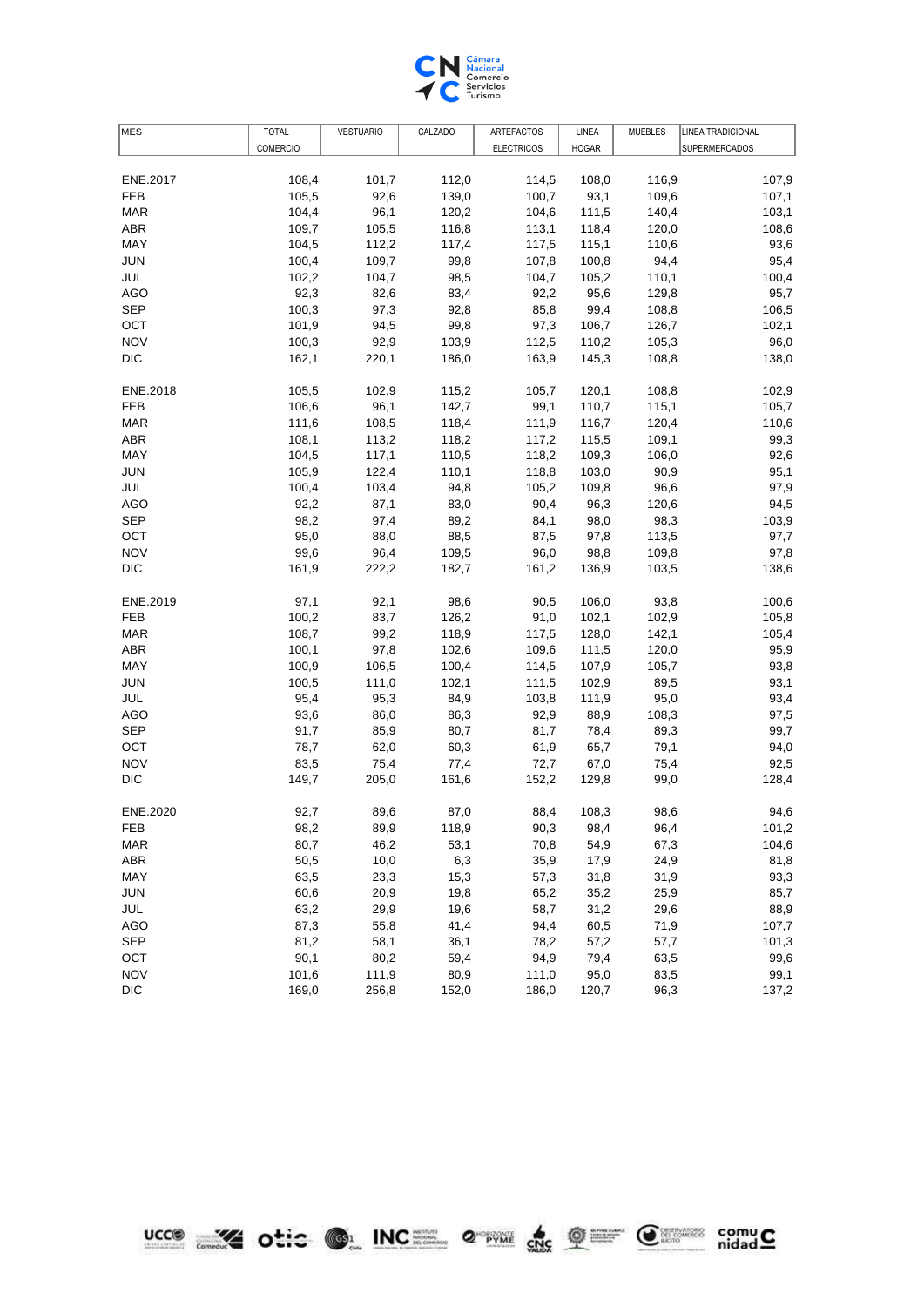

| <b>MES</b>  | <b>TOTAL</b>    | <b>VESTUARIO</b> | CALZADO | <b>ARTEFACTOS</b> | LINEA        | <b>MUEBLES</b> | LINEA TRADICIONAL    |
|-------------|-----------------|------------------|---------|-------------------|--------------|----------------|----------------------|
|             | <b>COMERCIO</b> |                  |         | <b>ELECTRICOS</b> | <b>HOGAR</b> |                | <b>SUPERMERCADOS</b> |
|             |                 |                  |         |                   |              |                |                      |
| ENE.2021    | 98,1            | 86,3             | 56,1    | 115,5             | 100,0        | 75,2           | 105,2                |
| <b>FEB</b>  | 98,8            | 92,2             | 60,9    | 112,6             | 105,7        | 77,3           | 103,7                |
| <b>MAR</b>  | 88,3            | 55,4             | 42,9    | 99,5              | 66,0         | 67,9           | 108,1                |
| ABR         | 64,3            | 16,1             | 13,6    | 62,2              | 31,8         | 30,8           | 96,7                 |
| <b>MAY</b>  | 125,9           | 138,0            | 82,6    | 176,9             | 108,0        | 85,9           | 115,7                |
| <b>JUN</b>  | 117,5           | 131,5            | 78,6    | 142,3             | 100,8        | 85,8           | 112,8                |
| JUL         | 131,7           | 165,7            | 106,3   | 149,6             | 136,3        | 101,2          | 117,2                |
| AGO         | 125,0           | 145,6            | 101,6   | 136,7             | 127,6        | 120,0          | 116,2                |
| <b>SEPT</b> | 117,8           | 136,9            | 96,4    | 116,0             | 97,8         | 80,8           | 117,0                |
| <b>OCT</b>  | 122,3           | 142,4            | 116,1   | 107,5             | 103,5        | 93,5           | 122,1                |
| <b>NOV</b>  | 118,3           | 142,8            | 114,9   | 110,5             | 87,5         | 88,9           | 114,6                |
| <b>DIC</b>  | 184,7           | 301,7            | 194,4   | 157,3             | 132,4        | 80,6           | 152,1                |
| ENE.2022    | 106,9           | 100,5            | 80,6    | 100,0             | 92,8         | 93,1           | 117,3                |
| <b>FEB</b>  | 105,1           | 103,5            | 106,1   | 86,0              | 89,5         | 80,1           | 113,8                |
| <b>MAR</b>  | 110,9           | 111,8            | 99,8    | 105,4             | 93,5         | 88,4           | 116,2                |
| ABR         | 111,9           | 133,7            | 102,4   | 99,8              | 101,8        | 85,2           | 110,0                |

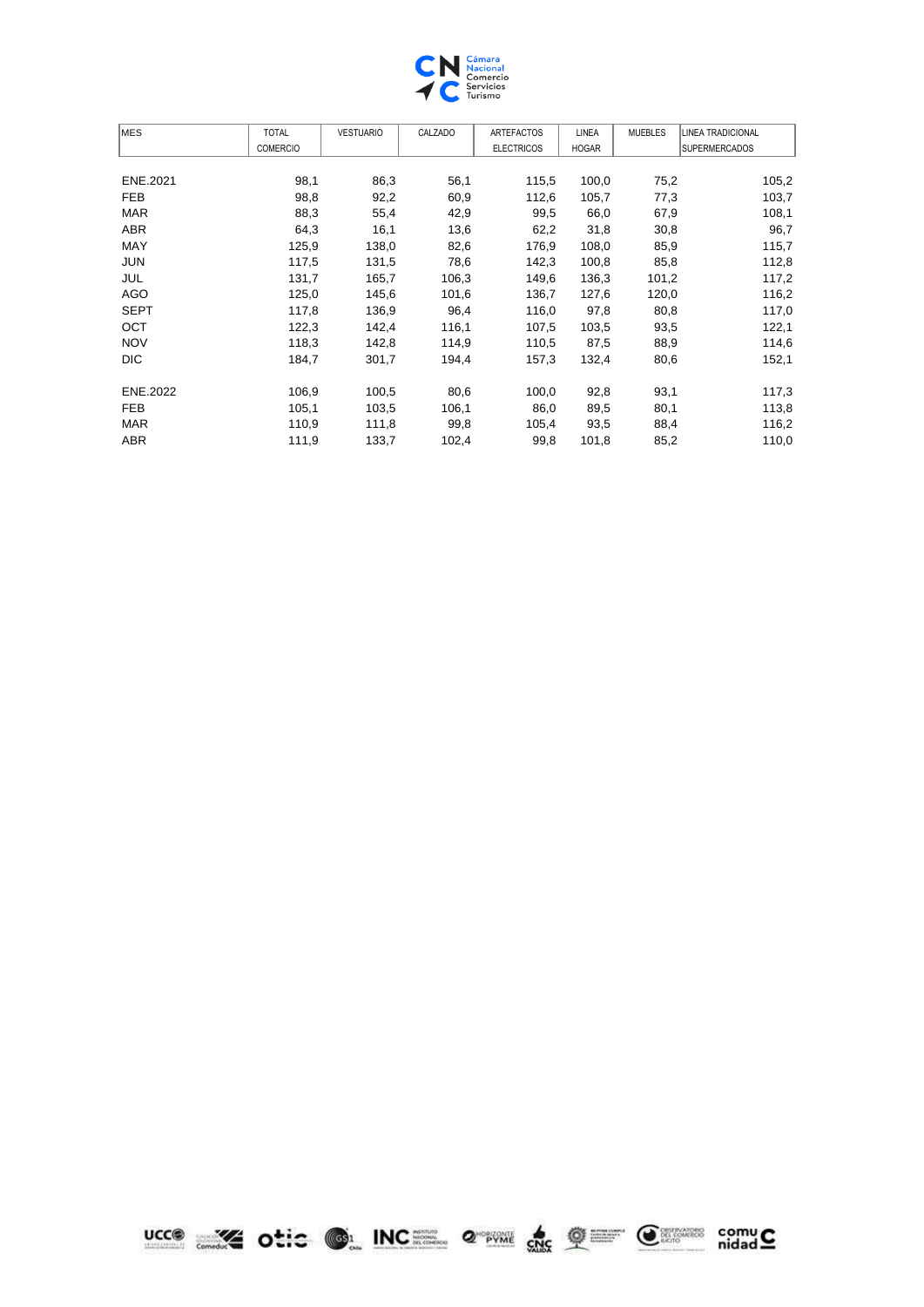

## **VARIACION ANUAL, % VARIACIONES REALES VENTAS COMERCIO MINORISTA REGIÓN DE VALPARAÍSO**

| MES                      | <b>TOTAL</b>    | <b>VESTUARIO</b> | CALZADO        | ARTEFACTOS        | LINEA          | <b>MUEBLES</b> | LINEA TRADICIONAL |
|--------------------------|-----------------|------------------|----------------|-------------------|----------------|----------------|-------------------|
|                          | <b>COMERCIO</b> |                  |                | <b>ELECTRICOS</b> | <b>HOGAR</b>   |                | SUPERMERCADOS     |
|                          |                 |                  |                |                   |                |                |                   |
| ENE.1996/1995            | 8,8             | 8,1              | 4,4            | $-3,0$            | $-11,4$        | 8,8            | 12,8              |
| FEB                      | 12,2            | 11,8             | 4,1            | $-0,4$            | $-7,3$         | 15,8           | 14,6              |
| <b>MAR</b>               | 14,4            | 22,1             | 5,5            | 13,2              | 30,3           | 28,2           | 13,9              |
| <b>ABR</b>               | 7,7             | 19,5             | 12,4           | 11,6              | $-7,3$         | 20,9           | 1,7               |
| <b>MAY</b>               | 12,4            | 14,2             | 21,0           | 13,7              | 16,5           | 10,4           | 10,4              |
| <b>JUN</b>               | 9,7             | 29,8             | 21,9           | 19,8              | 17,3           | $-5,9$         | 7,2               |
| <b>JUL</b>               | $-1,6$          | 6,2              | 9,0            | 10,1              | $-11,4$        | $-9,6$         | $-0,6$            |
| <b>AGO</b>               | 10,0            | 15,7             | 20,3           | 10,5              | 1,9            | $-7,6$         | 13,7              |
| <b>SEP</b>               | 6,5             | 12,3             | 31,3           | $-2,0$            | 3,8            | 3,5            | 5,6               |
| OCT                      | 5,3             | 4,6              | 20,0           | $-23,2$           | $-11,9$        | 25,9           | 13,1              |
| <b>NOV</b>               | 6,1             | 6,5              | 21,2           | $-0,3$            | $-3,4$         | $-1,7$         | 7,2               |
| <b>DIC</b>               | 5,1             | 2,3              | 47,5           | 3,7               | $-1,8$         | 9,4            | $-2,4$            |
| ENE.1997/1996            | 13,0            | 23,3             | 33,7           | 14,9              | 8,1            | 24,9           | 7,6               |
| <b>FEB</b>               | 7,2             | 23,4             | 19,7           | 9,0               | 5,3            | 32,1           | $-3,2$            |
| <b>MAR</b>               | 6,4             | 16,5             | 32,9           | $-16,3$           | $-10,5$        | 19,7           | 6,5               |
| ABR                      | 6,7             | 12,2             | 16,1           | 5,7               | $-3,8$         | 19,0           | 0,3               |
| MAY                      | 7,4             | 6,7              | 11,5           | $-2,5$            | $-18,6$        | 26,7           | 11,9              |
| <b>JUN</b>               | 7,8             | 9,5              | 24,2           | 5,7               | 3,1            | 17,4           | $-1,7$            |
| JUL                      | 12,7            | 18,0             | 20,0           | 0,4               | $-2,6$         | 28,5           | 4,0               |
| <b>AGO</b>               | 6,9             | 10,6             | 21,6           | 2,9               | $-8,4$         | 13,6           | 5,6               |
| <b>SEP</b>               | 4,1             | 13,6             | 13,7           | 16,5              | $-9,0$         | $-1,3$         | $-3,6$            |
| OCT                      | 0,9             | 16,6             | 10,7           | 2,7               | $-11,5$        | $-4,2$         | $-5,6$            |
| <b>NOV</b>               | 5,4             | 24,1             | 6,3            | $-3,8$            | $-4,4$         | $-10,0$        | 9,7               |
| <b>DIC</b>               | 9,7             | 20,6             | 12,4           | -0,9              | -4,9           | $-15,3$        | 11,6              |
| ENE.1998/1997            | 7,7             | 15,1             | 17,6           | 28,0              | $-4,0$         | 0,1            | 5,1               |
| <b>FEB</b>               | 5,6             | 7,8              | 11,2           | 0,6               | $-4,7$         | 0,8            | 6,2               |
| <b>MAR</b>               | 0,5             | 0,2              | 7,8            | 6,3               | 0,0            | $-2,9$         | $-1,0$            |
| <b>ABR</b>               | 6,2             | 7,3              | 10,5           | 11,1              | $-1,2$         | $-1,2$         | 10,6              |
| <b>MAY</b>               | 2,8             | 1,9              | 2,6            | 15,8              | $-3,5$         | 3,3            | 5,3               |
| <b>JUN</b>               | 4,0             | 2,9              | $-5,5$         | 14,6              | 0,2            | 8,1            | 12,0              |
| JUL                      | 2,0             | 5,8              | 2,3            | $-10,7$           | 15,0           | 4,2            | 12,1              |
| AGO                      | $-0,5$          | 5,1              | 14,2           | $-5,9$            | 12,8           | 7,6            | 4,5               |
| <b>SEP</b>               | $-1,6$          | $-5,1$           | $-2,8$         | $-0,9$            | 15,7           | 1,5            | 7,5               |
| OCT                      | $-0,7$          | 2,6              | 21,7           | $-4,2$            | 8,6            | $-10,8$        | 12,7              |
| <b>NOV</b>               | $-3,5$          | $-7,6$           | 3,2            | $-6,2$            | $-4,2$         | $-3,0$         | 4,1               |
| <b>DIC</b>               | $-0,6$          | 0,4              | 4,3            | $-0,9$            | $-5,4$         | 1,4            | 8,9               |
| ENE.1999/1998            | $-3,7$          |                  |                | $-17,7$           |                |                | $-0,5$            |
| <b>FEB</b>               |                 | 12,0             | 21,3           |                   | -4,4           | $-5,5$         | 4,2               |
| <b>MAR</b>               | 2,5             | 11,1<br>5,5      | 21,2<br>12,9   | 1,3               | 7,7            | 8,1            |                   |
| ABR                      | $-1,9$          | 0,2              | 4,4            | $-0,3$            | $-5,7$         | 8,5            | $-2,3$            |
|                          | $-0,9$          |                  |                | 5,1               | 1,0            | 5,7            | 1,0               |
| MAY                      | $-2,9$          | 3,3              | 0,8            | $-4,7$            | $-10,4$        | $-6,3$         | $-3,2$            |
| <b>JUN</b>               | $-1,8$          | 9,7              | 17,5           | 0,9               | $-2,7$         | 2,7            | $-4,6$            |
| JUL                      | 1,1             | 2,3              | 9,2            | 12,6              | $-0,4$         | 10,5           | $-1,0$            |
| <b>AGO</b><br><b>SEP</b> | $-3,0$          | 6,8              | $-2,6$         | 2,5               | $-6,6$         | 3,1            | $-6,7$            |
| OCT                      | 2,5<br>6,0      | $-0,8$<br>2,0    | 15,6<br>$-7,8$ | 18,2<br>12,1      | $-11,1$<br>6,9 | 14,3<br>8,4    | $-3,5$<br>5,0     |
| <b>NOV</b>               | 7,4             | 6,6              | 22,3           | 11,1              | 17,6           | 4,5            | $-0,4$            |
| <b>DIC</b>               | 8,1             | 6,5              | 16,1           | 7,2               | 5,6            | 8,5            | 4,7               |
|                          |                 |                  |                |                   |                |                |                   |

ucco and otic on INC 2 2 2 the Change comu C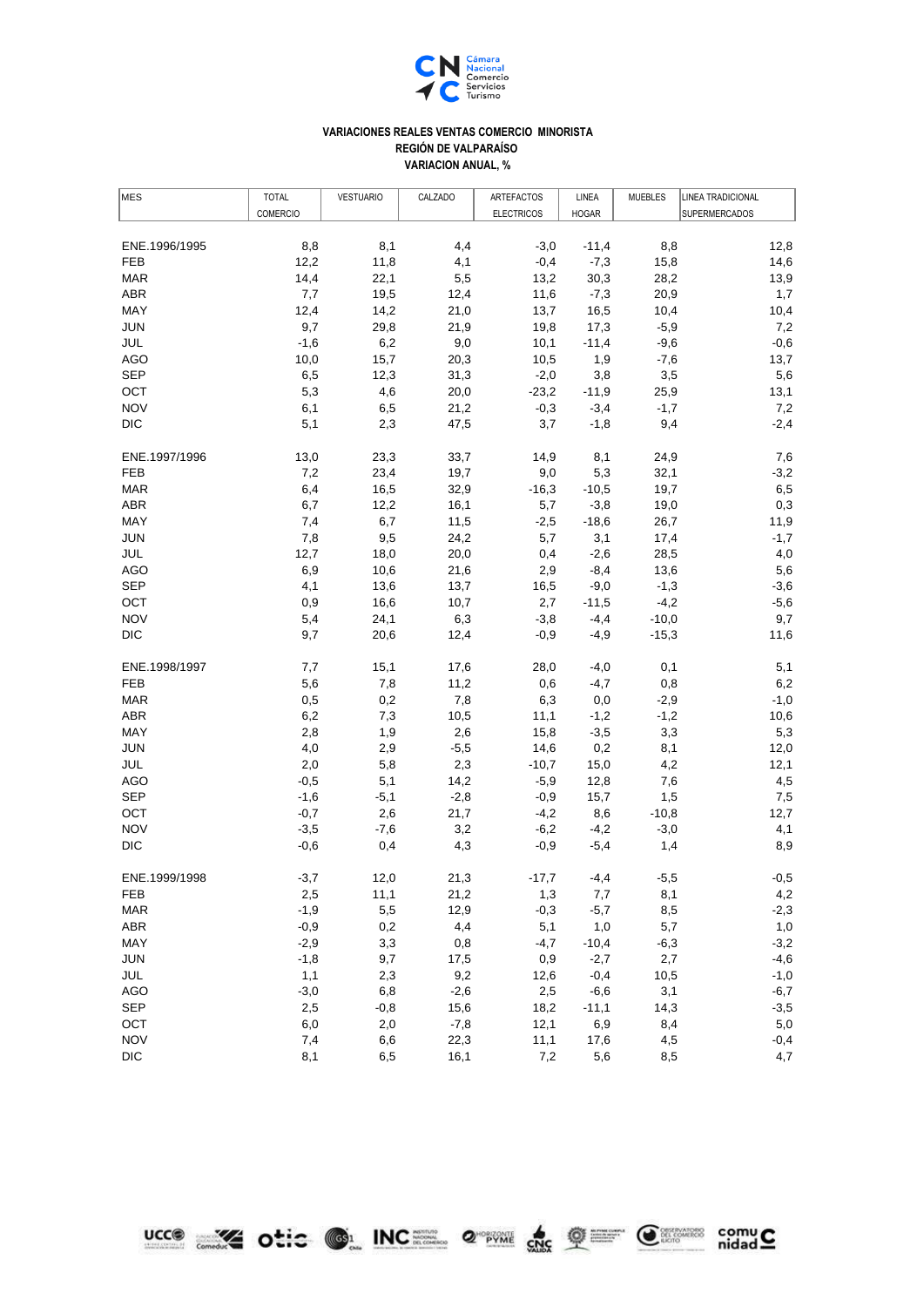

| MES           | <b>TOTAL</b>    | <b>VESTUARIO</b> | CALZADO | ARTEFACTOS        | LINEA        | <b>MUEBLES</b> | <b>LINEA TRADICIONAL</b> |
|---------------|-----------------|------------------|---------|-------------------|--------------|----------------|--------------------------|
|               | <b>COMERCIO</b> |                  |         | <b>ELECTRICOS</b> | <b>HOGAR</b> |                | <b>SUPERMERCADOS</b>     |
|               |                 |                  |         |                   |              |                |                          |
| ENE.2000/1999 | 5,0             | 7,1              | 10,0    | 5,5               | 3,2          | 7,0            | $-0,4$                   |
| <b>FEB</b>    | 6,8             | 6,1              | 11,7    | 9,5               | $-5,6$       | 6,2            | 3,4                      |
| <b>MAR</b>    | 7,7             | 13,2             | 26,2    | 12,2              | 9,0          | 2,4            | 2,9                      |
| <b>ABR</b>    | 10,3            | 16,4             | 14,7    | 4,8               | 12,3         | 2,4            | 6,2                      |
| MAY           | 3,6             | 9,9              | 12,1    | 2,9               | 17,0         | 1,0            | $-3,8$                   |
| <b>JUN</b>    | 3,3             | 8,5              | 4,2     | 1,2               | 2,7          | $-6,7$         | 1,3                      |
| JUL           | 4,0             | 11,6             | 7,7     | 3,0               | 6,2          | 1,1            | 1,1                      |
| <b>AGO</b>    | 3,9             | 1,0              | 8,7     | 4,1               | 12,9         | $-9,3$         | 1,8                      |
| <b>SEP</b>    | 4,2             | 1,2              | 3,5     | 5,5               | 10,3         | $-8,7$         | 9,5                      |
| OCT           | $-0,5$          | $-9,3$           | 10,4    | 3,5               | 11,6         | $-13,6$        | $-1,3$                   |
| <b>NOV</b>    | 6,6             | 6,5              | 21,3    | 5,8               | 15,6         | 14,9           | 3,4                      |
| <b>DIC</b>    | 5,8             | 4,9              | 11,2    | 7,2               | 16,5         | $-0,6$         | 4,3                      |
| ENE.2001/2000 | 1,1             | 10,5             | 13,4    | 3,3               | 6,2          | 1,3            | 0,2                      |
| <b>FEB</b>    | 2,3             | 11,5             | 17,5    | $-9,2$            | 9,2          | 2,3            | 2,5                      |
| <b>MAR</b>    | 8,3             | 17,4             | 15,9    | $-2,2$            | 4,8          | 1,4            | 9,5                      |
| ABR           | 3,6             | 15,5             | 17,8    | $-1,0$            | 12,3         | 8,2            | 1,1                      |
| <b>MAY</b>    | 5,1             | 13,1             | 26,0    | $-0,9$            | 12,0         | $-3,9$         | 2,0                      |
| <b>JUN</b>    | 6,7             | 11,0             | 21,0    | 4,3               | 8,2          | $-9,1$         | 5,0                      |
| JUL           | 1,8             | 5,5              | 26,4    | 4,7               | 7,2          | $-4,2$         | 1,1                      |
| <b>AGO</b>    | 6,6             | 11,5             | 29,7    | 9,9               | 6,5          | 10,6           | 3,1                      |
| <b>SEP</b>    | 5,9             | 14,2             | 29,4    | 6,8               | 9,2          | 2,9            | 0,6                      |
| OCT           | 5,0             | 14,7             | 24,1    | 7,9               | 10,7         | 12,6           | $-2,8$                   |
| <b>NOV</b>    | 4,0             | 5,6              | 20,3    | 4,2               | $-4,4$       | $-12,8$        | 4,2                      |
| <b>DIC</b>    | 6,8             | 11,4             | 25,7    | 7,6               | $-3,0$       | 2,8            | 2,0                      |
| ENE.2002/2001 | 3,0             | $-3,2$           | 31,0    | 1,3               | 8,1          | 16,1           | 1,2                      |
| <b>FEB</b>    | 3,2             | 5,1              | 28,1    | 5,9               | 2,4          | 5,8            | $-0,2$                   |
| <b>MAR</b>    | 3,0             | 0,8              | 22,3    | 3,6               | 4,2          | 2,9            | 5,4                      |
| <b>ABR</b>    | $-3,2$          | $-3,0$           | 16,2    | 1,1               | $-12,9$      | $-0,7$         | $-9,8$                   |
| MAY           | 3,2             | 5,4              | 22,4    | 9,4               | $-3,4$       | 4,3            | 1,0                      |
| <b>JUN</b>    | 1,1             | 4,8              | 25,7    | 14,1              | 0,6          | $-12,2$        | $-3,7$                   |
| JUL           | $-2,4$          | $-0,3$           | 18,5    | $-10,2$           | $-2,2$       | $-10,9$        | $-6,9$                   |
| <b>AGO</b>    | 1,6             | 8,4              | 24,8    | 6,8               | $-9,3$       | $-10,9$        | $-0,4$                   |
| <b>SEP</b>    | 0,8             | 12,3             | 25,9    | 5,1               | $-2,5$       | 4,2            | $-6,9$                   |
| OCT           | 0,4             | 3,7              | 17,6    | 3,7               | $-7,6$       | 5,0            | $-2,8$                   |
| <b>NOV</b>    | 0,9             | 2,6              | 15,1    | 0,0               | $-5,3$       | 4,9            | 0,3                      |
| <b>DIC</b>    | 1,3             | 6,0              | 17,4    | $-1,1$            | 4,0          | 8,2            | $-4,7$                   |
| ENE.2003/2002 | 2,4             | 15,3             | 20,2    | 3,0               | $-2,3$       | 6,7            | $-3,9$                   |
| <b>FEB</b>    | 1,6             | 5,9              | 19,4    | 4,7               | $-5,5$       | 2,3            | $-3,3$                   |
| <b>MAR</b>    | 1,0             | 15,4             | 22,5    | 3,6               | 13,1         | 8,3            | $-9,3$                   |
| <b>ABR</b>    | 8,2             | 7,2              | 27,9    | 1,8               | 13,5         | 0,3            | 7,6                      |
| MAY           | 5,9             | 9,0              | 26,5    | 0,6               | 15,1         | 10,7           | 2,4                      |
| <b>JUN</b>    | $-1,3$          | 2,6              | 20,5    | $-11,4$           | $-1,4$       | 13,0           | $-3,0$                   |
| JUL           | 2,5             | 2,6              | 16,9    | 2,9               | 5,4          | 5,0            | 0,1                      |
| <b>AGO</b>    | $5,0$           | 10,8             | 15,8    | 5,5               | 8,1          | 9,1            | 1,1                      |
| <b>SEP</b>    | 1,9             | 8,4              | $-2,3$  | $-1,5$            | 6,9          | $-10,4$        | 1,5                      |
| OCT           | 8,4             | 10,4             | 13,8    | 10,3              | 8,3          | $-6,7$         | 7,6                      |
| <b>NOV</b>    | 6,7             | 9,9              | 15,9    | 16,3              | 7,8          | 0,4            | 2,4                      |
| <b>DIC</b>    | 4,2             | 5,4              | 5,7     | 4,2               | 5,5          | 2,1            | 3,1                      |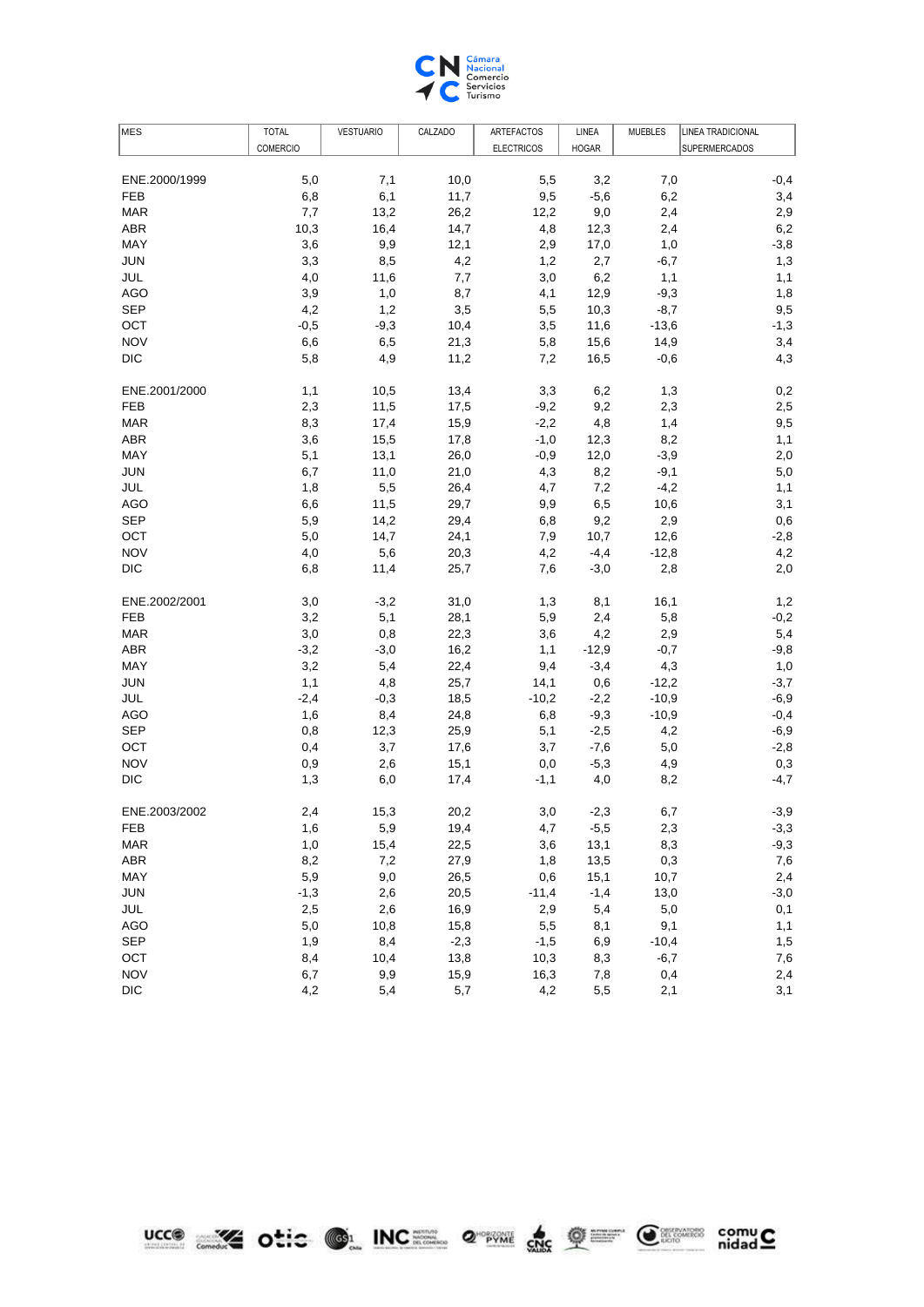

| MES           | <b>TOTAL</b>    | <b>VESTUARIO</b> | CALZADO | ARTEFACTOS        | LINEA        | <b>MUEBLES</b> | <b>LINEA TRADICIONAL</b> |
|---------------|-----------------|------------------|---------|-------------------|--------------|----------------|--------------------------|
|               | <b>COMERCIO</b> |                  |         | <b>ELECTRICOS</b> | <b>HOGAR</b> |                | <b>SUPERMERCADOS</b>     |
|               |                 |                  |         |                   |              |                |                          |
| ENE.2004/2003 | 4,2             | 3,0              | $-15,0$ | 11,2              | 6,6          | 0,9            | 5,6                      |
| <b>FEB</b>    | 7,8             | 4,2              | 4,0     | 14,1              | 7,5          | $-0,2$         | 9,3                      |
| <b>MAR</b>    | 4,4             | 3,5              | $-11,5$ | 24,7              | 7,9          | 4,2            | 1,7                      |
| <b>ABR</b>    | 3,6             | 1,5              | $-3,5$  | 9,2               | $-4,4$       | 5,0            | 4,7                      |
| MAY           | 4,0             | 8,1              | $-1,4$  | 11,7              | 7,5          | 14,7           | $-0,5$                   |
| <b>JUN</b>    | 4,9             | 3,6              | $-8,3$  | 15,9              | 10,6         | 13,1           | 3,1                      |
| JUL           | 11,8            | 10,7             | 4,4     | 17,4              | 14,4         | 17,6           | 11,1                     |
| <b>AGO</b>    | $-0,1$          | 1,4              | $-0,9$  | 15,7              | 7,7          | 7,1            | $-5,8$                   |
| <b>SEP</b>    | 3,9             | 7,3              | $-5,6$  | 12,7              | $-1,0$       | 15,5           | 1,3                      |
| OCT           | 5,4             | 9,6              | 1,5     | 16,3              | 3,5          | 13,4           | 1,5                      |
| <b>NOV</b>    | 2,5             | 8,2              | 7,0     | 18,6              | 5,8          | 11,6           | $-5,6$                   |
| <b>DIC</b>    | 4,4             | 3,8              | 1,9     | 9,4               | $-1,3$       | 5,0            | 3,4                      |
| ENE.2005/2004 | 5,1             | 1,5              | 12,6    | 10,7              | 15,2         | 11,7           | 2,8                      |
| <b>FEB</b>    | 1,6             | $-1,8$           | 16,5    | 10,2              | 6,9          | 2,5            | $-1,9$                   |
| <b>MAR</b>    | 3,5             | $-5,4$           | 11,4    | 0,7               | 0,8          | 10,9           | 7,1                      |
| ABR           | 4,7             | 6,9              | 12,7    | 9,9               | 2,0          | 4,1            | 1,0                      |
| <b>MAY</b>    | 3,2             | 4,4              | 6,2     | 7,7               | 1,3          | 0,1            | 0,5                      |
| <b>JUN</b>    | 5,6             | 10,0             | 10,5    | 7,0               | 0,3          | 7,3            | 2,6                      |
| JUL           | 5,2             | 8,9              | 7,7     | 10,5              | $_{0,0}$     | 10,9           | 1,7                      |
| <b>AGO</b>    | 6,6             | 12,4             | 8,1     | 12,0              | 4,2          | 10,1           | 2,0                      |
| <b>SEP</b>    | 4,4             | 5,1              | 10,1    | 15,2              | 4,6          | 10,0           | 0,1                      |
| OCT           | 2,6             | 6,7              | 4,5     | 12,3              | 4,3          | 13,7           | $-2,9$                   |
| <b>NOV</b>    | 4,8             | 9,1              | 1,9     | 14,4              | $-2,2$       | 13,2           | 0,2                      |
| <b>DIC</b>    | 6,8             | 3,1              | 7,2     | 23,7              | 3,8          | 21,6           | 0,0                      |
| ENE.2006/2005 | 2,3             | 1,9              | 3,3     | 6,3               | $-3,4$       | 8,5            | 1,2                      |
| <b>FEB</b>    | 1,5             | 2,7              | $-2,3$  | 6,6               | $-2,6$       | 17,0           | $-0,5$                   |
| <b>MAR</b>    | $-2,0$          | $-2,2$           | 9,2     | 0,6               | $-0,4$       | 7,3            | $-5,6$                   |
| <b>ABR</b>    | 3,4             | 4,7              | 3,6     | 3,3               | $-0,6$       | 10,5           | 2,6                      |
| MAY           | 0,1             | $-3,0$           | 1,0     | 9,6               | $-2,9$       | 4,5            | $-2,4$                   |
| <b>JUN</b>    | 7,1             | 7,4              | 8,5     | 15,5              | 6,0          | 12,4           | 3,3                      |
| <b>JUL</b>    | 1,4             | 3,4              | 6,1     | 9,3               | $-0,1$       | 3,7            | $-2,9$                   |
| <b>AGO</b>    | 2,5             | 1,9              | 4,4     | 11,1              | 8,2          | 11,4           | $-1,9$                   |
| <b>SEP</b>    | 8,7             | 3,6              | 11,5    | 14,0              | 9,1          | 3,1            | 8,9                      |
| OCT           | $-1,6$          | $-3,6$           | 4,7     | $-0,5$            | $-1,2$       | $-4,6$         | $-1,9$                   |
| <b>NOV</b>    | 4,5             | 4,0              | 5,9     | 7,1               | 12,1         | 9,1            | 2,4                      |
| <b>DIC</b>    | 2,1             | 4,4              | $-1,0$  | $-8,7$            | 0,3          | 5,8            | 7,6                      |
| ENE.2007/2006 | $-0,8$          | 5,7              | 7,8     | 1,0               | $-13,3$      | $-25,9$        | $-1,6$                   |
| <b>FEB</b>    | 2,5             | $-2,2$           | 8,8     | 2,8               | 6,4          | $-5,7$         | 3,8                      |
| <b>MAR</b>    | 8,5             | 5,7              | 16,1    | 6,8               | 9,5          | 11,1           | 8,5                      |
| <b>ABR</b>    | 4,6             | 3,0              | 12,2    | 4,0               | 9,1          | 10,0           | 3,4                      |
| MAY           | 3,0             | 2,4              | 16,9    | $-0,1$            | 10,6         | 8,3            | 1,0                      |
| <b>JUN</b>    | 5,9             | 10,0             | 18,3    | 6,8               | 13,5         | 11,9           | 0,3                      |
| JUL           | $-2,1$          | $-0,7$           | 16,2    | $-8,1$            | 3,3          | 5,2            | $-4,4$                   |
| <b>AGO</b>    | 1,0             | 3,8              | 13,7    | $-10,1$           | 6,3          | 6,3            | 1,4                      |
| <b>SEP</b>    | $-0,4$          | 5,7              | 19,1    | $_{0,0}$          | 5,3          | 8,9            | $-6,5$                   |
| OCT           | 1,3             | 8,0              | 19,6    | $-3,0$            | 8,4          | 4,9            | $-3,7$                   |
| <b>NOV</b>    | 3,7             | 9,6              | 18,6    | $-3,7$            | 15,7         | 6,6            | $-0,2$                   |
| <b>DIC</b>    | 1,8             | 3,0              | 8,7     | $-6,3$            | 7,9          | 5,4            | 3,0                      |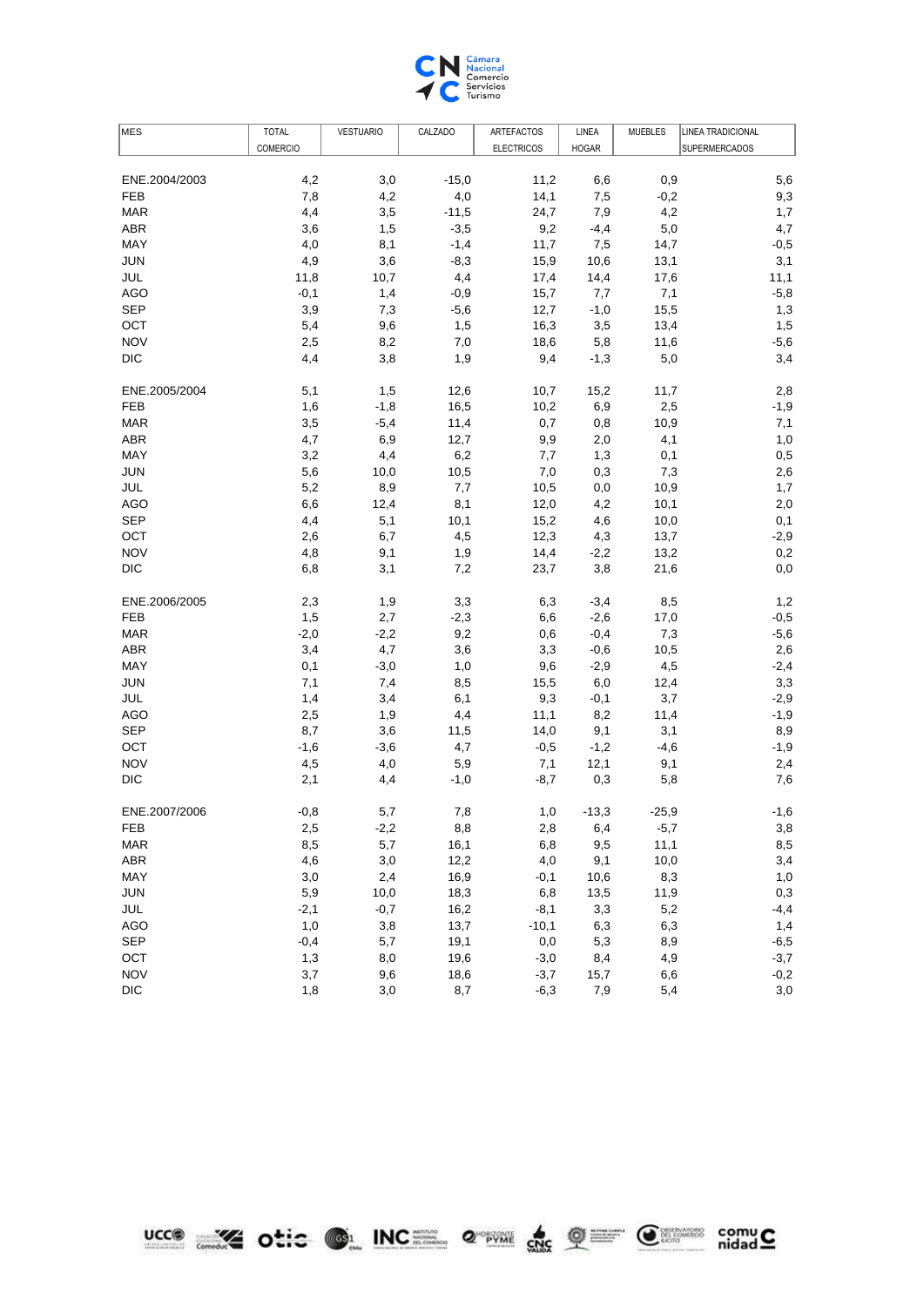

| MES           | <b>TOTAL</b>    | <b>VESTUARIO</b> | CALZADO | ARTEFACTOS        | LINEA        | <b>MUEBLES</b> | <b>LINEA TRADICIONAL</b> |
|---------------|-----------------|------------------|---------|-------------------|--------------|----------------|--------------------------|
|               | <b>COMERCIO</b> |                  |         | <b>ELECTRICOS</b> | <b>HOGAR</b> |                | <b>SUPERMERCADOS</b>     |
|               |                 |                  |         |                   |              |                |                          |
| ENE.2008/2007 | 4,0             | 6,2              | 6,3     | 14,2              | 4,7          | 9,2            | 0,3                      |
| FEB           | 4,3             | 8,2              | 6,0     | 14,9              | $-6,3$       | $-0,1$         | 1,2                      |
| <b>MAR</b>    | 1,1             | $-3,8$           | $-14,0$ | 14,8              | $-1,2$       | 4,8            | 1,8                      |
| <b>ABR</b>    | $-1,6$          | 0,2              | $-1,4$  | 16,0              | $-4,1$       | $-3,3$         | $-6,7$                   |
| MAY           | 3,9             | 8,7              | 1,3     | 17,5              | 6,3          | $-2,3$         | $-1,8$                   |
| <b>JUN</b>    | $-3,7$          | $-3,6$           | $-9,1$  | 6,7               | 1,3          | $-5,9$         | $-6,5$                   |
| JUL           | $-0,8$          | 1,9              | $-4,6$  | 13,9              | 1,5          | $-3,0$         | $-5,7$                   |
| AGO           | 1,4             | 5,9              | 4,8     | 10,5              | $-4,4$       | $-4,6$         | $-2,5$                   |
| <b>SEP</b>    | $-8,0$          | $-0,3$           | $-2,9$  | 4,0               | $-14,6$      | $-8,1$         | $-14,1$                  |
| OCT           | 0,2             | 2,5              | 7,0     | 5,0               | $-5,0$       | 0,7            | $-2,3$                   |
| <b>NOV</b>    | $-2,7$          | 4,1              | 2,3     | 7,2               | $-7,6$       | $-11,0$        | $-8,0$                   |
| <b>DIC</b>    | $-5,6$          | $-2,0$           | 3,2     | $-4,7$            | $-5,9$       | $-5,9$         | $-10,1$                  |
| ENE.2009/2008 | 5,4             | 23,4             | 17,3    | 1,0               | $-9,8$       | $-15,4$        | 1,5                      |
| <b>FEB</b>    | 0,2             | 9,6              | 13,1    | $-3,5$            | 2,5          | 2,2            | $-4,9$                   |
| <b>MAR</b>    | 2,1             | 14,5             | 11,9    | 0,3               | $-0,4$       | $-1,5$         | $-2,8$                   |
| ABR           | $-1,3$          | 3,7              | $-2,1$  | $-4,1$            | $-1,0$       | 2,5            | $-2,7$                   |
| MAY           | 4,3             | 17,2             | 7,3     | 0,1               | 4,5          | 9,7            | $-1,0$                   |
| JUN           | 4,9             | 21,4             | 14,2    | 4,1               | $-8,1$       | $-10,8$        | $-1,8$                   |
| JUL           | 8,2             | 31,3             | 19,7    | $-0,3$            | 5,9          | $-6,1$         | 0,9                      |
| <b>AGO</b>    | 9,0             | 22,7             | 21,7    | 13,6              | 13,7         | 7,6            | 0,2                      |
| <b>SEP</b>    | 9,0             | 23,6             | 8,9     | 10,5              | 18,9         | 9,2            | 1,8                      |
| OCT           | 10,7            | 29,9             | 17,6    | 13,6              | 23,1         | 7,4            | 1,3                      |
| <b>NOV</b>    | 9,8             | 25,1             | 16,7    | 13,7              | 13,3         | 3,6            | 0,6                      |
| <b>DIC</b>    | 14,2            | 28,8             | 22,4    | 17,9              | 24,7         | 12,5           | $-1,3$                   |
| ENE.2010/2009 | 7,5             | 25,2             | 12,1    | 25,5              | 15,3         | 16,4           | $-3,6$                   |
| FEB           | 5,7             | 27,7             | 25,7    | 18,3              | 8,1          | $-2,6$         | $-5,8$                   |
| <b>MAR</b>    | 14,2            | 26,0             | 24,4    | 24,3              | 17,4         | $-0,2$         | 7,3                      |
| <b>ABR</b>    | 22,9            | 41,2             | 40,4    | 41,8              | 25,6         | 6,7            | 9,5                      |
| MAY           | 19,5            | 28,8             | 31,4    | 42,8              | 20,9         | 15,5           | 6,2                      |
| <b>JUN</b>    | 16,1            | 24,5             | 13,5    | 33,1              | 15,1         | 17,0           | 6,7                      |
| JUL           | 22,4            | 31,7             | 39,4    | 32,4              | 20,7         | 21,5           | 12,7                     |
| <b>AGO</b>    | 8,9             | 27,7             | 25,5    | 19,7              | 10,9         | 11,5           | $-3,4$                   |
| <b>SEP</b>    | 21,0            | 37,6             | 39,0    | 36,9              | 14,1         | 10,7           | 9,8                      |
| OCT           | 19,7            | 33,6             | 35,6    | 40,9              | 18,9         | 15,7           | 6,4                      |
| <b>NOV</b>    | 14,4            | 26,7             | 31,9    | 21,2              | 23,9         | 17,3           | 3,6                      |
| <b>DIC</b>    | 17,1            | 28,4             | 27,7    | 21,0              | 13,6         | 8,2            | 6,2                      |
| ENE.2011/2010 | 11,9            | 21,2             | 40,3    | 25,2              | 8,4          | 12,4           | 1,0                      |
| FEB           | 16,3            | 24,2             | 46,6    | 29,7              | 14,1         | 18,8           | 4,7                      |
| <b>MAR</b>    | 8,0             | 20,7             | 36,9    | 22,8              | 15,8         | 8,0            | $-6,1$                   |
| <b>ABR</b>    | 7,2             | 12,2             | 34,3    | 7,2               | 3,1          | $-0,8$         | 1,3                      |
| MAY           | 0,1             | 11,5             | 17,6    | $-2,4$            | 2,3          | 1,9            | $-8,7$                   |
| <b>JUN</b>    | 2,3             | 4,7              | 22,3    | 7,3               | 0,6          | 3,5            | $-4,6$                   |
| JUL           | $5,0$           | 8,9              | 21,5    | 12,7              | 0,8          | $-0,7$         | $-1,9$                   |
| <b>AGO</b>    | $2,0$           | 2,0              | 14,8    | 11,4              | 5,1          | 3,9            | $-3,8$                   |
| <b>SEP</b>    | 2,7             | 8,6              | 21,2    | 8,1               | 9,6          | 3,9            | $-5,1$                   |
| OCT           | 2,6             | 3,0              | 19,3    | $-0,3$            | 6,2          | $-1,1$         | 0,4                      |
| <b>NOV</b>    | 1,2             | 1,4              | 14,8    | 10,3              | 22,7         | 2,2            | $-6,5$                   |
| <b>DIC</b>    | 2,5             | 1,9              | 14,5    | 11,0              | 9,9          | $-1,2$         | $-4,6$                   |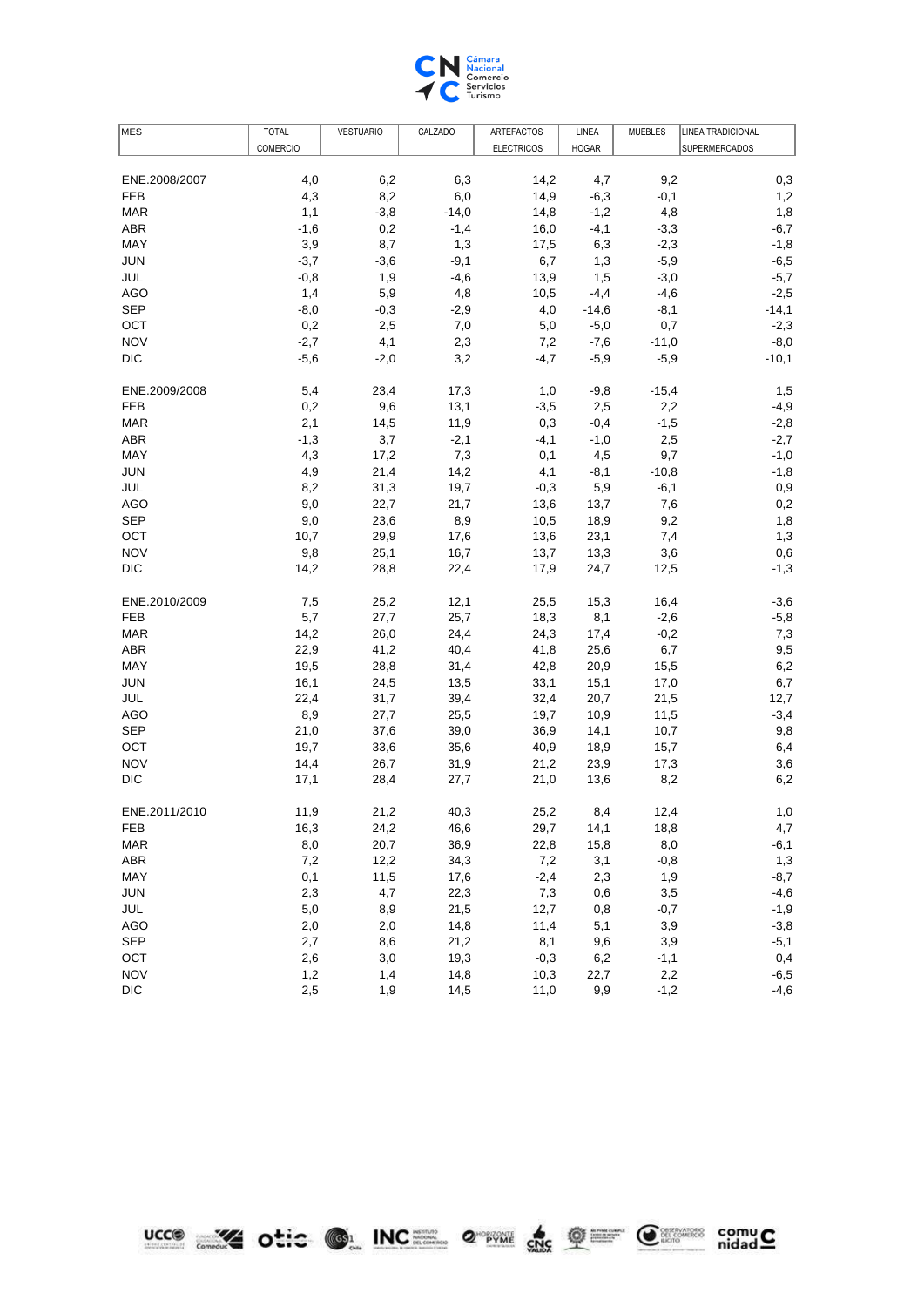

| MES           | <b>TOTAL</b>    | <b>VESTUARIO</b> | CALZADO | ARTEFACTOS        | LINEA        | <b>MUEBLES</b> | <b>LINEA TRADICIONAL</b> |
|---------------|-----------------|------------------|---------|-------------------|--------------|----------------|--------------------------|
|               | <b>COMERCIO</b> |                  |         | <b>ELECTRICOS</b> | <b>HOGAR</b> |                | <b>SUPERMERCADOS</b>     |
|               |                 |                  |         |                   |              |                |                          |
| ENE.2012/2011 | $-1,1$          | $-4,5$           | 8,1     | 20,7              | 8,7          | $-2,7$         | $-9,0$                   |
| <b>FEB</b>    | 0,6             | 0,6              | 11,0    | 23,3              | 7,6          | $-4,4$         | $-9,0$                   |
| <b>MAR</b>    | $-0,1$          | 2,9              | 18,0    | 7,9               | 10,2         | 0,4            | $-9,6$                   |
| <b>ABR</b>    | $-0,1$          | 10,0             | 20,4    | 5,6               | 17,9         | 1,9            | $-13,5$                  |
| MAY           | $-3,5$          | 2,2              | 10,9    | 5,1               | 6,0          | $-5,7$         | $-15,4$                  |
| <b>JUN</b>    | 3,7             | 16,5             | 21,8    | 6,0               | 13,2         | $-4,1$         | $-9,1$                   |
| JUL           | $-0,2$          | 11,8             | 15,7    | 3,8               | 1,3          | $-8,3$         | $-12,1$                  |
| <b>AGO</b>    | 3,1             | 10,4             | 29,8    | 11,0              | 1,3          | $-2,3$         | $-8,4$                   |
| <b>SEP</b>    | 6,3             | 18,0             | 30,6    | 15,2              | 8,9          | $-0,7$         | $-7,4$                   |
| OCT           | $-6,2$          | 6,6              | 7,6     | 6,3               | $-7,8$       | $-1,1$         | $-20,4$                  |
| <b>NOV</b>    | 7,7             | 26,3             | 27,6    | 9,1               | $-4,7$       | 0,7            | $-6,5$                   |
| <b>DIC</b>    | 11,9            | 27,4             | 31,7    | 13,9              | 7,0          | 6,5            | $-8,4$                   |
| ENE.2013/2012 | 5,3             | 22,6             | 31,0    | 2,1               | 3,0          | 3,3            | $-7,8$                   |
| <b>FEB</b>    | 9,7             | 24,8             | 29,0    | 6,7               | 11,9         | 10,3           | $-3,1$                   |
| <b>MAR</b>    | 16,9            | 29,1             | 35,6    | 15,1              | 9,2          | 3,5            | 7,7                      |
| ABR           | 8,7             | 23,8             | 28,6    | 17,1              | 5,2          | 9,4            | $-10,9$                  |
| <b>MAY</b>    | 18,2            | 30,9             | 44,0    | 17,6              | 7,8          | 11,5           | 2,2                      |
| JUN           | 13,1            | 23,4             | 25,7    | 19,9              | 14,2         | 12,1           | $-2,6$                   |
| JUL           | 12,8            | 24,2             | 32,5    | 20,1              | 13,8         | 14,6           | $-5,5$                   |
| <b>AGO</b>    | 15,2            | 27,9             | 34,7    | 17,4              | 18,7         | 5,0            | 1,8                      |
| <b>SEP</b>    | 7,9             | 17,5             | 27,1    | 11,0              | 10,6         | $-1,2$         | $-4,5$                   |
| OCT           | 17,5            | 27,5             | 30,9    | 18,2              | 17,8         | 8,7            | 7,2                      |
| <b>NOV</b>    | 11,9            | 21,2             | 25,2    | 17,7              | 11,7         | 8,9            | $-2,2$                   |
| <b>DIC</b>    | 7,0             | 12,0             | 15,7    | 8,9               | 7,7          | $-3,7$         | $-3,5$                   |
| ENE.2014/2013 | 5,5             | 16,4             | 20,9    | 10,4              | 7,7          | $-1,3$         | $-0,9$                   |
| <b>FEB</b>    | 3,4             | 14,1             | 21,0    | 7,5               | 5,3          | 6,4            | $-4,1$                   |
| <b>MAR</b>    | 2,0             | 18,6             | 15,5    | 10,1              | 7,9          | 2,6            | $-8,1$                   |
| <b>ABR</b>    | 5,7             | 13,0             | 13,0    | 2,5               | $-2,6$       | $-6,3$         | 3,8                      |
| MAY           | 8,2             | 17,2             | 15,5    | 23,9              | 16,5         | 6,1            | $-2,8$                   |
| <b>JUN</b>    | 4,7             | 10,9             | 16,9    | 21,4              | 1,8          | $-1,3$         | $-5,1$                   |
| <b>JUL</b>    | $-3,1$          | 4,9              | 11,1    | $-10,5$           | $-3,2$       | $-9,2$         | $-5,8$                   |
| <b>AGO</b>    | 1,7             | 6,8              | 17,5    | $-10,2$           | 2,7          | 4,1            | 1,1                      |
| <b>SEP</b>    | $-5,1$          | 0,0              | $-0,6$  | $-8,5$            | $-0,3$       | 3,4            | $-7,4$                   |
| OCT           | 1,4             | 14,0             | 24,7    | $-3,4$            | 0,1          | $-4,6$         | $-4,7$                   |
| <b>NOV</b>    | 3,2             | 13,7             | 16,9    | 1,1               | 5,2          | 4,3            | $-2,8$                   |
| <b>DIC</b>    | 3,4             | 13,3             | 14,5    | $-4,6$            | 4,3          | 4,4            | $-1,7$                   |
| ENE.2015/2014 | 7,5             | 14,2             | 19,9    | 8,3               | 4,5          | 9,4            | 3,1                      |
| <b>FEB</b>    | 5,9             | 13,6             | 17,8    | 10,3              | $-8,6$       | $-6,4$         | 1,3                      |
| <b>MAR</b>    | $-1,2$          | $-2,6$           | $-0,4$  | 0,5               | $-8,3$       | 2,6            | $-1,1$                   |
| <b>ABR</b>    | $_{6,0}$        | 13,5             | 16,7    | 8,0               | 2,3          | 9,5            | $_{0,0}$                 |
| MAY           | 8,2             | 19,0             | 16,5    | 4,4               | $-0,6$       | $-2,0$         | 3,5                      |
| <b>JUN</b>    | $-1,9$          | 6,0              | 3,8     | $-14,3$           | $-5,0$       | $-4,9$         | $-1,2$                   |
| JUL           | $_{\rm 0,0}$    | 1,7              | 11,9    | 2,3               | $-7,9$       | $-5,5$         | $-2,4$                   |
| <b>AGO</b>    | $-2,2$          | 1,3              | 8,2     | 8,6               | $-8,8$       | $-9,8$         | $-6,7$                   |
| <b>SEP</b>    | $-1,0$          | 2,4              | 10,9    | 7,2               | $-6,8$       | $-4,1$         | $-5,4$                   |
| OCT           | 0,0             | 0,1              | $-1,0$  | 4,2               | $-4,0$       | 1,5            | $-0,9$                   |
| <b>NOV</b>    | 3,4             | 7,6              | 14,0    | 16,0              | $-3,1$       | $-4,0$         | $-3,7$                   |
| <b>DIC</b>    | 3,7             | 10,3             | 16,3    | 2,0               | $-11,6$      | $-8,4$         | $-1,2$                   |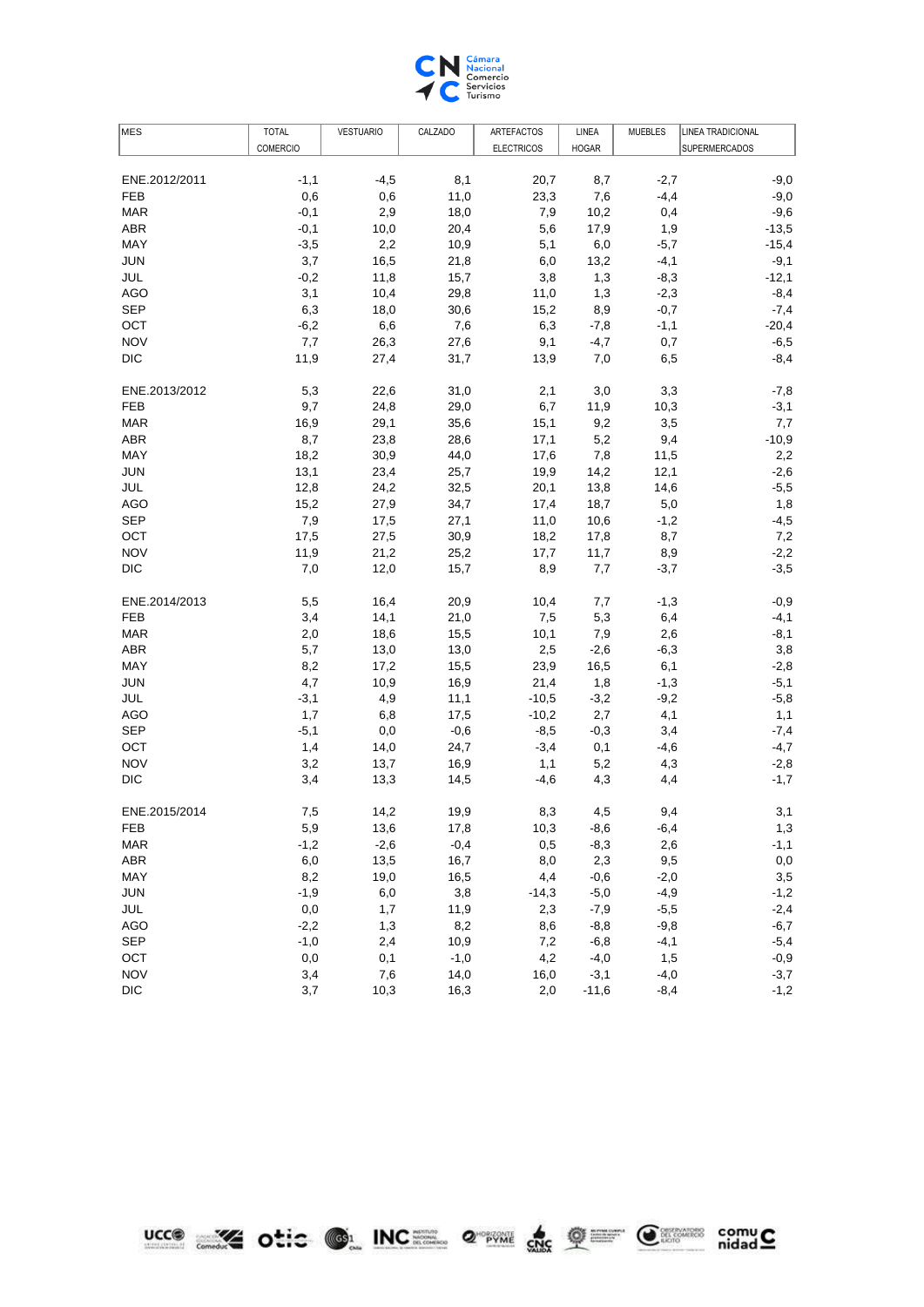

| <b>COMERCIO</b><br><b>ELECTRICOS</b><br><b>HOGAR</b><br><b>SUPERMERCADOS</b><br>6,1<br>15,5<br>23,8<br>$-9,8$<br>ENE.2016/2015<br>8,3<br>0,6<br>0,1<br><b>FEB</b><br>6,0<br>4,8<br>12,8<br>19,9<br>$-0,5$<br>1,3<br>10,5<br>3,4<br>$-0,2$<br><b>MAR</b><br>5,7<br>11,5<br>11,5<br>1,0<br>$-12,5$<br><b>ABR</b><br>5,2<br>8,2<br>$-10,3$<br>$-3,6$<br>16,0<br>24,4<br>1,4<br>MAY<br>$-4,1$<br>$-9,2$<br>$-5,3$<br>$-19,1$<br>$-1,1$<br>0,8<br>$-8,4$<br><b>JUN</b><br>1,6<br>$-4,6$<br>8,0<br>$_{0,0}$<br>13,2<br>$-0,2$<br>$-5,5$<br>8,2<br>JUL<br>2,0<br>12,0<br>19,5<br>7,6<br>$-0,6$<br>7,8<br><b>AGO</b><br>$-3,0$<br>$-2,6$<br>$-8,1$<br>$-2,8$<br>3,1<br>3,5<br>$-9,4$<br><b>SEP</b><br>4,8<br>20,8<br>$-7,0$<br>7,2<br>10,7<br>5,7<br>6,1<br>OCT<br>9,4<br>9,7<br>1,5<br>22,5<br>17,0<br>10,4<br>$-11,3$<br><b>NOV</b><br>4,1<br>3,9<br>3,8<br>6,4<br>6,6<br>$-0,5$<br>$-14,7$<br><b>DIC</b><br>6,1<br>6,3<br>8,4<br>11,1<br>11,0<br>$-10,1$<br>4,0<br>ENE.2017/2016<br>6,0<br>9,3<br>8,7<br>12,8<br>5,9<br>$-20,3$<br>3,2<br>0,2<br>$-25,5$<br>FEB<br>1,9<br>7,7<br>3,8<br>$-3,9$<br>1,0<br>4,1<br>9,7<br>$-12,5$<br>0,6<br><b>MAR</b><br>8,8<br>7,8<br>4,4<br><b>ABR</b><br>5,3<br>$-11,4$<br>10,1<br>6,3<br>$-6,3$<br>1,3<br>9,1<br>MAY<br>3,2<br>$-3,9$<br>9,1<br>11,4<br>7,0<br>14,8<br>$-7,9$<br><b>JUN</b><br>3,6<br>$-16,1$<br>8,5<br>5,4<br>0,1<br>4,5<br>3,2<br>JUL<br>3,6<br>$-16,2$<br>1,1<br>5,5<br>3,5<br>12,8<br>$-1,4$<br><b>AGO</b><br>6,6<br>7,3<br>$-2,1$<br>3,7<br>6,7<br>17,6<br>4,1<br><b>SEP</b><br>9,8<br>10,3<br>6,0<br>$-9,2$<br>9,2<br>16,6<br>10,4<br>OCT<br>0,9<br>5,5<br>$-3,5$<br>7,9<br>$-2,4$<br>$-6,2$<br>$-1,7$<br><b>NOV</b><br>3,0<br>2,9<br>$-15,3$<br>$-0,7$<br>10,8<br>10,7<br>1,4<br><b>DIC</b><br>3,3<br>$-16,8$<br>1,5<br>4,9<br>8,3<br>3,5<br>2,7<br>ENE.2018/2017<br>$-2,6$<br>1,2<br>2,8<br>11,2<br>$-6,9$<br>$-4,6$<br>-7,7<br><b>FEB</b><br>1,0<br>3,8<br>2,6<br>18,9<br>5,0<br>$-1,3$<br>$-1,6$<br><b>MAR</b><br>6,9<br>12,9<br>6,9<br>4,6<br>$-14,3$<br>7,2<br>$-1,5$<br>7,2<br>$-8,5$<br>ABR<br>$-1,4$<br>1,2<br>3,6<br>$-2,5$<br>$-9,1$<br><b>MAY</b><br>4,3<br>$-1,1$<br>0,0<br>$-5,9$<br>0,6<br>$-5,0$<br>$-4,2$<br><b>JUN</b><br>5,4<br>$-3,7$<br>$-0,3$<br>11,6<br>10,3<br>10,2<br>2,2<br><b>JUL</b><br>$-2,5$<br>$-1,7$<br>$-1,2$<br>$-3,7$<br>0,6<br>4,4<br>$-12,3$<br>5,5<br>$-1,3$<br>AGO<br>$-0,1$<br>$-0,5$<br>$-2,0$<br>0,7<br>$-7,1$<br><b>SEP</b><br>$-3,9$<br>$-2,1$<br>$-2,4$<br>$-2,1$<br>0,1<br>$-1,4$<br>$-9,7$<br>OCT<br>$-6,7$<br>$-11,4$<br>$-10,0$<br>$-10,4$<br>$-4,4$<br>$-6,9$<br>$-8,3$<br><b>NOV</b><br>$-0,7$<br>3,8<br>5,4<br>$-14,7$<br>$-10,3$<br>4,3<br>1,9<br><b>DIC</b><br>$-0,2$<br>$-5,8$<br>0,4<br>1,0<br>$-1,8$<br>$-1,6$<br>-4,9<br>ENE.2019/2018<br>$-10,5$<br>$-14,4$<br>$-14,3$<br>$-13,8$<br>$-2,3$<br>-8,0<br>$-11,8$<br>FEB<br>$-6,0$<br>$-12,9$<br>$-11,5$<br>$-8,2$<br>$-7,8$<br>$-10,6$<br>0,1<br>$-4,7$<br>$-8,6$<br>0,4<br>5,0<br>9,7<br>18,0<br><b>MAR</b><br>$-2,6$<br>$-13,6$<br>$-13,2$<br>10,0<br>ABR<br>$-7,4$<br>$-6,5$<br>$-3,5$<br>$-3,5$<br>MAY<br>$-3,5$<br>$-9,0$<br>$-9,1$<br>$-1,3$<br>$-0,2$<br>1,3<br>$-3,1$<br><b>JUN</b><br>$-5,1$<br>$-9,3$<br>$-7,3$<br>$-6,1$<br>$-0,1$<br>$-1,6$<br>$-2,1$<br>JUL<br>$-5,0$<br>$-7,9$<br>$-10,5$<br>$-1,4$<br>1,9<br>$-1,7$<br>$-4,6$<br><b>AGO</b><br>1,5<br>$-1,2$<br>4,0<br>$-10,2$<br>3,2<br>2,9<br>$-7,7$<br><b>SEP</b><br>$-11,8$<br>$-9,5$<br>$-20,0$<br>$-9,2$<br>$-4,0$<br>$-6,6$<br>$-2,8$<br>OCT<br>$-3,7$<br>$-17,2$<br>$-29,5$<br>$-31,8$<br>$-29,3$<br>$-32,8$<br>$-30,3$<br><b>NOV</b><br>$-16,2$<br>$-21,8$<br>$-29,3$<br>$-24,3$<br>$-32,2$<br>$-31,4$<br>$-5,4$<br><b>DIC</b><br>$-7,5$<br>$-7,8$<br>$-11,5$<br>$-5,6$<br>$-5,2$<br>$-4,3$<br>$-7,4$ | MES | <b>TOTAL</b> | <b>VESTUARIO</b> | CALZADO | ARTEFACTOS | LINEA | <b>MUEBLES</b> | <b>LINEA TRADICIONAL</b> |
|-------------------------------------------------------------------------------------------------------------------------------------------------------------------------------------------------------------------------------------------------------------------------------------------------------------------------------------------------------------------------------------------------------------------------------------------------------------------------------------------------------------------------------------------------------------------------------------------------------------------------------------------------------------------------------------------------------------------------------------------------------------------------------------------------------------------------------------------------------------------------------------------------------------------------------------------------------------------------------------------------------------------------------------------------------------------------------------------------------------------------------------------------------------------------------------------------------------------------------------------------------------------------------------------------------------------------------------------------------------------------------------------------------------------------------------------------------------------------------------------------------------------------------------------------------------------------------------------------------------------------------------------------------------------------------------------------------------------------------------------------------------------------------------------------------------------------------------------------------------------------------------------------------------------------------------------------------------------------------------------------------------------------------------------------------------------------------------------------------------------------------------------------------------------------------------------------------------------------------------------------------------------------------------------------------------------------------------------------------------------------------------------------------------------------------------------------------------------------------------------------------------------------------------------------------------------------------------------------------------------------------------------------------------------------------------------------------------------------------------------------------------------------------------------------------------------------------------------------------------------------------------------------------------------------------------------------------------------------------------------------------------------------------------------------------------------------------------------------------------------------------------------------------------------------------------------------------------------------------------------------------------------------------------------------------------------------------------------------------------------------------------------------------------------------------------------------------------------------------------------------------------------------------------------------------------------------------------------------------------------------------------------------------------------------------------------------------------------------------------------|-----|--------------|------------------|---------|------------|-------|----------------|--------------------------|
|                                                                                                                                                                                                                                                                                                                                                                                                                                                                                                                                                                                                                                                                                                                                                                                                                                                                                                                                                                                                                                                                                                                                                                                                                                                                                                                                                                                                                                                                                                                                                                                                                                                                                                                                                                                                                                                                                                                                                                                                                                                                                                                                                                                                                                                                                                                                                                                                                                                                                                                                                                                                                                                                                                                                                                                                                                                                                                                                                                                                                                                                                                                                                                                                                                                                                                                                                                                                                                                                                                                                                                                                                                                                                                                                           |     |              |                  |         |            |       |                |                          |
|                                                                                                                                                                                                                                                                                                                                                                                                                                                                                                                                                                                                                                                                                                                                                                                                                                                                                                                                                                                                                                                                                                                                                                                                                                                                                                                                                                                                                                                                                                                                                                                                                                                                                                                                                                                                                                                                                                                                                                                                                                                                                                                                                                                                                                                                                                                                                                                                                                                                                                                                                                                                                                                                                                                                                                                                                                                                                                                                                                                                                                                                                                                                                                                                                                                                                                                                                                                                                                                                                                                                                                                                                                                                                                                                           |     |              |                  |         |            |       |                |                          |
|                                                                                                                                                                                                                                                                                                                                                                                                                                                                                                                                                                                                                                                                                                                                                                                                                                                                                                                                                                                                                                                                                                                                                                                                                                                                                                                                                                                                                                                                                                                                                                                                                                                                                                                                                                                                                                                                                                                                                                                                                                                                                                                                                                                                                                                                                                                                                                                                                                                                                                                                                                                                                                                                                                                                                                                                                                                                                                                                                                                                                                                                                                                                                                                                                                                                                                                                                                                                                                                                                                                                                                                                                                                                                                                                           |     |              |                  |         |            |       |                |                          |
|                                                                                                                                                                                                                                                                                                                                                                                                                                                                                                                                                                                                                                                                                                                                                                                                                                                                                                                                                                                                                                                                                                                                                                                                                                                                                                                                                                                                                                                                                                                                                                                                                                                                                                                                                                                                                                                                                                                                                                                                                                                                                                                                                                                                                                                                                                                                                                                                                                                                                                                                                                                                                                                                                                                                                                                                                                                                                                                                                                                                                                                                                                                                                                                                                                                                                                                                                                                                                                                                                                                                                                                                                                                                                                                                           |     |              |                  |         |            |       |                |                          |
|                                                                                                                                                                                                                                                                                                                                                                                                                                                                                                                                                                                                                                                                                                                                                                                                                                                                                                                                                                                                                                                                                                                                                                                                                                                                                                                                                                                                                                                                                                                                                                                                                                                                                                                                                                                                                                                                                                                                                                                                                                                                                                                                                                                                                                                                                                                                                                                                                                                                                                                                                                                                                                                                                                                                                                                                                                                                                                                                                                                                                                                                                                                                                                                                                                                                                                                                                                                                                                                                                                                                                                                                                                                                                                                                           |     |              |                  |         |            |       |                |                          |
|                                                                                                                                                                                                                                                                                                                                                                                                                                                                                                                                                                                                                                                                                                                                                                                                                                                                                                                                                                                                                                                                                                                                                                                                                                                                                                                                                                                                                                                                                                                                                                                                                                                                                                                                                                                                                                                                                                                                                                                                                                                                                                                                                                                                                                                                                                                                                                                                                                                                                                                                                                                                                                                                                                                                                                                                                                                                                                                                                                                                                                                                                                                                                                                                                                                                                                                                                                                                                                                                                                                                                                                                                                                                                                                                           |     |              |                  |         |            |       |                |                          |
|                                                                                                                                                                                                                                                                                                                                                                                                                                                                                                                                                                                                                                                                                                                                                                                                                                                                                                                                                                                                                                                                                                                                                                                                                                                                                                                                                                                                                                                                                                                                                                                                                                                                                                                                                                                                                                                                                                                                                                                                                                                                                                                                                                                                                                                                                                                                                                                                                                                                                                                                                                                                                                                                                                                                                                                                                                                                                                                                                                                                                                                                                                                                                                                                                                                                                                                                                                                                                                                                                                                                                                                                                                                                                                                                           |     |              |                  |         |            |       |                |                          |
|                                                                                                                                                                                                                                                                                                                                                                                                                                                                                                                                                                                                                                                                                                                                                                                                                                                                                                                                                                                                                                                                                                                                                                                                                                                                                                                                                                                                                                                                                                                                                                                                                                                                                                                                                                                                                                                                                                                                                                                                                                                                                                                                                                                                                                                                                                                                                                                                                                                                                                                                                                                                                                                                                                                                                                                                                                                                                                                                                                                                                                                                                                                                                                                                                                                                                                                                                                                                                                                                                                                                                                                                                                                                                                                                           |     |              |                  |         |            |       |                |                          |
|                                                                                                                                                                                                                                                                                                                                                                                                                                                                                                                                                                                                                                                                                                                                                                                                                                                                                                                                                                                                                                                                                                                                                                                                                                                                                                                                                                                                                                                                                                                                                                                                                                                                                                                                                                                                                                                                                                                                                                                                                                                                                                                                                                                                                                                                                                                                                                                                                                                                                                                                                                                                                                                                                                                                                                                                                                                                                                                                                                                                                                                                                                                                                                                                                                                                                                                                                                                                                                                                                                                                                                                                                                                                                                                                           |     |              |                  |         |            |       |                |                          |
|                                                                                                                                                                                                                                                                                                                                                                                                                                                                                                                                                                                                                                                                                                                                                                                                                                                                                                                                                                                                                                                                                                                                                                                                                                                                                                                                                                                                                                                                                                                                                                                                                                                                                                                                                                                                                                                                                                                                                                                                                                                                                                                                                                                                                                                                                                                                                                                                                                                                                                                                                                                                                                                                                                                                                                                                                                                                                                                                                                                                                                                                                                                                                                                                                                                                                                                                                                                                                                                                                                                                                                                                                                                                                                                                           |     |              |                  |         |            |       |                |                          |
|                                                                                                                                                                                                                                                                                                                                                                                                                                                                                                                                                                                                                                                                                                                                                                                                                                                                                                                                                                                                                                                                                                                                                                                                                                                                                                                                                                                                                                                                                                                                                                                                                                                                                                                                                                                                                                                                                                                                                                                                                                                                                                                                                                                                                                                                                                                                                                                                                                                                                                                                                                                                                                                                                                                                                                                                                                                                                                                                                                                                                                                                                                                                                                                                                                                                                                                                                                                                                                                                                                                                                                                                                                                                                                                                           |     |              |                  |         |            |       |                |                          |
|                                                                                                                                                                                                                                                                                                                                                                                                                                                                                                                                                                                                                                                                                                                                                                                                                                                                                                                                                                                                                                                                                                                                                                                                                                                                                                                                                                                                                                                                                                                                                                                                                                                                                                                                                                                                                                                                                                                                                                                                                                                                                                                                                                                                                                                                                                                                                                                                                                                                                                                                                                                                                                                                                                                                                                                                                                                                                                                                                                                                                                                                                                                                                                                                                                                                                                                                                                                                                                                                                                                                                                                                                                                                                                                                           |     |              |                  |         |            |       |                |                          |
|                                                                                                                                                                                                                                                                                                                                                                                                                                                                                                                                                                                                                                                                                                                                                                                                                                                                                                                                                                                                                                                                                                                                                                                                                                                                                                                                                                                                                                                                                                                                                                                                                                                                                                                                                                                                                                                                                                                                                                                                                                                                                                                                                                                                                                                                                                                                                                                                                                                                                                                                                                                                                                                                                                                                                                                                                                                                                                                                                                                                                                                                                                                                                                                                                                                                                                                                                                                                                                                                                                                                                                                                                                                                                                                                           |     |              |                  |         |            |       |                |                          |
|                                                                                                                                                                                                                                                                                                                                                                                                                                                                                                                                                                                                                                                                                                                                                                                                                                                                                                                                                                                                                                                                                                                                                                                                                                                                                                                                                                                                                                                                                                                                                                                                                                                                                                                                                                                                                                                                                                                                                                                                                                                                                                                                                                                                                                                                                                                                                                                                                                                                                                                                                                                                                                                                                                                                                                                                                                                                                                                                                                                                                                                                                                                                                                                                                                                                                                                                                                                                                                                                                                                                                                                                                                                                                                                                           |     |              |                  |         |            |       |                |                          |
|                                                                                                                                                                                                                                                                                                                                                                                                                                                                                                                                                                                                                                                                                                                                                                                                                                                                                                                                                                                                                                                                                                                                                                                                                                                                                                                                                                                                                                                                                                                                                                                                                                                                                                                                                                                                                                                                                                                                                                                                                                                                                                                                                                                                                                                                                                                                                                                                                                                                                                                                                                                                                                                                                                                                                                                                                                                                                                                                                                                                                                                                                                                                                                                                                                                                                                                                                                                                                                                                                                                                                                                                                                                                                                                                           |     |              |                  |         |            |       |                |                          |
|                                                                                                                                                                                                                                                                                                                                                                                                                                                                                                                                                                                                                                                                                                                                                                                                                                                                                                                                                                                                                                                                                                                                                                                                                                                                                                                                                                                                                                                                                                                                                                                                                                                                                                                                                                                                                                                                                                                                                                                                                                                                                                                                                                                                                                                                                                                                                                                                                                                                                                                                                                                                                                                                                                                                                                                                                                                                                                                                                                                                                                                                                                                                                                                                                                                                                                                                                                                                                                                                                                                                                                                                                                                                                                                                           |     |              |                  |         |            |       |                |                          |
|                                                                                                                                                                                                                                                                                                                                                                                                                                                                                                                                                                                                                                                                                                                                                                                                                                                                                                                                                                                                                                                                                                                                                                                                                                                                                                                                                                                                                                                                                                                                                                                                                                                                                                                                                                                                                                                                                                                                                                                                                                                                                                                                                                                                                                                                                                                                                                                                                                                                                                                                                                                                                                                                                                                                                                                                                                                                                                                                                                                                                                                                                                                                                                                                                                                                                                                                                                                                                                                                                                                                                                                                                                                                                                                                           |     |              |                  |         |            |       |                |                          |
|                                                                                                                                                                                                                                                                                                                                                                                                                                                                                                                                                                                                                                                                                                                                                                                                                                                                                                                                                                                                                                                                                                                                                                                                                                                                                                                                                                                                                                                                                                                                                                                                                                                                                                                                                                                                                                                                                                                                                                                                                                                                                                                                                                                                                                                                                                                                                                                                                                                                                                                                                                                                                                                                                                                                                                                                                                                                                                                                                                                                                                                                                                                                                                                                                                                                                                                                                                                                                                                                                                                                                                                                                                                                                                                                           |     |              |                  |         |            |       |                |                          |
|                                                                                                                                                                                                                                                                                                                                                                                                                                                                                                                                                                                                                                                                                                                                                                                                                                                                                                                                                                                                                                                                                                                                                                                                                                                                                                                                                                                                                                                                                                                                                                                                                                                                                                                                                                                                                                                                                                                                                                                                                                                                                                                                                                                                                                                                                                                                                                                                                                                                                                                                                                                                                                                                                                                                                                                                                                                                                                                                                                                                                                                                                                                                                                                                                                                                                                                                                                                                                                                                                                                                                                                                                                                                                                                                           |     |              |                  |         |            |       |                |                          |
|                                                                                                                                                                                                                                                                                                                                                                                                                                                                                                                                                                                                                                                                                                                                                                                                                                                                                                                                                                                                                                                                                                                                                                                                                                                                                                                                                                                                                                                                                                                                                                                                                                                                                                                                                                                                                                                                                                                                                                                                                                                                                                                                                                                                                                                                                                                                                                                                                                                                                                                                                                                                                                                                                                                                                                                                                                                                                                                                                                                                                                                                                                                                                                                                                                                                                                                                                                                                                                                                                                                                                                                                                                                                                                                                           |     |              |                  |         |            |       |                |                          |
|                                                                                                                                                                                                                                                                                                                                                                                                                                                                                                                                                                                                                                                                                                                                                                                                                                                                                                                                                                                                                                                                                                                                                                                                                                                                                                                                                                                                                                                                                                                                                                                                                                                                                                                                                                                                                                                                                                                                                                                                                                                                                                                                                                                                                                                                                                                                                                                                                                                                                                                                                                                                                                                                                                                                                                                                                                                                                                                                                                                                                                                                                                                                                                                                                                                                                                                                                                                                                                                                                                                                                                                                                                                                                                                                           |     |              |                  |         |            |       |                |                          |
|                                                                                                                                                                                                                                                                                                                                                                                                                                                                                                                                                                                                                                                                                                                                                                                                                                                                                                                                                                                                                                                                                                                                                                                                                                                                                                                                                                                                                                                                                                                                                                                                                                                                                                                                                                                                                                                                                                                                                                                                                                                                                                                                                                                                                                                                                                                                                                                                                                                                                                                                                                                                                                                                                                                                                                                                                                                                                                                                                                                                                                                                                                                                                                                                                                                                                                                                                                                                                                                                                                                                                                                                                                                                                                                                           |     |              |                  |         |            |       |                |                          |
|                                                                                                                                                                                                                                                                                                                                                                                                                                                                                                                                                                                                                                                                                                                                                                                                                                                                                                                                                                                                                                                                                                                                                                                                                                                                                                                                                                                                                                                                                                                                                                                                                                                                                                                                                                                                                                                                                                                                                                                                                                                                                                                                                                                                                                                                                                                                                                                                                                                                                                                                                                                                                                                                                                                                                                                                                                                                                                                                                                                                                                                                                                                                                                                                                                                                                                                                                                                                                                                                                                                                                                                                                                                                                                                                           |     |              |                  |         |            |       |                |                          |
|                                                                                                                                                                                                                                                                                                                                                                                                                                                                                                                                                                                                                                                                                                                                                                                                                                                                                                                                                                                                                                                                                                                                                                                                                                                                                                                                                                                                                                                                                                                                                                                                                                                                                                                                                                                                                                                                                                                                                                                                                                                                                                                                                                                                                                                                                                                                                                                                                                                                                                                                                                                                                                                                                                                                                                                                                                                                                                                                                                                                                                                                                                                                                                                                                                                                                                                                                                                                                                                                                                                                                                                                                                                                                                                                           |     |              |                  |         |            |       |                |                          |
|                                                                                                                                                                                                                                                                                                                                                                                                                                                                                                                                                                                                                                                                                                                                                                                                                                                                                                                                                                                                                                                                                                                                                                                                                                                                                                                                                                                                                                                                                                                                                                                                                                                                                                                                                                                                                                                                                                                                                                                                                                                                                                                                                                                                                                                                                                                                                                                                                                                                                                                                                                                                                                                                                                                                                                                                                                                                                                                                                                                                                                                                                                                                                                                                                                                                                                                                                                                                                                                                                                                                                                                                                                                                                                                                           |     |              |                  |         |            |       |                |                          |
|                                                                                                                                                                                                                                                                                                                                                                                                                                                                                                                                                                                                                                                                                                                                                                                                                                                                                                                                                                                                                                                                                                                                                                                                                                                                                                                                                                                                                                                                                                                                                                                                                                                                                                                                                                                                                                                                                                                                                                                                                                                                                                                                                                                                                                                                                                                                                                                                                                                                                                                                                                                                                                                                                                                                                                                                                                                                                                                                                                                                                                                                                                                                                                                                                                                                                                                                                                                                                                                                                                                                                                                                                                                                                                                                           |     |              |                  |         |            |       |                |                          |
|                                                                                                                                                                                                                                                                                                                                                                                                                                                                                                                                                                                                                                                                                                                                                                                                                                                                                                                                                                                                                                                                                                                                                                                                                                                                                                                                                                                                                                                                                                                                                                                                                                                                                                                                                                                                                                                                                                                                                                                                                                                                                                                                                                                                                                                                                                                                                                                                                                                                                                                                                                                                                                                                                                                                                                                                                                                                                                                                                                                                                                                                                                                                                                                                                                                                                                                                                                                                                                                                                                                                                                                                                                                                                                                                           |     |              |                  |         |            |       |                |                          |
|                                                                                                                                                                                                                                                                                                                                                                                                                                                                                                                                                                                                                                                                                                                                                                                                                                                                                                                                                                                                                                                                                                                                                                                                                                                                                                                                                                                                                                                                                                                                                                                                                                                                                                                                                                                                                                                                                                                                                                                                                                                                                                                                                                                                                                                                                                                                                                                                                                                                                                                                                                                                                                                                                                                                                                                                                                                                                                                                                                                                                                                                                                                                                                                                                                                                                                                                                                                                                                                                                                                                                                                                                                                                                                                                           |     |              |                  |         |            |       |                |                          |
|                                                                                                                                                                                                                                                                                                                                                                                                                                                                                                                                                                                                                                                                                                                                                                                                                                                                                                                                                                                                                                                                                                                                                                                                                                                                                                                                                                                                                                                                                                                                                                                                                                                                                                                                                                                                                                                                                                                                                                                                                                                                                                                                                                                                                                                                                                                                                                                                                                                                                                                                                                                                                                                                                                                                                                                                                                                                                                                                                                                                                                                                                                                                                                                                                                                                                                                                                                                                                                                                                                                                                                                                                                                                                                                                           |     |              |                  |         |            |       |                |                          |
|                                                                                                                                                                                                                                                                                                                                                                                                                                                                                                                                                                                                                                                                                                                                                                                                                                                                                                                                                                                                                                                                                                                                                                                                                                                                                                                                                                                                                                                                                                                                                                                                                                                                                                                                                                                                                                                                                                                                                                                                                                                                                                                                                                                                                                                                                                                                                                                                                                                                                                                                                                                                                                                                                                                                                                                                                                                                                                                                                                                                                                                                                                                                                                                                                                                                                                                                                                                                                                                                                                                                                                                                                                                                                                                                           |     |              |                  |         |            |       |                |                          |
|                                                                                                                                                                                                                                                                                                                                                                                                                                                                                                                                                                                                                                                                                                                                                                                                                                                                                                                                                                                                                                                                                                                                                                                                                                                                                                                                                                                                                                                                                                                                                                                                                                                                                                                                                                                                                                                                                                                                                                                                                                                                                                                                                                                                                                                                                                                                                                                                                                                                                                                                                                                                                                                                                                                                                                                                                                                                                                                                                                                                                                                                                                                                                                                                                                                                                                                                                                                                                                                                                                                                                                                                                                                                                                                                           |     |              |                  |         |            |       |                |                          |
|                                                                                                                                                                                                                                                                                                                                                                                                                                                                                                                                                                                                                                                                                                                                                                                                                                                                                                                                                                                                                                                                                                                                                                                                                                                                                                                                                                                                                                                                                                                                                                                                                                                                                                                                                                                                                                                                                                                                                                                                                                                                                                                                                                                                                                                                                                                                                                                                                                                                                                                                                                                                                                                                                                                                                                                                                                                                                                                                                                                                                                                                                                                                                                                                                                                                                                                                                                                                                                                                                                                                                                                                                                                                                                                                           |     |              |                  |         |            |       |                |                          |
|                                                                                                                                                                                                                                                                                                                                                                                                                                                                                                                                                                                                                                                                                                                                                                                                                                                                                                                                                                                                                                                                                                                                                                                                                                                                                                                                                                                                                                                                                                                                                                                                                                                                                                                                                                                                                                                                                                                                                                                                                                                                                                                                                                                                                                                                                                                                                                                                                                                                                                                                                                                                                                                                                                                                                                                                                                                                                                                                                                                                                                                                                                                                                                                                                                                                                                                                                                                                                                                                                                                                                                                                                                                                                                                                           |     |              |                  |         |            |       |                |                          |
|                                                                                                                                                                                                                                                                                                                                                                                                                                                                                                                                                                                                                                                                                                                                                                                                                                                                                                                                                                                                                                                                                                                                                                                                                                                                                                                                                                                                                                                                                                                                                                                                                                                                                                                                                                                                                                                                                                                                                                                                                                                                                                                                                                                                                                                                                                                                                                                                                                                                                                                                                                                                                                                                                                                                                                                                                                                                                                                                                                                                                                                                                                                                                                                                                                                                                                                                                                                                                                                                                                                                                                                                                                                                                                                                           |     |              |                  |         |            |       |                |                          |
|                                                                                                                                                                                                                                                                                                                                                                                                                                                                                                                                                                                                                                                                                                                                                                                                                                                                                                                                                                                                                                                                                                                                                                                                                                                                                                                                                                                                                                                                                                                                                                                                                                                                                                                                                                                                                                                                                                                                                                                                                                                                                                                                                                                                                                                                                                                                                                                                                                                                                                                                                                                                                                                                                                                                                                                                                                                                                                                                                                                                                                                                                                                                                                                                                                                                                                                                                                                                                                                                                                                                                                                                                                                                                                                                           |     |              |                  |         |            |       |                |                          |
|                                                                                                                                                                                                                                                                                                                                                                                                                                                                                                                                                                                                                                                                                                                                                                                                                                                                                                                                                                                                                                                                                                                                                                                                                                                                                                                                                                                                                                                                                                                                                                                                                                                                                                                                                                                                                                                                                                                                                                                                                                                                                                                                                                                                                                                                                                                                                                                                                                                                                                                                                                                                                                                                                                                                                                                                                                                                                                                                                                                                                                                                                                                                                                                                                                                                                                                                                                                                                                                                                                                                                                                                                                                                                                                                           |     |              |                  |         |            |       |                |                          |
|                                                                                                                                                                                                                                                                                                                                                                                                                                                                                                                                                                                                                                                                                                                                                                                                                                                                                                                                                                                                                                                                                                                                                                                                                                                                                                                                                                                                                                                                                                                                                                                                                                                                                                                                                                                                                                                                                                                                                                                                                                                                                                                                                                                                                                                                                                                                                                                                                                                                                                                                                                                                                                                                                                                                                                                                                                                                                                                                                                                                                                                                                                                                                                                                                                                                                                                                                                                                                                                                                                                                                                                                                                                                                                                                           |     |              |                  |         |            |       |                |                          |
|                                                                                                                                                                                                                                                                                                                                                                                                                                                                                                                                                                                                                                                                                                                                                                                                                                                                                                                                                                                                                                                                                                                                                                                                                                                                                                                                                                                                                                                                                                                                                                                                                                                                                                                                                                                                                                                                                                                                                                                                                                                                                                                                                                                                                                                                                                                                                                                                                                                                                                                                                                                                                                                                                                                                                                                                                                                                                                                                                                                                                                                                                                                                                                                                                                                                                                                                                                                                                                                                                                                                                                                                                                                                                                                                           |     |              |                  |         |            |       |                |                          |
|                                                                                                                                                                                                                                                                                                                                                                                                                                                                                                                                                                                                                                                                                                                                                                                                                                                                                                                                                                                                                                                                                                                                                                                                                                                                                                                                                                                                                                                                                                                                                                                                                                                                                                                                                                                                                                                                                                                                                                                                                                                                                                                                                                                                                                                                                                                                                                                                                                                                                                                                                                                                                                                                                                                                                                                                                                                                                                                                                                                                                                                                                                                                                                                                                                                                                                                                                                                                                                                                                                                                                                                                                                                                                                                                           |     |              |                  |         |            |       |                |                          |
|                                                                                                                                                                                                                                                                                                                                                                                                                                                                                                                                                                                                                                                                                                                                                                                                                                                                                                                                                                                                                                                                                                                                                                                                                                                                                                                                                                                                                                                                                                                                                                                                                                                                                                                                                                                                                                                                                                                                                                                                                                                                                                                                                                                                                                                                                                                                                                                                                                                                                                                                                                                                                                                                                                                                                                                                                                                                                                                                                                                                                                                                                                                                                                                                                                                                                                                                                                                                                                                                                                                                                                                                                                                                                                                                           |     |              |                  |         |            |       |                |                          |
|                                                                                                                                                                                                                                                                                                                                                                                                                                                                                                                                                                                                                                                                                                                                                                                                                                                                                                                                                                                                                                                                                                                                                                                                                                                                                                                                                                                                                                                                                                                                                                                                                                                                                                                                                                                                                                                                                                                                                                                                                                                                                                                                                                                                                                                                                                                                                                                                                                                                                                                                                                                                                                                                                                                                                                                                                                                                                                                                                                                                                                                                                                                                                                                                                                                                                                                                                                                                                                                                                                                                                                                                                                                                                                                                           |     |              |                  |         |            |       |                |                          |
|                                                                                                                                                                                                                                                                                                                                                                                                                                                                                                                                                                                                                                                                                                                                                                                                                                                                                                                                                                                                                                                                                                                                                                                                                                                                                                                                                                                                                                                                                                                                                                                                                                                                                                                                                                                                                                                                                                                                                                                                                                                                                                                                                                                                                                                                                                                                                                                                                                                                                                                                                                                                                                                                                                                                                                                                                                                                                                                                                                                                                                                                                                                                                                                                                                                                                                                                                                                                                                                                                                                                                                                                                                                                                                                                           |     |              |                  |         |            |       |                |                          |
|                                                                                                                                                                                                                                                                                                                                                                                                                                                                                                                                                                                                                                                                                                                                                                                                                                                                                                                                                                                                                                                                                                                                                                                                                                                                                                                                                                                                                                                                                                                                                                                                                                                                                                                                                                                                                                                                                                                                                                                                                                                                                                                                                                                                                                                                                                                                                                                                                                                                                                                                                                                                                                                                                                                                                                                                                                                                                                                                                                                                                                                                                                                                                                                                                                                                                                                                                                                                                                                                                                                                                                                                                                                                                                                                           |     |              |                  |         |            |       |                |                          |
|                                                                                                                                                                                                                                                                                                                                                                                                                                                                                                                                                                                                                                                                                                                                                                                                                                                                                                                                                                                                                                                                                                                                                                                                                                                                                                                                                                                                                                                                                                                                                                                                                                                                                                                                                                                                                                                                                                                                                                                                                                                                                                                                                                                                                                                                                                                                                                                                                                                                                                                                                                                                                                                                                                                                                                                                                                                                                                                                                                                                                                                                                                                                                                                                                                                                                                                                                                                                                                                                                                                                                                                                                                                                                                                                           |     |              |                  |         |            |       |                |                          |
|                                                                                                                                                                                                                                                                                                                                                                                                                                                                                                                                                                                                                                                                                                                                                                                                                                                                                                                                                                                                                                                                                                                                                                                                                                                                                                                                                                                                                                                                                                                                                                                                                                                                                                                                                                                                                                                                                                                                                                                                                                                                                                                                                                                                                                                                                                                                                                                                                                                                                                                                                                                                                                                                                                                                                                                                                                                                                                                                                                                                                                                                                                                                                                                                                                                                                                                                                                                                                                                                                                                                                                                                                                                                                                                                           |     |              |                  |         |            |       |                |                          |
|                                                                                                                                                                                                                                                                                                                                                                                                                                                                                                                                                                                                                                                                                                                                                                                                                                                                                                                                                                                                                                                                                                                                                                                                                                                                                                                                                                                                                                                                                                                                                                                                                                                                                                                                                                                                                                                                                                                                                                                                                                                                                                                                                                                                                                                                                                                                                                                                                                                                                                                                                                                                                                                                                                                                                                                                                                                                                                                                                                                                                                                                                                                                                                                                                                                                                                                                                                                                                                                                                                                                                                                                                                                                                                                                           |     |              |                  |         |            |       |                |                          |
|                                                                                                                                                                                                                                                                                                                                                                                                                                                                                                                                                                                                                                                                                                                                                                                                                                                                                                                                                                                                                                                                                                                                                                                                                                                                                                                                                                                                                                                                                                                                                                                                                                                                                                                                                                                                                                                                                                                                                                                                                                                                                                                                                                                                                                                                                                                                                                                                                                                                                                                                                                                                                                                                                                                                                                                                                                                                                                                                                                                                                                                                                                                                                                                                                                                                                                                                                                                                                                                                                                                                                                                                                                                                                                                                           |     |              |                  |         |            |       |                |                          |
|                                                                                                                                                                                                                                                                                                                                                                                                                                                                                                                                                                                                                                                                                                                                                                                                                                                                                                                                                                                                                                                                                                                                                                                                                                                                                                                                                                                                                                                                                                                                                                                                                                                                                                                                                                                                                                                                                                                                                                                                                                                                                                                                                                                                                                                                                                                                                                                                                                                                                                                                                                                                                                                                                                                                                                                                                                                                                                                                                                                                                                                                                                                                                                                                                                                                                                                                                                                                                                                                                                                                                                                                                                                                                                                                           |     |              |                  |         |            |       |                |                          |
|                                                                                                                                                                                                                                                                                                                                                                                                                                                                                                                                                                                                                                                                                                                                                                                                                                                                                                                                                                                                                                                                                                                                                                                                                                                                                                                                                                                                                                                                                                                                                                                                                                                                                                                                                                                                                                                                                                                                                                                                                                                                                                                                                                                                                                                                                                                                                                                                                                                                                                                                                                                                                                                                                                                                                                                                                                                                                                                                                                                                                                                                                                                                                                                                                                                                                                                                                                                                                                                                                                                                                                                                                                                                                                                                           |     |              |                  |         |            |       |                |                          |
|                                                                                                                                                                                                                                                                                                                                                                                                                                                                                                                                                                                                                                                                                                                                                                                                                                                                                                                                                                                                                                                                                                                                                                                                                                                                                                                                                                                                                                                                                                                                                                                                                                                                                                                                                                                                                                                                                                                                                                                                                                                                                                                                                                                                                                                                                                                                                                                                                                                                                                                                                                                                                                                                                                                                                                                                                                                                                                                                                                                                                                                                                                                                                                                                                                                                                                                                                                                                                                                                                                                                                                                                                                                                                                                                           |     |              |                  |         |            |       |                |                          |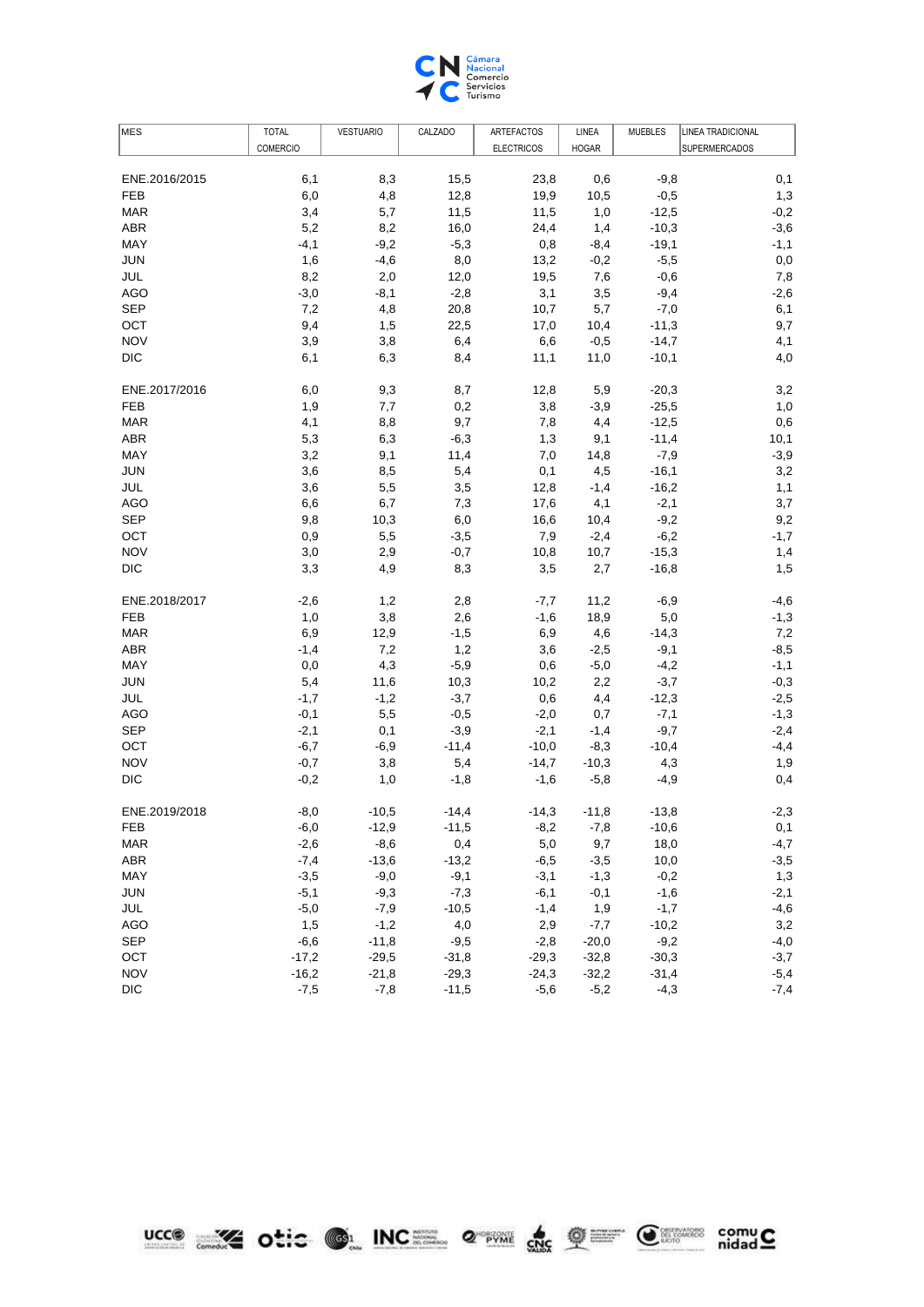

| <b>MES</b>    | <b>TOTAL</b>    | <b>VESTUARIO</b> | CALZADO | <b>ARTEFACTOS</b> | LINEA        | <b>MUEBLES</b> | <b>LINEA TRADICIONAL</b> |
|---------------|-----------------|------------------|---------|-------------------|--------------|----------------|--------------------------|
|               | <b>COMERCIO</b> |                  |         | <b>ELECTRICOS</b> | <b>HOGAR</b> |                | <b>SUPERMERCADOS</b>     |
|               |                 |                  |         |                   |              |                |                          |
| ENE.2020/2019 | $-4,6$          | $-2,8$           | $-11,7$ | $-2,3$            | 2,2          | 5,1            | $-5,9$                   |
| <b>FEB</b>    | $-2,0$          | 7,4              | $-5,8$  | $-0,8$            | $-3,6$       | $-6,3$         | $-4,4$                   |
| <b>MAR</b>    | $-25,8$         | $-53,4$          | $-55,3$ | $-39.7$           | $-57,1$      | $-52.6$        | $-0,7$                   |
| <b>ABR</b>    | $-49,6$         | $-89,7$          | $-93,8$ | $-67,2$           | $-83,9$      | $-79,2$        | $-14,7$                  |
| MAY           | $-37,0$         | $-78,1$          | $-84,7$ | $-50,0$           | $-70,5$      | $-69.9$        | $-0,5$                   |
| <b>JUN</b>    | $-39.7$         | $-81,2$          | $-80,6$ | $-41,5$           | $-65,8$      | $-71,1$        | $-7,9$                   |
| JUL           | $-33,8$         | $-68,6$          | $-76,9$ | $-43,4$           | $-72,1$      | $-68,8$        | $-4,8$                   |
| <b>AGO</b>    | $-6,8$          | $-35,2$          | $-52,0$ | 1,6               | $-32,0$      | $-33,6$        | 10,5                     |
| <b>SEP</b>    | $-11,5$         | $-32,4$          | $-55,3$ | $-4,3$            | $-27,1$      | $-35,4$        | 1,6                      |
| OCT           | 14,6            | 29,2             | $-1,6$  | 53,2              | 20,9         | $-19.7$        | 6,0                      |
| <b>NOV</b>    | 21,8            | 48,5             | 4,5     | 52,8              | 41,7         | 10,8           | 7,1                      |
| <b>DIC</b>    | 12,9            | 25,2             | $-5,9$  | 22,2              | $-7,0$       | $-2,7$         | 6,8                      |
| ENE.2021/2020 | 5,9             | $-3,7$           | $-35,6$ | 30,6              | $-7,6$       | $-23,8$        | 11,2                     |
| <b>FEB</b>    | 0,6             | 2,5              | $-48,8$ | 24,7              | 7,4          | $-19,9$        | 2,5                      |
| <b>MAR</b>    | 9,5             | 20,0             | $-19,1$ | 40,4              | 20,3         | 1,0            | 3,4                      |
| <b>ABR</b>    | 27,4            | 60,2             | 116,0   | 73,1              | 77,3         | 23,8           | 18,2                     |
| MAY           | 98,1            | 492,3            | 438,7   | 208,9             | 239,3        | 169,5          | 23,9                     |
| <b>JUN</b>    | 93,8            | 530,3            | 297,1   | 118,2             | 186,4        | 231,4          | 31,7                     |
| JUL           | 108,5           | 453,9            | 443,5   | 154,9             | 336,7        | 241,6          | 31,8                     |
| <b>AGO</b>    | 43,2            | 161,1            | 145,1   | 44,8              | 111,1        | 66,9           | 7,9                      |
| <b>SEP</b>    | 45,1            | 135,7            | 167,4   | 48,4              | 71,2         | 40,0           | 15,5                     |
| OCT           | 35,7            | 77,7             | 95,4    | 13,3              | 30,3         | 47,2           | 22,6                     |
| <b>NOV</b>    | 16,3            | 27,6             | 42,1    | $-0.5$            | $-7,9$       | 6,4            | 15,7                     |
| <b>DIC</b>    | 9,3             | 17,5             | 27,9    | $-15,5$           | 9,7          | $-16,3$        | 10,9                     |
| ENE.2022/2021 | 9,0             | 16,5             | 43,6    | $-13,4$           | $-7,2$       | 23,9           | 11,5                     |
| <b>FEB</b>    | 6,4             | 12,4             | 74,2    | $-23,6$           | $-15,4$      | 3,7            | 9,7                      |
| <b>MAR</b>    | 25,5            | 101,7            | 132,4   | 6,0               | 41,6         | 30,0           | 7,5                      |
| <b>ABR</b>    | 74,1            | 731,7            | 650,3   | 60,4              | 220,3        | 176,1          | 13,8                     |





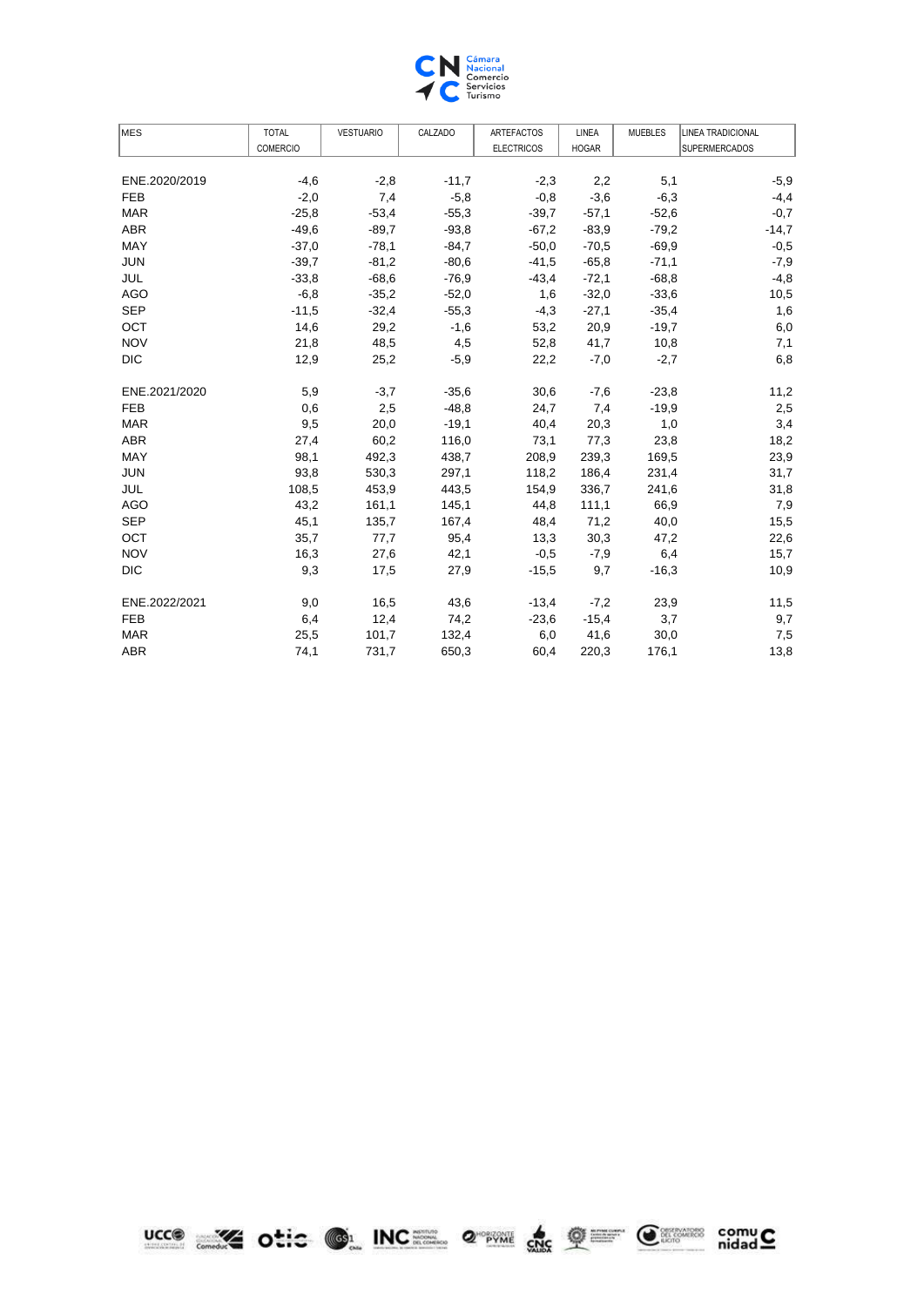

## **VARIACIONES REALES VENTAS COMERCIO MINORISTA REGIÓN DE VALPARAÍSO VARIACION ACUMULADA, %**

| MES           | <b>TOTAL</b>    | <b>VESTUARIO</b> | CALZADO | <b>ARTEFACTOS</b> | LINEA        | <b>MUEBLES</b> | LINEA TRADICIONAL |
|---------------|-----------------|------------------|---------|-------------------|--------------|----------------|-------------------|
|               | <b>COMERCIO</b> |                  |         | <b>ELECTRICOS</b> | <b>HOGAR</b> |                | SUPERMERCADOS     |
|               |                 |                  |         |                   |              |                |                   |
| 1996/1995     | 7,9             | 11,6             | 19,7    | 4,2               | $-0,3$       | 7,2            | 7,8               |
| 1997/1996     | 7,3             | 16,1             | 17,6    | 1,4               | $-4,5$       | 10,9           | 3,5               |
| 1998/1997     | 1,8             | 2,6              | 6,4     | 3,2               | 1,8          | 0,6            | 7,3               |
| 1999/1998     | 1,1             | 5,4              | 10,9    | 3,6               | $-0,5$       | 5,0            | $-0,6$            |
| 2000/1999     | 5,0             | 6,3              | 11,9    | 5,4               | 8,8          | $-0,5$         | 2,4               |
| 2001/2000     | 4,8             | 11,8             | 22,0    | 3,3               | 6,4          | 0,9            | 2,3               |
| 2002/2001     | 1,1             | 3,6              | 21,7    | 2,6               | $-1,9$       | 1,6            | $-2,4$            |
| 2003/2002     | 3,8             | 8,1              | 16,5    | 3,0               | 5,7          | 3,2            | 0,5               |
| 2004/2003     | 4,7             | 5,2              | $-2,5$  | 14,2              | 5,1          | 8,3            | 2,3               |
| 2005/2004     | 4,5             | 4,8              | 9,1     | 12,3              | 3,6          | 9,7            | 1,0               |
| 2006/2005     | 2,4             | 2,3              | 4,0     | 4,3               | 1,5          | 7,3            | 1,1               |
| 2007/2006     | 2,4             | 4,4              | 14,3    | $-1,6$            | 6,3          | 2,7            | 0,3               |
| 2008/2007     | $-0,8$          | 1,7              | $-0,5$  | 8,7               | $-2,8$       | $-2,3$         | $-4,8$            |
| 2009/2008     | 6,5             | 21,6             | 14,1    | 6,2               | 6,8          | 1,4            | $-0,8$            |
| 2010/2009     | 15,8            | 29,7             | 28,5    | 29,4              | 17,0         | 11,0           | 4,5               |
| 2011/2010     | 4,9             | 8,8              | 24,7    | 10,8              | 7,9          | 4,0            | $-2,9$            |
| 2012/2011     | 2,1             | 11,9             | 19,5    | 10,4              | 5,5          | $-1,6$         | $-10,7$           |
| 2013/2012     | 11,7            | 22,5             | 29,0    | 14,1              | 10,7         | 6,5            | $-2,0$            |
| 2014/2013     | 2,6             | 11,7             | 15,6    | 3,1               | 3,6          | 0,7            | $-3,2$            |
| 2015/2014     | 2,4             | 7,4              | 11,5    | 3,9               | $-5,0$       | $-1,9$         | $-1,2$            |
| 2016/2015     | 4,2             | 2,0              | 10,1    | 13,1              | 3,5          | $-9,5$         | 2,1               |
| 2017/2016     | 4,2             | 6,9              | 4,0     | 7,8               | 4,8          | $-13,5$        | 2,4               |
| 2018/2017     | $-0,2$          | 3,4              | $-0,5$  | $-1,5$            | 0,3          | $-6,4$         | $-1,4$            |
| 2019/2018     | $-6,9$          | $-11,4$          | $-11,9$ | $-7,4$            | $-8,6$       | $-7,2$         | $-3,0$            |
| 2020/2019     | $-13,5$         | $-27,3$          | $-42,5$ | $-14,1$           | $-34,1$      | $-37,7$        | $-0,4$            |
| 2021/2020     | 0,0             | 0,0              | 0,0     | 0,0               | 0,0          | 0,0            | 0,0               |
|               |                 |                  |         |                   |              |                |                   |
| ENE.1996/1995 | 8,8             | 8,1              | 4,4     | $-3,0$            | $-11,4$      | 8,8            | 12,8              |
| <b>FEB</b>    | 10,4            | 10,0             | 4,3     | $-1,7$            | $-9,6$       | 11,6           | 13,7              |
| <b>MAR</b>    | 11,8            | 14,6             | 4,7     | 4,1               | 0,1          | 16,7           | 13,8              |
| <b>ABR</b>    | 10,8            | 15,9             | 6,9     | 6,1               | $-2,0$       | 17,6           | 10,6              |
| MAY           | 11,1            | 15,5             | 10,3    | 7,8               | 1,1          | 16,3           | 10,5              |
| <b>JUN</b>    | 10,9            | 18,1             | 12,5    | 9,7               | 3,3          | 12,0           | 10,0              |
| <b>JUL</b>    | 8,9             | 16,0             | 12,0    | 9,8               | 1,1          | 8,3            | 8,3               |
| <b>AGO</b>    | 9,1             | 16,0             | 12,7    | 9,8               | 1,2          | 5,9            | 9,1               |
| <b>SEP</b>    | 8,8             | 15,6             | 14,6    | 9,0               | 1,4          | 5,6            | 8,6               |
| OCT           | 8,4             | 14,3             | 15,1    | 4,8               | 0,1          | 8,0            | 9,0               |
| <b>NOV</b>    | 8,2             | 13,7             | 15,6    | 4,3               | $-0,2$       | 6,9            | 8,9               |
| <b>DIC</b>    | 7,9             | 11,6             | 19,7    | 4,2               | $-0,3$       | 7,2            | $7,8$             |
|               |                 |                  |         |                   |              |                |                   |
| ENE.1997/1996 | 13,0            | 23,3             | 33,7    | 14,9              | 8,1          | 24,9           | 7,6               |
| <b>FEB</b>    | 10,1            | 23,4             | 26,1    | 11,9              | 6,8          | 27,9           | 2,1               |
| <b>MAR</b>    | 8,8             | 20,6             | 28,7    | 0,0               | 1,4          | 25,2           | 3,5               |
| ABR           | 8,3             | 18,3             | 24,9    | 1,5               | 0,0          | 23,7           | 2,7               |
| MAY           | 8,1             | 15,5             | 21,4    | 0,6               | $-3,5$       | 24,2           | 4,6               |
| <b>JUN</b>    | 8,1             | 14,3             | 21,9    | 1,4               | $-2,5$       | 23,1           | 3,6               |
| JUL           | 8,7             | 14,9             | 21,7    | 1,2               | $-2,5$       | 23,9           | 3,6               |
| <b>AGO</b>    | 8,5             | 14,4             | 21,7    | 1,4               | $-3,1$       | 22,5           | 3,9               |
| <b>SEP</b>    | 8,0             | 14,3             | 20,8    | 2,4               | $-3,7$       | 19,6           | 2,9               |
| OCT           | 7,2             | 14,5             | 19,7    | 2,5               | $-4,4$       | 16,3           | 2,1               |
| <b>NOV</b>    | 7,1             | 15,2             | 18,6    | 1,9               | $-4,4$       | 13,6           | 2,7               |
| <b>DIC</b>    | 7,3             | 16,1             | 17,6    | 1,4               | $-4,5$       | 10,9           | 3,5               |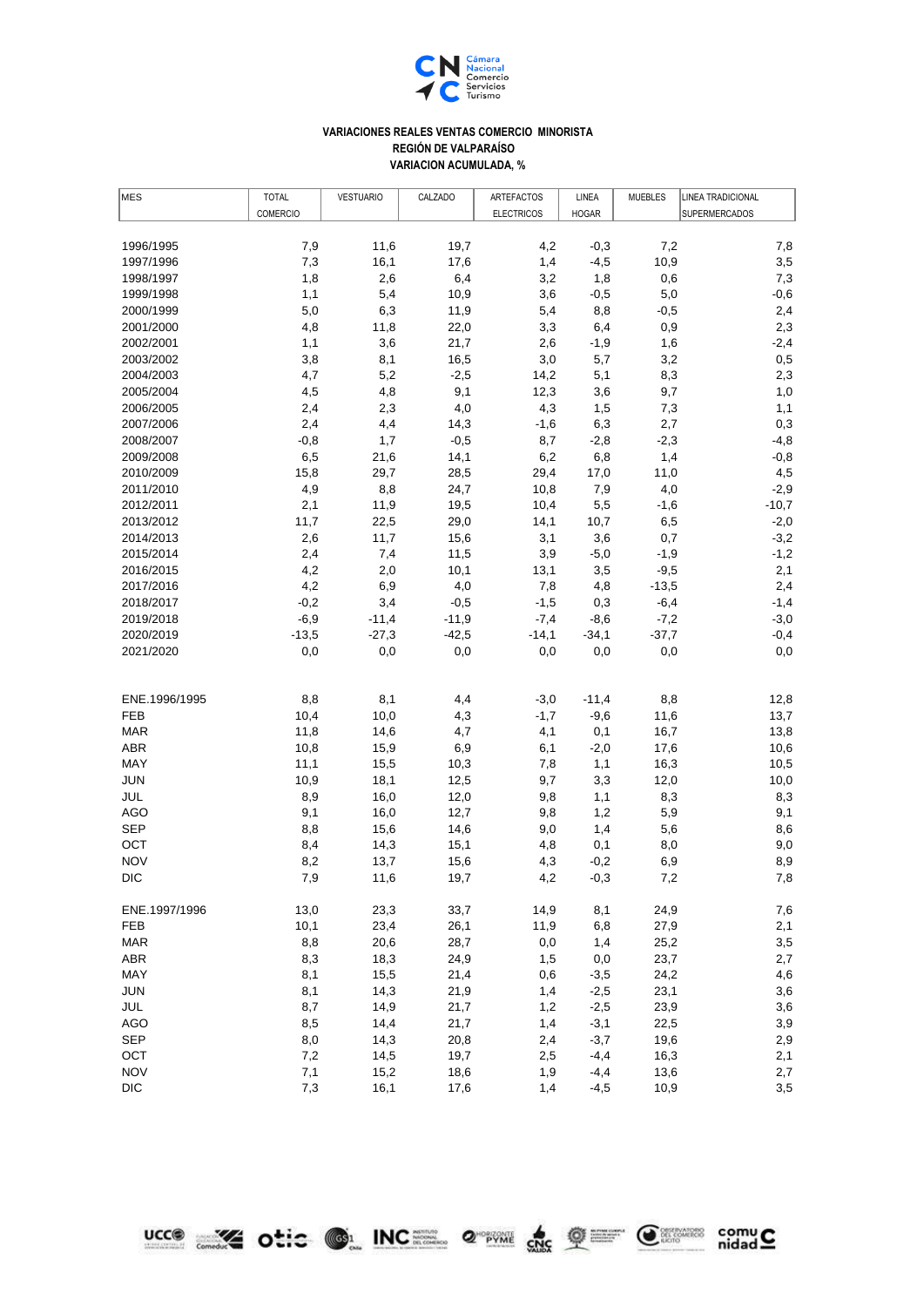

| MES           | <b>TOTAL</b>    | <b>VESTUARIO</b> | CALZADO | ARTEFACTOS        | LINEA        | <b>MUEBLES</b> | <b>LINEA TRADICIONAL</b> |
|---------------|-----------------|------------------|---------|-------------------|--------------|----------------|--------------------------|
|               | <b>COMERCIO</b> |                  |         | <b>ELECTRICOS</b> | <b>HOGAR</b> |                | <b>SUPERMERCADOS</b>     |
|               |                 |                  |         |                   |              |                |                          |
| ENE.1998/1997 | 7,7             | 15,1             | 17,6    | 28,0              | $-4,0$       | 0,1            | 5,1                      |
| <b>FEB</b>    | 6,7             | 11,2             | 14,3    | 14,2              | $-4,3$       | 0,4            | 5,7                      |
| <b>MAR</b>    | 4,6             | 6,9              | 11,8    | 11,4              | $-3,1$       | $-0,6$         | 3,5                      |
| <b>ABR</b>    | 5,0             | 7,0              | 11,4    | 11,3              | $-2,6$       | $-0,8$         | 5,2                      |
| MAY           | 4,5             | 5,9              | 9,3     | 12,3              | $-2,8$       | $-0,1$         | 5,2                      |
| <b>JUN</b>    | 4,5             | 5,3              | 6,2     | 12,7              | $-2,3$       | 1,2            | 6,3                      |
| JUL           | 4,1             | 5,4              | 5,8     | 8,4               | 0,0          | 1,6            | 7,1                      |
| <b>AGO</b>    | 3,5             | 5,4              | 6,6     | 6,7               | 1,3          | 2,4            | 6,8                      |
| <b>SEP</b>    | 2,9             | 4,1              | 5,6     | 6,1               | 2,6          | 2,3            | 6,9                      |
| OCT           | 2,5             | 4,0              | 7,1     | 5,1               | 3,1          | 0,8            | 7,4                      |
| <b>NOV</b>    | 2,1             | 3,0              | 6,8     | 4,2               | 2,6          | 0,5            | 7,1                      |
| <b>DIC</b>    | 1,8             | 2,6              | 6,4     | 3,2               | 1,8          | 0,6            | 7,3                      |
| ENE.1999/1998 | $-3,7$          | 12,0             | 21,3    | $-17,7$           | $-4,4$       | $-5,5$         | $-0,5$                   |
| <b>FEB</b>    | $-0,7$          | 11,5             | 21,2    | $-9,2$            | 1,1          | 0,4            | 1,8                      |
| <b>MAR</b>    | $-1,1$          | 9,3              | 18,1    | $-6,2$            | $-0,9$       | 2,9            | 0,5                      |
| ABR           | $-1,1$          | 6,9              | 14,3    | $-3,0$            | $-0,4$       | 3,6            | 0,6                      |
| MAY           | $-1,4$          | 6,2              | 11,2    | $-3,4$            | $-2,0$       | 1,8            | $-0,2$                   |
| <b>JUN</b>    | $-1,5$          | 6,8              | 12,4    | $-2,6$            | $-2,1$       | 1,9            | $-1,0$                   |
| JUL           | $-1,1$          | 6,1              | 12,0    | $-0,3$            | $-1,9$       | 3,2            | $-1,0$                   |
| <b>AGO</b>    | $-1,4$          | 6,2              | 10,5    | 0,0               | $-2,4$       | 3,2            | $-1,7$                   |
| <b>SEP</b>    | $-0,9$          | 5,4              | 11,0    | 1,3               | $-3,3$       | 4,3            | $-2,0$                   |
| OCT           | $-0,3$          | 5,1              | 9,0     | 2,2               | $-2,4$       | 4,7            | $-1,3$                   |
| <b>NOV</b>    | 0,3             | 5,2              | 10,0    | 2,9               | $-1,1$       | 4,7            | $-1,2$                   |
| <b>DIC</b>    | 1,1             | 5,4              | 10,9    | 3,6               | $-0,5$       | 5,0            | $-0,6$                   |
| ENE.2000/1999 | 5,0             | 7,1              | 10,0    | 5,5               | 3,2          | 7,0            | $-0,4$                   |
| <b>FEB</b>    | 5,9             | 6,6              | 10,9    | 7,5               | $-1,1$       | 6,6            | 1,5                      |
| <b>MAR</b>    | 6,5             | 8,9              | 16,4    | 9,2               | 1,7          | 5,2            | 1,9                      |
| <b>ABR</b>    | 7,4             | 10,8             | 16,0    | 7,8               | 4,4          | 4,6            | 3,0                      |
| MAY           | 6,7             | 10,6             | 15,2    | 6,7               | 6,2          | 4,0            | 1,5                      |
| <b>JUN</b>    | 6,1             | 10,2             | 13,1    | 5,6               | 5,7          | 2,2            | 1,5                      |
| JUL           | 5,8             | 10,4             | 12,5    | 5,2               | 5,7          | 2,0            | 1,4                      |
| <b>AGO</b>    | 5,6             | 9,3              | 12,1    | 5,1               | 6,5          | 0,6            | 1,5                      |
| <b>SEP</b>    | 5,4             | 8,5              | 11,2    | 5,1               | 6,9          | $-0,5$         | 2,4                      |
| OCT           | 4,8             | 6,6              | 11,2    | 4,9               | 7,3          | $-1,8$         | 2,0                      |
| <b>NOV</b>    | 4,9             | 6,6              | 12,0    | 5,0               | 7,9          | $-0,5$         | 2,2                      |
| <b>DIC</b>    | 5,0             | 6,3              | 11,9    | 5,4               | 8,8          | $-0,5$         | 2,4                      |
| ENE.2001/2000 | 1,1             | 10,5             | 13,4    | 3,3               | 6,2          | 1,3            | 0,2                      |
| <b>FEB</b>    | 1,7             | 11,0             | 15,5    | $-3,0$            | 7,6          | 1,8            | 1,3                      |
| <b>MAR</b>    | 3,8             | 13,3             | 15,6    | $-2,7$            | 6,8          | 1,6            | $_{3,8}$                 |
| <b>ABR</b>    | 3,8             | 13,9             | 16,2    | $-2,2$            | 8,3          | 3,1            | 3,1                      |
| MAY           | 4,0             | 13,7             | 18,1    | $-1,9$            | 8,9          | 2,0            | 2,9                      |
| <b>JUN</b>    | 4,5             | 13,2             | 18,6    | $-0,8$            | 8,8          | 0,3            | 3,2                      |
| JUL           | 4,1             | 12,0             | 19,5    | 0,2               | 8,6          | $-0,4$         | 2,9                      |
| <b>AGO</b>    | 4,4             | 11,9             | 20,4    | 1,2               | 8,3          | 0,8            | 2,9                      |
| <b>SEP</b>    | 4,6             | 12,1             | 21,2    | 1,7               | 8,4          | 1,0            | 2,6                      |
| OCT           | 4,6             | 12,4             | 21,5    | 2,2               | 8,6          | 2,1            | 2,1                      |
| <b>NOV</b>    | 4,6             | 11,9             | 21,4    | 2,4               | 7,6          | 0,8            | 2,3                      |
| <b>DIC</b>    | 4,8             | 11,8             | 22,0    | 3,3               | 6,4          | 0,9            | 2,3                      |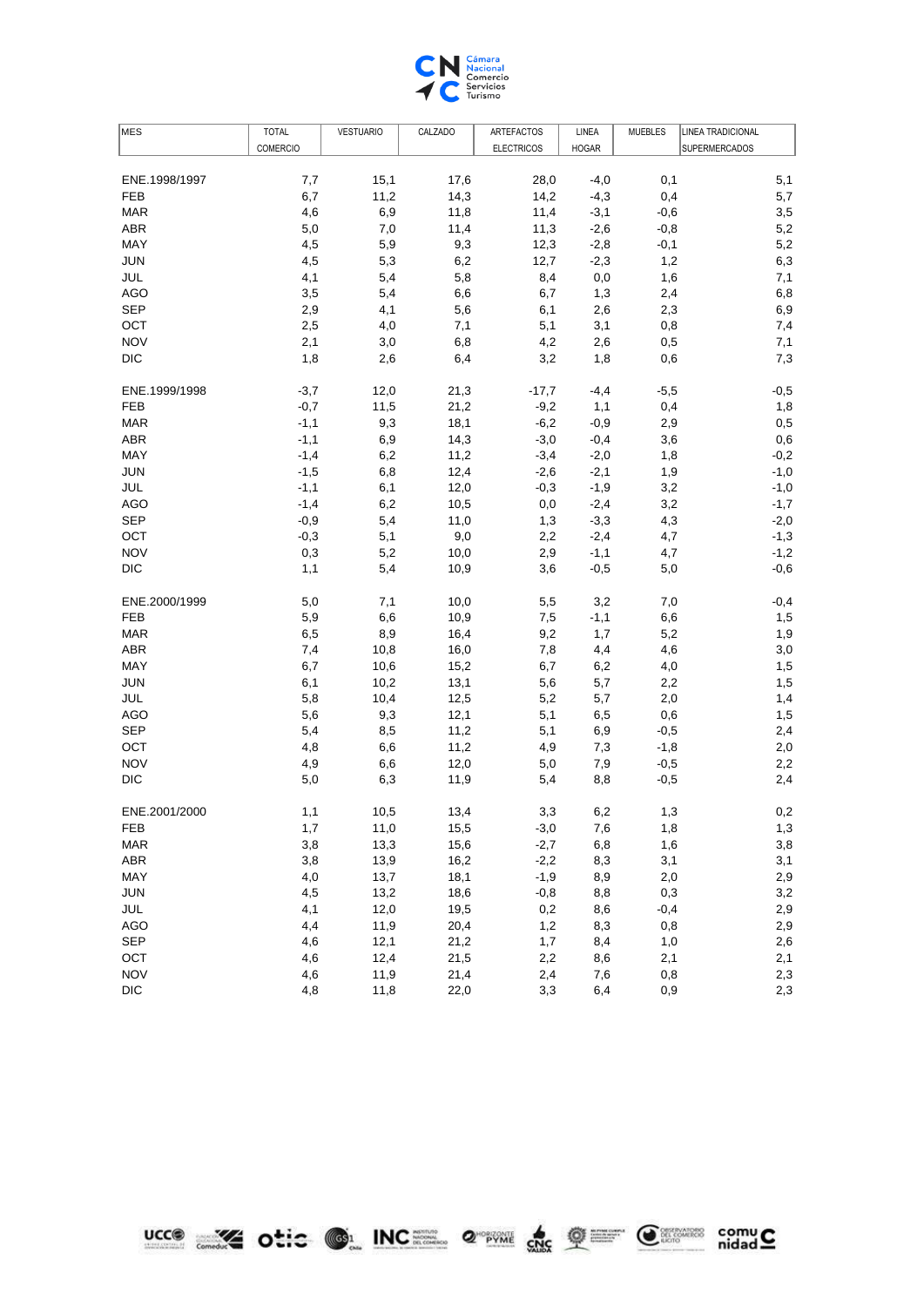

| <b>COMERCIO</b><br><b>ELECTRICOS</b><br><b>SUPERMERCADOS</b><br><b>HOGAR</b><br>3,0<br>31,0<br>16,1<br>ENE.2002/2001<br>$-3,2$<br>1,3<br>8,1<br>1,2<br><b>FEB</b><br>3,1<br>1,1<br>29,5<br>3,5<br>11,3<br>0,5<br>5,4<br>3,1<br>26,7<br>3,5<br>2,0<br><b>MAR</b><br>1,0<br>5,0<br>8,6<br><b>ABR</b><br>$-1,0$<br>1,5<br>$-0,1$<br>24,0<br>2,8<br>$-0,1$<br>6,4<br>MAY<br>1,9<br>1,1<br>23,7<br>$-0,6$<br>4,3<br>$-0,7$<br>6,1<br><b>JUN</b><br>1,7<br>24,0<br>3,5<br>$-1,1$<br>1,7<br>6,2<br>$-0,5$<br>1,2<br>23,4<br>3,3<br>$-1,9$<br>JUL<br>1,4<br>$-0,7$<br>1,3<br><b>AGO</b><br>1,2<br>23,5<br>$-1,7$<br>2,2<br>3,7<br>$-1,7$<br>$-0,3$<br><b>SEP</b><br>1,2<br>3,2<br>23,8<br>$-2,4$<br>3,8<br>$-1,8$<br>0,2<br>$-2,4$<br>OCT<br>1,1<br>3,2<br>23,2<br>3,8<br>$-2,4$<br>0,7<br><b>NOV</b><br>$-2,2$<br>1,1<br>3,2<br>22,5<br>3,5<br>$-2,6$<br>1,0<br><b>DIC</b><br>$-2,4$<br>1,1<br>3,6<br>21,7<br>2,6<br>$-1,9$<br>1,6<br>$-3,9$<br>ENE.2003/2002<br>2,4<br>15,3<br>20,2<br>3,0<br>$-2,3$<br>6,7<br>$-3,6$<br>19,8<br>FEB<br>2,0<br>10,3<br>3,8<br>$-3,8$<br>4,7<br>$-5,4$<br>12,2<br><b>MAR</b><br>1,7<br>20,8<br>3,8<br>1,0<br>5,8<br>$-2,4$<br><b>ABR</b><br>3,2<br>22,5<br>10,9<br>3,2<br>4,2<br>4,6<br>$-1,4$<br>MAY<br>3,7<br>23,4<br>2,6<br>10,5<br>5,9<br>5,5<br><b>JUN</b><br>9,0<br>22,8<br>$-1,7$<br>2,9<br>$-0,3$<br>4,7<br>6,4<br>JUL<br>2,8<br>22,2<br>$-1,4$<br>8,1<br>0,2<br>4,8<br>6,2<br><b>AGO</b><br>3,1<br>21,6<br>$-1,1$<br>8,4<br>0,8<br>5,2<br>6,5<br><b>SEP</b><br>3,0<br>19,1<br>5,3<br>$-0,8$<br>8,4<br>0,6<br>4,7<br>OCT<br>18,6<br>3,5<br>8,6<br>1,6<br>5,6<br>3,5<br>0,0<br><b>NOV</b><br>3,8<br>18,4<br>0,3<br>8,7<br>2,8<br>5,8<br>3,3<br><b>DIC</b><br>3,8<br>16,5<br>3,2<br>0,5<br>8,1<br>3,0<br>5,7<br>ENE.2004/2003<br>4,2<br>3,0<br>$-15,0$<br>11,2<br>6,6<br>0,9<br>5,6<br><b>FEB</b><br>$-5,4$<br>12,6<br>7,0<br>7,4<br>6,0<br>3,6<br>0,4<br><b>MAR</b><br>5,4<br>3,6<br>$-7,8$<br>17,1<br>5,6<br>7,3<br>1,6<br><b>ABR</b><br>3,1<br>5,4<br>5,0<br>$-6,7$<br>14,8<br>4,1<br>2,3<br>MAY<br>4,1<br>4,8<br>4,1<br>$-5,5$<br>14,1<br>4,7<br>4,3<br>4,8<br>$-6,0$<br>JUN<br>4,0<br>14,4<br>5,6<br>5,4<br>4,0<br>JUL<br>5,8<br>$-4,9$<br>14,9<br>5,0<br>5,0<br>6,9<br>7,0<br>3,5<br>AGO<br>5,0<br>4,5<br>$-4,6$<br>15,0<br>7,0<br>7,0<br><b>SEP</b><br>4,9<br>3,2<br>4,8<br>$-4,7$<br>14,8<br>6,2<br>7,8<br>OCT<br>4,9<br>$-4,1$<br>3,0<br>5,3<br>15,0<br>5,9<br>8,3<br><b>NOV</b><br>2,2<br>4,7<br>5,5<br>$-3,2$<br>15,3<br>5,9<br>8,6<br>2,3<br>DIC<br>4,7<br>5,2<br>$-2,5$<br>14,2<br>5,1<br>8,3<br>ENE.2005/2004<br>5,1<br>1,5<br>12,6<br>15,2<br>2,8<br>10,7<br>11,7<br>14,7<br>3,3<br>$-0,2$<br>10,4<br>0,4<br>FEB<br>11,5<br>7,7<br>2,4<br><b>MAR</b><br>3,4<br>$-2,2$<br>13,5<br>6,6<br>8,1<br>8,7<br>3,7<br>0,0<br>2,1<br>ABR<br>13,3<br>7,5<br>6,5<br>7,7<br>MAY<br>3,6<br>1,0<br>11,7<br>7,6<br>5,6<br>6,4<br>1,8<br>1,9<br><b>JUN</b><br>3,9<br>2,6<br>11,5<br>7,5<br>4,7<br>6,5<br>JUL<br>4,1<br>3,5<br>11,1<br>8,0<br>4,0<br>7,2<br>1,9<br><b>AGO</b><br>1,9<br>4,4<br>4,6<br>10,8<br>8,5<br>4,0<br>7,5<br><b>SEP</b><br>4,4<br>4,6<br>10,7<br>9,0<br>4,1<br>7,8<br>1,7<br>4,2<br>1,2<br>OCT<br>4,8<br>10,2<br>9,4<br>4,1<br>8,3<br><b>NOV</b><br>4,3<br>5,1<br>9,4<br>9,9<br>3,6<br>1,1<br>8,7<br>$\mathsf{DIC}$<br>9,1<br>4,5<br>4,8<br>12,3<br>3,6<br>9,7<br>1,0 | MES | <b>TOTAL</b> | <b>VESTUARIO</b> | CALZADO | ARTEFACTOS | LINEA | <b>MUEBLES</b> | <b>LINEA TRADICIONAL</b> |
|-------------------------------------------------------------------------------------------------------------------------------------------------------------------------------------------------------------------------------------------------------------------------------------------------------------------------------------------------------------------------------------------------------------------------------------------------------------------------------------------------------------------------------------------------------------------------------------------------------------------------------------------------------------------------------------------------------------------------------------------------------------------------------------------------------------------------------------------------------------------------------------------------------------------------------------------------------------------------------------------------------------------------------------------------------------------------------------------------------------------------------------------------------------------------------------------------------------------------------------------------------------------------------------------------------------------------------------------------------------------------------------------------------------------------------------------------------------------------------------------------------------------------------------------------------------------------------------------------------------------------------------------------------------------------------------------------------------------------------------------------------------------------------------------------------------------------------------------------------------------------------------------------------------------------------------------------------------------------------------------------------------------------------------------------------------------------------------------------------------------------------------------------------------------------------------------------------------------------------------------------------------------------------------------------------------------------------------------------------------------------------------------------------------------------------------------------------------------------------------------------------------------------------------------------------------------------------------------------------------------------------------------------------------------------------------------------------------------------------------------------------------------------------------------------------------------------------------------------------------------------------------------------------------------------------------------------------------------------------------------------------------------------------------------------------------------------------------------------------------------------------------------------------------------------------------------------------------------------------------------------------------------------------------------------------------------------|-----|--------------|------------------|---------|------------|-------|----------------|--------------------------|
|                                                                                                                                                                                                                                                                                                                                                                                                                                                                                                                                                                                                                                                                                                                                                                                                                                                                                                                                                                                                                                                                                                                                                                                                                                                                                                                                                                                                                                                                                                                                                                                                                                                                                                                                                                                                                                                                                                                                                                                                                                                                                                                                                                                                                                                                                                                                                                                                                                                                                                                                                                                                                                                                                                                                                                                                                                                                                                                                                                                                                                                                                                                                                                                                                                                                                                                         |     |              |                  |         |            |       |                |                          |
|                                                                                                                                                                                                                                                                                                                                                                                                                                                                                                                                                                                                                                                                                                                                                                                                                                                                                                                                                                                                                                                                                                                                                                                                                                                                                                                                                                                                                                                                                                                                                                                                                                                                                                                                                                                                                                                                                                                                                                                                                                                                                                                                                                                                                                                                                                                                                                                                                                                                                                                                                                                                                                                                                                                                                                                                                                                                                                                                                                                                                                                                                                                                                                                                                                                                                                                         |     |              |                  |         |            |       |                |                          |
|                                                                                                                                                                                                                                                                                                                                                                                                                                                                                                                                                                                                                                                                                                                                                                                                                                                                                                                                                                                                                                                                                                                                                                                                                                                                                                                                                                                                                                                                                                                                                                                                                                                                                                                                                                                                                                                                                                                                                                                                                                                                                                                                                                                                                                                                                                                                                                                                                                                                                                                                                                                                                                                                                                                                                                                                                                                                                                                                                                                                                                                                                                                                                                                                                                                                                                                         |     |              |                  |         |            |       |                |                          |
|                                                                                                                                                                                                                                                                                                                                                                                                                                                                                                                                                                                                                                                                                                                                                                                                                                                                                                                                                                                                                                                                                                                                                                                                                                                                                                                                                                                                                                                                                                                                                                                                                                                                                                                                                                                                                                                                                                                                                                                                                                                                                                                                                                                                                                                                                                                                                                                                                                                                                                                                                                                                                                                                                                                                                                                                                                                                                                                                                                                                                                                                                                                                                                                                                                                                                                                         |     |              |                  |         |            |       |                |                          |
|                                                                                                                                                                                                                                                                                                                                                                                                                                                                                                                                                                                                                                                                                                                                                                                                                                                                                                                                                                                                                                                                                                                                                                                                                                                                                                                                                                                                                                                                                                                                                                                                                                                                                                                                                                                                                                                                                                                                                                                                                                                                                                                                                                                                                                                                                                                                                                                                                                                                                                                                                                                                                                                                                                                                                                                                                                                                                                                                                                                                                                                                                                                                                                                                                                                                                                                         |     |              |                  |         |            |       |                |                          |
|                                                                                                                                                                                                                                                                                                                                                                                                                                                                                                                                                                                                                                                                                                                                                                                                                                                                                                                                                                                                                                                                                                                                                                                                                                                                                                                                                                                                                                                                                                                                                                                                                                                                                                                                                                                                                                                                                                                                                                                                                                                                                                                                                                                                                                                                                                                                                                                                                                                                                                                                                                                                                                                                                                                                                                                                                                                                                                                                                                                                                                                                                                                                                                                                                                                                                                                         |     |              |                  |         |            |       |                |                          |
|                                                                                                                                                                                                                                                                                                                                                                                                                                                                                                                                                                                                                                                                                                                                                                                                                                                                                                                                                                                                                                                                                                                                                                                                                                                                                                                                                                                                                                                                                                                                                                                                                                                                                                                                                                                                                                                                                                                                                                                                                                                                                                                                                                                                                                                                                                                                                                                                                                                                                                                                                                                                                                                                                                                                                                                                                                                                                                                                                                                                                                                                                                                                                                                                                                                                                                                         |     |              |                  |         |            |       |                |                          |
|                                                                                                                                                                                                                                                                                                                                                                                                                                                                                                                                                                                                                                                                                                                                                                                                                                                                                                                                                                                                                                                                                                                                                                                                                                                                                                                                                                                                                                                                                                                                                                                                                                                                                                                                                                                                                                                                                                                                                                                                                                                                                                                                                                                                                                                                                                                                                                                                                                                                                                                                                                                                                                                                                                                                                                                                                                                                                                                                                                                                                                                                                                                                                                                                                                                                                                                         |     |              |                  |         |            |       |                |                          |
|                                                                                                                                                                                                                                                                                                                                                                                                                                                                                                                                                                                                                                                                                                                                                                                                                                                                                                                                                                                                                                                                                                                                                                                                                                                                                                                                                                                                                                                                                                                                                                                                                                                                                                                                                                                                                                                                                                                                                                                                                                                                                                                                                                                                                                                                                                                                                                                                                                                                                                                                                                                                                                                                                                                                                                                                                                                                                                                                                                                                                                                                                                                                                                                                                                                                                                                         |     |              |                  |         |            |       |                |                          |
|                                                                                                                                                                                                                                                                                                                                                                                                                                                                                                                                                                                                                                                                                                                                                                                                                                                                                                                                                                                                                                                                                                                                                                                                                                                                                                                                                                                                                                                                                                                                                                                                                                                                                                                                                                                                                                                                                                                                                                                                                                                                                                                                                                                                                                                                                                                                                                                                                                                                                                                                                                                                                                                                                                                                                                                                                                                                                                                                                                                                                                                                                                                                                                                                                                                                                                                         |     |              |                  |         |            |       |                |                          |
|                                                                                                                                                                                                                                                                                                                                                                                                                                                                                                                                                                                                                                                                                                                                                                                                                                                                                                                                                                                                                                                                                                                                                                                                                                                                                                                                                                                                                                                                                                                                                                                                                                                                                                                                                                                                                                                                                                                                                                                                                                                                                                                                                                                                                                                                                                                                                                                                                                                                                                                                                                                                                                                                                                                                                                                                                                                                                                                                                                                                                                                                                                                                                                                                                                                                                                                         |     |              |                  |         |            |       |                |                          |
|                                                                                                                                                                                                                                                                                                                                                                                                                                                                                                                                                                                                                                                                                                                                                                                                                                                                                                                                                                                                                                                                                                                                                                                                                                                                                                                                                                                                                                                                                                                                                                                                                                                                                                                                                                                                                                                                                                                                                                                                                                                                                                                                                                                                                                                                                                                                                                                                                                                                                                                                                                                                                                                                                                                                                                                                                                                                                                                                                                                                                                                                                                                                                                                                                                                                                                                         |     |              |                  |         |            |       |                |                          |
|                                                                                                                                                                                                                                                                                                                                                                                                                                                                                                                                                                                                                                                                                                                                                                                                                                                                                                                                                                                                                                                                                                                                                                                                                                                                                                                                                                                                                                                                                                                                                                                                                                                                                                                                                                                                                                                                                                                                                                                                                                                                                                                                                                                                                                                                                                                                                                                                                                                                                                                                                                                                                                                                                                                                                                                                                                                                                                                                                                                                                                                                                                                                                                                                                                                                                                                         |     |              |                  |         |            |       |                |                          |
|                                                                                                                                                                                                                                                                                                                                                                                                                                                                                                                                                                                                                                                                                                                                                                                                                                                                                                                                                                                                                                                                                                                                                                                                                                                                                                                                                                                                                                                                                                                                                                                                                                                                                                                                                                                                                                                                                                                                                                                                                                                                                                                                                                                                                                                                                                                                                                                                                                                                                                                                                                                                                                                                                                                                                                                                                                                                                                                                                                                                                                                                                                                                                                                                                                                                                                                         |     |              |                  |         |            |       |                |                          |
|                                                                                                                                                                                                                                                                                                                                                                                                                                                                                                                                                                                                                                                                                                                                                                                                                                                                                                                                                                                                                                                                                                                                                                                                                                                                                                                                                                                                                                                                                                                                                                                                                                                                                                                                                                                                                                                                                                                                                                                                                                                                                                                                                                                                                                                                                                                                                                                                                                                                                                                                                                                                                                                                                                                                                                                                                                                                                                                                                                                                                                                                                                                                                                                                                                                                                                                         |     |              |                  |         |            |       |                |                          |
|                                                                                                                                                                                                                                                                                                                                                                                                                                                                                                                                                                                                                                                                                                                                                                                                                                                                                                                                                                                                                                                                                                                                                                                                                                                                                                                                                                                                                                                                                                                                                                                                                                                                                                                                                                                                                                                                                                                                                                                                                                                                                                                                                                                                                                                                                                                                                                                                                                                                                                                                                                                                                                                                                                                                                                                                                                                                                                                                                                                                                                                                                                                                                                                                                                                                                                                         |     |              |                  |         |            |       |                |                          |
|                                                                                                                                                                                                                                                                                                                                                                                                                                                                                                                                                                                                                                                                                                                                                                                                                                                                                                                                                                                                                                                                                                                                                                                                                                                                                                                                                                                                                                                                                                                                                                                                                                                                                                                                                                                                                                                                                                                                                                                                                                                                                                                                                                                                                                                                                                                                                                                                                                                                                                                                                                                                                                                                                                                                                                                                                                                                                                                                                                                                                                                                                                                                                                                                                                                                                                                         |     |              |                  |         |            |       |                |                          |
|                                                                                                                                                                                                                                                                                                                                                                                                                                                                                                                                                                                                                                                                                                                                                                                                                                                                                                                                                                                                                                                                                                                                                                                                                                                                                                                                                                                                                                                                                                                                                                                                                                                                                                                                                                                                                                                                                                                                                                                                                                                                                                                                                                                                                                                                                                                                                                                                                                                                                                                                                                                                                                                                                                                                                                                                                                                                                                                                                                                                                                                                                                                                                                                                                                                                                                                         |     |              |                  |         |            |       |                |                          |
|                                                                                                                                                                                                                                                                                                                                                                                                                                                                                                                                                                                                                                                                                                                                                                                                                                                                                                                                                                                                                                                                                                                                                                                                                                                                                                                                                                                                                                                                                                                                                                                                                                                                                                                                                                                                                                                                                                                                                                                                                                                                                                                                                                                                                                                                                                                                                                                                                                                                                                                                                                                                                                                                                                                                                                                                                                                                                                                                                                                                                                                                                                                                                                                                                                                                                                                         |     |              |                  |         |            |       |                |                          |
|                                                                                                                                                                                                                                                                                                                                                                                                                                                                                                                                                                                                                                                                                                                                                                                                                                                                                                                                                                                                                                                                                                                                                                                                                                                                                                                                                                                                                                                                                                                                                                                                                                                                                                                                                                                                                                                                                                                                                                                                                                                                                                                                                                                                                                                                                                                                                                                                                                                                                                                                                                                                                                                                                                                                                                                                                                                                                                                                                                                                                                                                                                                                                                                                                                                                                                                         |     |              |                  |         |            |       |                |                          |
|                                                                                                                                                                                                                                                                                                                                                                                                                                                                                                                                                                                                                                                                                                                                                                                                                                                                                                                                                                                                                                                                                                                                                                                                                                                                                                                                                                                                                                                                                                                                                                                                                                                                                                                                                                                                                                                                                                                                                                                                                                                                                                                                                                                                                                                                                                                                                                                                                                                                                                                                                                                                                                                                                                                                                                                                                                                                                                                                                                                                                                                                                                                                                                                                                                                                                                                         |     |              |                  |         |            |       |                |                          |
|                                                                                                                                                                                                                                                                                                                                                                                                                                                                                                                                                                                                                                                                                                                                                                                                                                                                                                                                                                                                                                                                                                                                                                                                                                                                                                                                                                                                                                                                                                                                                                                                                                                                                                                                                                                                                                                                                                                                                                                                                                                                                                                                                                                                                                                                                                                                                                                                                                                                                                                                                                                                                                                                                                                                                                                                                                                                                                                                                                                                                                                                                                                                                                                                                                                                                                                         |     |              |                  |         |            |       |                |                          |
|                                                                                                                                                                                                                                                                                                                                                                                                                                                                                                                                                                                                                                                                                                                                                                                                                                                                                                                                                                                                                                                                                                                                                                                                                                                                                                                                                                                                                                                                                                                                                                                                                                                                                                                                                                                                                                                                                                                                                                                                                                                                                                                                                                                                                                                                                                                                                                                                                                                                                                                                                                                                                                                                                                                                                                                                                                                                                                                                                                                                                                                                                                                                                                                                                                                                                                                         |     |              |                  |         |            |       |                |                          |
|                                                                                                                                                                                                                                                                                                                                                                                                                                                                                                                                                                                                                                                                                                                                                                                                                                                                                                                                                                                                                                                                                                                                                                                                                                                                                                                                                                                                                                                                                                                                                                                                                                                                                                                                                                                                                                                                                                                                                                                                                                                                                                                                                                                                                                                                                                                                                                                                                                                                                                                                                                                                                                                                                                                                                                                                                                                                                                                                                                                                                                                                                                                                                                                                                                                                                                                         |     |              |                  |         |            |       |                |                          |
|                                                                                                                                                                                                                                                                                                                                                                                                                                                                                                                                                                                                                                                                                                                                                                                                                                                                                                                                                                                                                                                                                                                                                                                                                                                                                                                                                                                                                                                                                                                                                                                                                                                                                                                                                                                                                                                                                                                                                                                                                                                                                                                                                                                                                                                                                                                                                                                                                                                                                                                                                                                                                                                                                                                                                                                                                                                                                                                                                                                                                                                                                                                                                                                                                                                                                                                         |     |              |                  |         |            |       |                |                          |
|                                                                                                                                                                                                                                                                                                                                                                                                                                                                                                                                                                                                                                                                                                                                                                                                                                                                                                                                                                                                                                                                                                                                                                                                                                                                                                                                                                                                                                                                                                                                                                                                                                                                                                                                                                                                                                                                                                                                                                                                                                                                                                                                                                                                                                                                                                                                                                                                                                                                                                                                                                                                                                                                                                                                                                                                                                                                                                                                                                                                                                                                                                                                                                                                                                                                                                                         |     |              |                  |         |            |       |                |                          |
|                                                                                                                                                                                                                                                                                                                                                                                                                                                                                                                                                                                                                                                                                                                                                                                                                                                                                                                                                                                                                                                                                                                                                                                                                                                                                                                                                                                                                                                                                                                                                                                                                                                                                                                                                                                                                                                                                                                                                                                                                                                                                                                                                                                                                                                                                                                                                                                                                                                                                                                                                                                                                                                                                                                                                                                                                                                                                                                                                                                                                                                                                                                                                                                                                                                                                                                         |     |              |                  |         |            |       |                |                          |
|                                                                                                                                                                                                                                                                                                                                                                                                                                                                                                                                                                                                                                                                                                                                                                                                                                                                                                                                                                                                                                                                                                                                                                                                                                                                                                                                                                                                                                                                                                                                                                                                                                                                                                                                                                                                                                                                                                                                                                                                                                                                                                                                                                                                                                                                                                                                                                                                                                                                                                                                                                                                                                                                                                                                                                                                                                                                                                                                                                                                                                                                                                                                                                                                                                                                                                                         |     |              |                  |         |            |       |                |                          |
|                                                                                                                                                                                                                                                                                                                                                                                                                                                                                                                                                                                                                                                                                                                                                                                                                                                                                                                                                                                                                                                                                                                                                                                                                                                                                                                                                                                                                                                                                                                                                                                                                                                                                                                                                                                                                                                                                                                                                                                                                                                                                                                                                                                                                                                                                                                                                                                                                                                                                                                                                                                                                                                                                                                                                                                                                                                                                                                                                                                                                                                                                                                                                                                                                                                                                                                         |     |              |                  |         |            |       |                |                          |
|                                                                                                                                                                                                                                                                                                                                                                                                                                                                                                                                                                                                                                                                                                                                                                                                                                                                                                                                                                                                                                                                                                                                                                                                                                                                                                                                                                                                                                                                                                                                                                                                                                                                                                                                                                                                                                                                                                                                                                                                                                                                                                                                                                                                                                                                                                                                                                                                                                                                                                                                                                                                                                                                                                                                                                                                                                                                                                                                                                                                                                                                                                                                                                                                                                                                                                                         |     |              |                  |         |            |       |                |                          |
|                                                                                                                                                                                                                                                                                                                                                                                                                                                                                                                                                                                                                                                                                                                                                                                                                                                                                                                                                                                                                                                                                                                                                                                                                                                                                                                                                                                                                                                                                                                                                                                                                                                                                                                                                                                                                                                                                                                                                                                                                                                                                                                                                                                                                                                                                                                                                                                                                                                                                                                                                                                                                                                                                                                                                                                                                                                                                                                                                                                                                                                                                                                                                                                                                                                                                                                         |     |              |                  |         |            |       |                |                          |
|                                                                                                                                                                                                                                                                                                                                                                                                                                                                                                                                                                                                                                                                                                                                                                                                                                                                                                                                                                                                                                                                                                                                                                                                                                                                                                                                                                                                                                                                                                                                                                                                                                                                                                                                                                                                                                                                                                                                                                                                                                                                                                                                                                                                                                                                                                                                                                                                                                                                                                                                                                                                                                                                                                                                                                                                                                                                                                                                                                                                                                                                                                                                                                                                                                                                                                                         |     |              |                  |         |            |       |                |                          |
|                                                                                                                                                                                                                                                                                                                                                                                                                                                                                                                                                                                                                                                                                                                                                                                                                                                                                                                                                                                                                                                                                                                                                                                                                                                                                                                                                                                                                                                                                                                                                                                                                                                                                                                                                                                                                                                                                                                                                                                                                                                                                                                                                                                                                                                                                                                                                                                                                                                                                                                                                                                                                                                                                                                                                                                                                                                                                                                                                                                                                                                                                                                                                                                                                                                                                                                         |     |              |                  |         |            |       |                |                          |
|                                                                                                                                                                                                                                                                                                                                                                                                                                                                                                                                                                                                                                                                                                                                                                                                                                                                                                                                                                                                                                                                                                                                                                                                                                                                                                                                                                                                                                                                                                                                                                                                                                                                                                                                                                                                                                                                                                                                                                                                                                                                                                                                                                                                                                                                                                                                                                                                                                                                                                                                                                                                                                                                                                                                                                                                                                                                                                                                                                                                                                                                                                                                                                                                                                                                                                                         |     |              |                  |         |            |       |                |                          |
|                                                                                                                                                                                                                                                                                                                                                                                                                                                                                                                                                                                                                                                                                                                                                                                                                                                                                                                                                                                                                                                                                                                                                                                                                                                                                                                                                                                                                                                                                                                                                                                                                                                                                                                                                                                                                                                                                                                                                                                                                                                                                                                                                                                                                                                                                                                                                                                                                                                                                                                                                                                                                                                                                                                                                                                                                                                                                                                                                                                                                                                                                                                                                                                                                                                                                                                         |     |              |                  |         |            |       |                |                          |
|                                                                                                                                                                                                                                                                                                                                                                                                                                                                                                                                                                                                                                                                                                                                                                                                                                                                                                                                                                                                                                                                                                                                                                                                                                                                                                                                                                                                                                                                                                                                                                                                                                                                                                                                                                                                                                                                                                                                                                                                                                                                                                                                                                                                                                                                                                                                                                                                                                                                                                                                                                                                                                                                                                                                                                                                                                                                                                                                                                                                                                                                                                                                                                                                                                                                                                                         |     |              |                  |         |            |       |                |                          |
|                                                                                                                                                                                                                                                                                                                                                                                                                                                                                                                                                                                                                                                                                                                                                                                                                                                                                                                                                                                                                                                                                                                                                                                                                                                                                                                                                                                                                                                                                                                                                                                                                                                                                                                                                                                                                                                                                                                                                                                                                                                                                                                                                                                                                                                                                                                                                                                                                                                                                                                                                                                                                                                                                                                                                                                                                                                                                                                                                                                                                                                                                                                                                                                                                                                                                                                         |     |              |                  |         |            |       |                |                          |
|                                                                                                                                                                                                                                                                                                                                                                                                                                                                                                                                                                                                                                                                                                                                                                                                                                                                                                                                                                                                                                                                                                                                                                                                                                                                                                                                                                                                                                                                                                                                                                                                                                                                                                                                                                                                                                                                                                                                                                                                                                                                                                                                                                                                                                                                                                                                                                                                                                                                                                                                                                                                                                                                                                                                                                                                                                                                                                                                                                                                                                                                                                                                                                                                                                                                                                                         |     |              |                  |         |            |       |                |                          |
|                                                                                                                                                                                                                                                                                                                                                                                                                                                                                                                                                                                                                                                                                                                                                                                                                                                                                                                                                                                                                                                                                                                                                                                                                                                                                                                                                                                                                                                                                                                                                                                                                                                                                                                                                                                                                                                                                                                                                                                                                                                                                                                                                                                                                                                                                                                                                                                                                                                                                                                                                                                                                                                                                                                                                                                                                                                                                                                                                                                                                                                                                                                                                                                                                                                                                                                         |     |              |                  |         |            |       |                |                          |
|                                                                                                                                                                                                                                                                                                                                                                                                                                                                                                                                                                                                                                                                                                                                                                                                                                                                                                                                                                                                                                                                                                                                                                                                                                                                                                                                                                                                                                                                                                                                                                                                                                                                                                                                                                                                                                                                                                                                                                                                                                                                                                                                                                                                                                                                                                                                                                                                                                                                                                                                                                                                                                                                                                                                                                                                                                                                                                                                                                                                                                                                                                                                                                                                                                                                                                                         |     |              |                  |         |            |       |                |                          |
|                                                                                                                                                                                                                                                                                                                                                                                                                                                                                                                                                                                                                                                                                                                                                                                                                                                                                                                                                                                                                                                                                                                                                                                                                                                                                                                                                                                                                                                                                                                                                                                                                                                                                                                                                                                                                                                                                                                                                                                                                                                                                                                                                                                                                                                                                                                                                                                                                                                                                                                                                                                                                                                                                                                                                                                                                                                                                                                                                                                                                                                                                                                                                                                                                                                                                                                         |     |              |                  |         |            |       |                |                          |
|                                                                                                                                                                                                                                                                                                                                                                                                                                                                                                                                                                                                                                                                                                                                                                                                                                                                                                                                                                                                                                                                                                                                                                                                                                                                                                                                                                                                                                                                                                                                                                                                                                                                                                                                                                                                                                                                                                                                                                                                                                                                                                                                                                                                                                                                                                                                                                                                                                                                                                                                                                                                                                                                                                                                                                                                                                                                                                                                                                                                                                                                                                                                                                                                                                                                                                                         |     |              |                  |         |            |       |                |                          |
|                                                                                                                                                                                                                                                                                                                                                                                                                                                                                                                                                                                                                                                                                                                                                                                                                                                                                                                                                                                                                                                                                                                                                                                                                                                                                                                                                                                                                                                                                                                                                                                                                                                                                                                                                                                                                                                                                                                                                                                                                                                                                                                                                                                                                                                                                                                                                                                                                                                                                                                                                                                                                                                                                                                                                                                                                                                                                                                                                                                                                                                                                                                                                                                                                                                                                                                         |     |              |                  |         |            |       |                |                          |
|                                                                                                                                                                                                                                                                                                                                                                                                                                                                                                                                                                                                                                                                                                                                                                                                                                                                                                                                                                                                                                                                                                                                                                                                                                                                                                                                                                                                                                                                                                                                                                                                                                                                                                                                                                                                                                                                                                                                                                                                                                                                                                                                                                                                                                                                                                                                                                                                                                                                                                                                                                                                                                                                                                                                                                                                                                                                                                                                                                                                                                                                                                                                                                                                                                                                                                                         |     |              |                  |         |            |       |                |                          |
|                                                                                                                                                                                                                                                                                                                                                                                                                                                                                                                                                                                                                                                                                                                                                                                                                                                                                                                                                                                                                                                                                                                                                                                                                                                                                                                                                                                                                                                                                                                                                                                                                                                                                                                                                                                                                                                                                                                                                                                                                                                                                                                                                                                                                                                                                                                                                                                                                                                                                                                                                                                                                                                                                                                                                                                                                                                                                                                                                                                                                                                                                                                                                                                                                                                                                                                         |     |              |                  |         |            |       |                |                          |
|                                                                                                                                                                                                                                                                                                                                                                                                                                                                                                                                                                                                                                                                                                                                                                                                                                                                                                                                                                                                                                                                                                                                                                                                                                                                                                                                                                                                                                                                                                                                                                                                                                                                                                                                                                                                                                                                                                                                                                                                                                                                                                                                                                                                                                                                                                                                                                                                                                                                                                                                                                                                                                                                                                                                                                                                                                                                                                                                                                                                                                                                                                                                                                                                                                                                                                                         |     |              |                  |         |            |       |                |                          |
|                                                                                                                                                                                                                                                                                                                                                                                                                                                                                                                                                                                                                                                                                                                                                                                                                                                                                                                                                                                                                                                                                                                                                                                                                                                                                                                                                                                                                                                                                                                                                                                                                                                                                                                                                                                                                                                                                                                                                                                                                                                                                                                                                                                                                                                                                                                                                                                                                                                                                                                                                                                                                                                                                                                                                                                                                                                                                                                                                                                                                                                                                                                                                                                                                                                                                                                         |     |              |                  |         |            |       |                |                          |
|                                                                                                                                                                                                                                                                                                                                                                                                                                                                                                                                                                                                                                                                                                                                                                                                                                                                                                                                                                                                                                                                                                                                                                                                                                                                                                                                                                                                                                                                                                                                                                                                                                                                                                                                                                                                                                                                                                                                                                                                                                                                                                                                                                                                                                                                                                                                                                                                                                                                                                                                                                                                                                                                                                                                                                                                                                                                                                                                                                                                                                                                                                                                                                                                                                                                                                                         |     |              |                  |         |            |       |                |                          |
|                                                                                                                                                                                                                                                                                                                                                                                                                                                                                                                                                                                                                                                                                                                                                                                                                                                                                                                                                                                                                                                                                                                                                                                                                                                                                                                                                                                                                                                                                                                                                                                                                                                                                                                                                                                                                                                                                                                                                                                                                                                                                                                                                                                                                                                                                                                                                                                                                                                                                                                                                                                                                                                                                                                                                                                                                                                                                                                                                                                                                                                                                                                                                                                                                                                                                                                         |     |              |                  |         |            |       |                |                          |
|                                                                                                                                                                                                                                                                                                                                                                                                                                                                                                                                                                                                                                                                                                                                                                                                                                                                                                                                                                                                                                                                                                                                                                                                                                                                                                                                                                                                                                                                                                                                                                                                                                                                                                                                                                                                                                                                                                                                                                                                                                                                                                                                                                                                                                                                                                                                                                                                                                                                                                                                                                                                                                                                                                                                                                                                                                                                                                                                                                                                                                                                                                                                                                                                                                                                                                                         |     |              |                  |         |            |       |                |                          |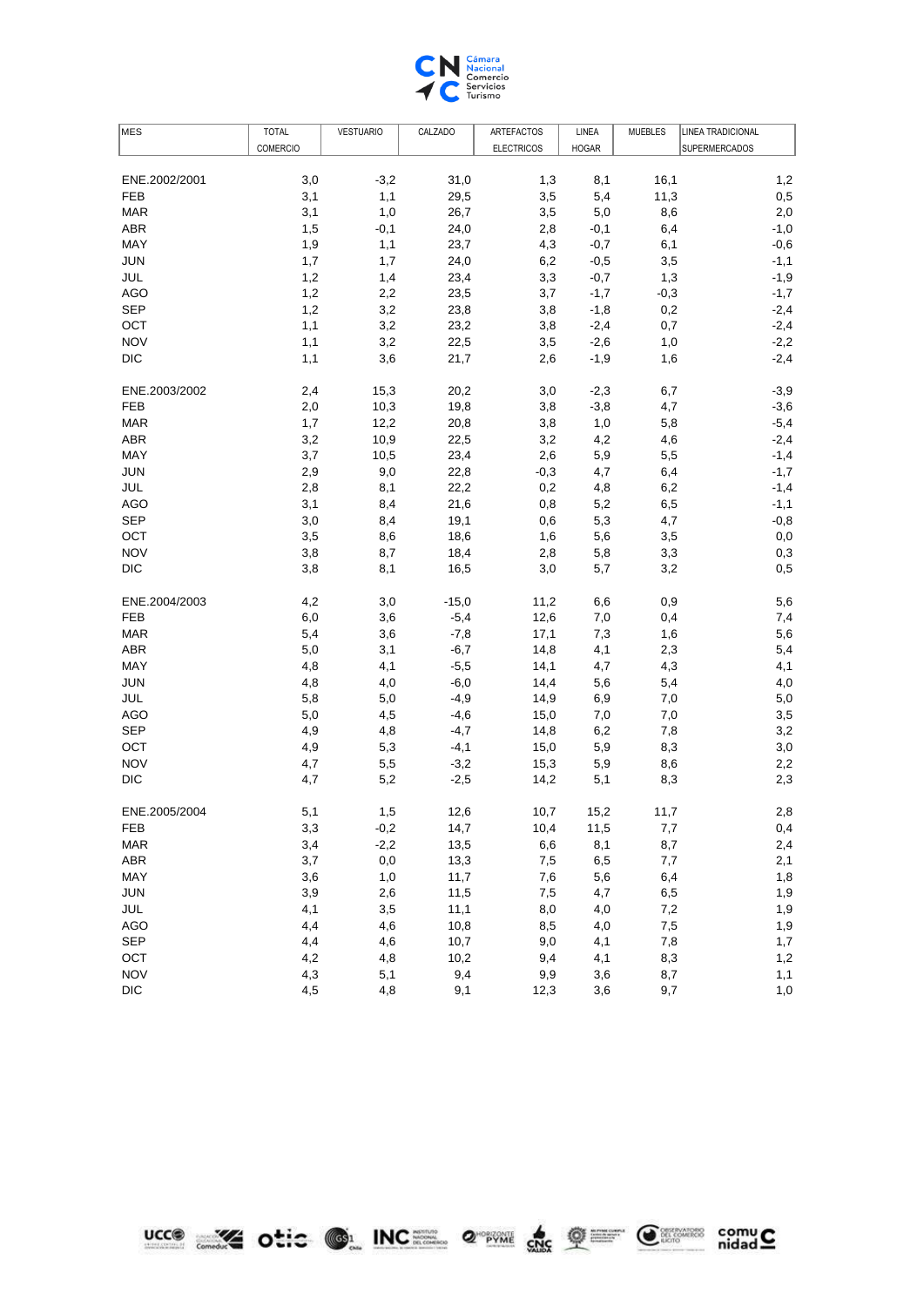

| MES           | <b>TOTAL</b>    | <b>VESTUARIO</b> | CALZADO | ARTEFACTOS        | LINEA        | <b>MUEBLES</b> | <b>LINEA TRADICIONAL</b> |
|---------------|-----------------|------------------|---------|-------------------|--------------|----------------|--------------------------|
|               | <b>COMERCIO</b> |                  |         | <b>ELECTRICOS</b> | <b>HOGAR</b> |                | <b>SUPERMERCADOS</b>     |
|               |                 |                  |         |                   |              |                |                          |
| ENE.2006/2005 | 2,3             | 1,9              | 3,3     | 6,3               | $-3,4$       | 8,5            | 1,2                      |
| <b>FEB</b>    | 1,9             | 2,3              | 0,1     | 6,5               | $-3,0$       | 12,0           | 0,3                      |
| <b>MAR</b>    | 0,6             | 0,6              | 3,4     | 4,3               | $-2,2$       | 10,5           | $-1,5$                   |
| <b>ABR</b>    | 1,3             | 1,7              | 3,5     | 4,0               | $-1,8$       | 10,5           | $-0,5$                   |
| MAY           | 1,0             | 0,6              | 2,9     | 5,3               | $-2,0$       | 9,5            | $-0,9$                   |
| <b>JUN</b>    | 2,0             | 1,9              | 3,9     | 7,1               | $-0,8$       | 9,9            | $-0,2$                   |
| JUL           | 1,9             | 2,1              | 4,1     | 7,5               | $-0,7$       | 9,0            | $-0,6$                   |
| <b>AGO</b>    | 2,0             | 2,1              | 4,2     | 8,0               | 0,3          | 9,3            | $-0,8$                   |
| <b>SEP</b>    | 2,7             | 2,3              | 4,8     | 8,5               | 1,1          | 8,6            | 0,4                      |
| OCT           | 2,3             | 1,7              | 4,8     | 7,5               | 0,9          | 7,3            | 0,1                      |
| <b>NOV</b>    | 2,5             | 1,9              | 4,9     | 7,5               | 1,6          | 7,4            | 0,3                      |
| <b>DIC</b>    | 2,4             | 2,3              | 4,0     | 4,3               | 1,5          | 7,3            | 1,1                      |
| ENE.2007/2006 | $-0,8$          | 5,7              | 7,8     | 1,0               | $-13,3$      | $-25,9$        | $-1,6$                   |
| FEB           | 0,8             | 1,7              | 8,3     | 1,9               | $-4,8$       | $-17,2$        | 1,1                      |
| <b>MAR</b>    | 3,3             | 3,1              | 11,3    | 3,7               | $-0,4$       | $-8,3$         | 3,3                      |
| <b>ABR</b>    | 3,6             | 3,1              | 11,5    | 3,8               | 1,9          | $-4,4$         | 3,3                      |
| MAY           | 3,5             | 3,0              | 12,6    | 2,8               | 3,4          | $-2,5$         | 2,9                      |
| <b>JUN</b>    | 3,9             | 4,4              | 13,7    | 3,6               | 5,1          | $-0,5$         | 2,4                      |
| JUL           | 3,1             | 3,6              | 14,0    | 1,6               | 4,8          | 0,4            | 1,4                      |
| <b>AGO</b>    | 2,8             | 3,6              | 13,9    | 0,1               | 5,0          | 1,1            | 1,4                      |
| <b>SEP</b>    | 2,4             | 3,9              | 14,4    | 0,1               | 5,0          | 1,8            | 0,4                      |
| OCT           | 2,3             | 4,2              | 14,9    | $-0,2$            | 5,3          | 2,1            | 0,0                      |
| <b>NOV</b>    | 2,4             | 4,6              | 15,2    | $-0,6$            | 6,1          | 2,5            | 0,0                      |
| <b>DIC</b>    | 2,4             | 4,4              | 14,3    | $-1,6$            | 6,3          | 2,7            | 0,3                      |
| ENE.2008/2007 | 4,0             | 6,2              | 6,3     | 14,2              | 4,7          | 9,2            | 0,3                      |
| <b>FEB</b>    | 4,1             | 7,2              | 6,1     | 14,5              | $-0,6$       | 4,7            | 0,7                      |
| <b>MAR</b>    | 3,1             | 3,1              | $-1,9$  | 14,6              | $-0,8$       | 4,7            | 1,1                      |
| <b>ABR</b>    | 1,9             | 2,3              | $-1,8$  | 15,0              | $-1,7$       | 2,8            | $-0,9$                   |
| MAY           | 2,3             | 3,7              | $-1,1$  | 15,6              | $-0,2$       | 1,9            | $-1,1$                   |
| JUN           | 1,3             | 2,1              | $-2,6$  | 13,8              | 0,0          | 0,7            | $-2,0$                   |
| JUL           | 1,0             | 2,1              | $-2,8$  | 13,8              | 0,3          | 0,1            | $-2,5$                   |
| AGO           | 1,0             | 2,6              | $-2,1$  | 13,4              | $-0,3$       | $-0,5$         | $-2,5$                   |
| <b>SEP</b>    | 0,0             | 2,3              | $-2,2$  | 12,5              | $-1,7$       | $-1,3$         | $-3,8$                   |
| OCT           | 0,0             | 2,3              | $-1,4$  | 11,8              | $-2,0$       | $-1,1$         | $-3,7$                   |
| <b>NOV</b>    | $-0,2$          | 2,4              | $-1,0$  | 11,3              | $-2,5$       | $-1,9$         | $-4,1$                   |
| DIC           | $-0,8$          | 1,7              | $-0,5$  | 8,7               | $-2,8$       | $-2,3$         | $-4,8$                   |
| ENE.2009/2008 | 5,4             | 23,4             | 17,3    | 1,0               | $-9,8$       | $-15,4$        | 1,5                      |
| FEB           | 2,8             | 16,6             | 15,0    | $-1,3$            | $-4,2$       | $-7,1$         | $-1,8$                   |
| <b>MAR</b>    | 2,5             | 15,8             | 13,9    | $-0,7$            | $-2,9$       | $-5,0$         | $-2,1$                   |
| <b>ABR</b>    | 1,6             | 12,6             | 9,7     | $-1,7$            | $-2,4$       | $-3,3$         | $-2,3$                   |
| MAY           | 2,1             | 13,7             | 9,2     | $-1,2$            | $-1,1$       | $-1,1$         | $-2,0$                   |
| <b>JUN</b>    | 2,6             | 15,2             | 10,1    | $-0,2$            | $-2,4$       | $-2,6$         | $-2,0$                   |
| JUL           | 3,4             | 17,6             | 11,2    | $-0,2$            | $-1,1$       | $-3,1$         | $-1,6$                   |
| <b>AGO</b>    | 4,0             | 18,3             | 12,2    | 1,4               | 0,6          | $-1,8$         | $-1,4$                   |
| <b>SEP</b>    | 4,6             | 18,9             | 11,9    | 2,2               | 2,2          | $-0,7$         | $-1,1$                   |
| OCT           | 5,2             | 19,9             | 12,4    | 3,2               | 4,2          | 0,1            | $-0,8$                   |
| <b>NOV</b>    | $5,5$           | 20,3             | 12,8    | 4,2               | 4,9          | 0,3            | $-0,7$                   |
| <b>DIC</b>    | 6,5             | 21,6             | 14,1    | 6,2               | 6,8          | 1,4            | $-0,8$                   |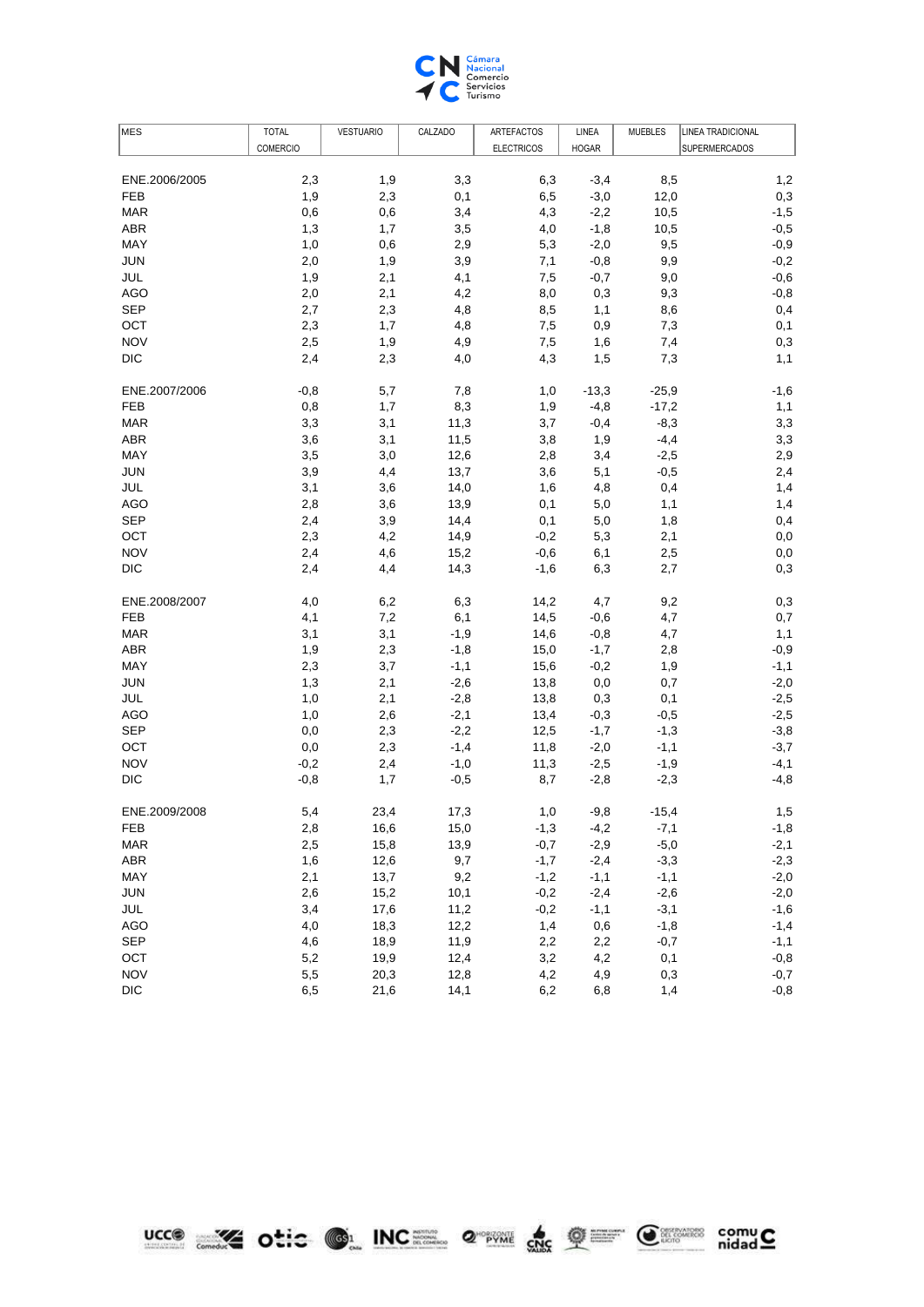

| <b>COMERCIO</b><br><b>ELECTRICOS</b><br><b>HOGAR</b><br><b>SUPERMERCADOS</b><br>25,2<br>12,1<br>16,4<br>ENE.2010/2009<br>7,5<br>25,5<br>15,3<br>$-3,6$<br>$-4,7$<br><b>FEB</b><br>6,6<br>26,4<br>19,5<br>22,0<br>11,8<br>6,6<br>9,2<br>26,2<br>22,9<br>$-0,9$<br><b>MAR</b><br>21,2<br>13,7<br>3,9<br><b>ABR</b><br>12,4<br>29,8<br>25,7<br>28,2<br>16,8<br>4,6<br>1,6<br>MAY<br>13,8<br>29,6<br>26,9<br>31,7<br>2,5<br>17,6<br>6,6<br><b>JUN</b><br>14,2<br>28,5<br>24,5<br>32,0<br>3,1<br>17,2<br>8,0<br>15,4<br>29,0<br>26,3<br>32,1<br>4,4<br>JUL<br>17,8<br>9,9<br><b>AGO</b><br>28,9<br>26,2<br>30,4<br>3,5<br>14,5<br>16,9<br>10,1<br><b>SEP</b><br>4,1<br>15,2<br>29,8<br>27,4<br>31,1<br>16,6<br>10,2<br>OCT<br>32,1<br>4,4<br>15,7<br>30,2<br>28,2<br>16,9<br>10,8<br><b>NOV</b><br>29,9<br>4,3<br>15,6<br>28,6<br>31,0<br>17,5<br>11,3<br><b>DIC</b><br>28,5<br>4,5<br>15,8<br>29,7<br>29,4<br>17,0<br>11,0<br>ENE.2011/2010<br>11,9<br>21,2<br>40,3<br>25,2<br>8,4<br>12,4<br>1,0<br>22,6<br>27,4<br>15,4<br>2,8<br>FEB<br>14,1<br>43,9<br>11,1<br>12,0<br>41,4<br>12,6<br>$-0,3$<br><b>MAR</b><br>22,0<br>25,7<br>12,8<br><b>ABR</b><br>10,7<br>19,4<br>19,9<br>9,3<br>39,6<br>10,1<br>0,1<br>MAY<br>8,5<br>$-1,7$<br>17,6<br>34,6<br>14,1<br>8,4<br>7,8<br><b>JUN</b><br>32,6<br>$-2,1$<br>7,4<br>14,9<br>12,7<br>7,1<br>7,2<br>$-2,1$<br>JUL<br>7,1<br>13,9<br>31,0<br>12,7<br>6,0<br>6,0<br>$-2,3$<br><b>AGO</b><br>6,4<br>12,3<br>29,4<br>12,6<br>5,9<br>5,7<br><b>SEP</b><br>28,6<br>6,3<br>$-2,6$<br>6,0<br>11,9<br>12,1<br>5,5<br>5,6<br>$-2,3$<br>OCT<br>10,9<br>27,6<br>10,8<br>6,3<br>4,8<br><b>NOV</b><br>5,3<br>10,1<br>26,3<br>$-2,7$<br>10,7<br>7,7<br>4,6<br><b>DIC</b><br>4,9<br>8,8<br>7,9<br>$-2,9$<br>24,7<br>10,8<br>4,0<br>ENE.2012/2011<br>$-1,1$<br>$-4,5$<br>8,1<br>20,7<br>8,7<br>$-2,7$<br>$-9,0$<br><b>FEB</b><br>$-0,3$<br>$-2,0$<br>9,8<br>22,0<br>8,2<br>$-3,5$<br>$-9,0$<br><b>MAR</b><br>$-0,2$<br>$-0,3$<br>12,6<br>8,9<br>$-2,1$<br>$-9,2$<br>16,7<br><b>ABR</b><br>2,2<br>$-10,3$<br>$-0,2$<br>14,5<br>13,7<br>11,2<br>$-1,2$<br>MAY<br>2,2<br>$-11,3$<br>$-0,8$<br>13,8<br>11,7<br>10,2<br>$-2,0$<br>$-0,1$<br>4,9<br>15,1<br>$-2,3$<br>$-10,9$<br>JUN<br>10,7<br>10,7<br>JUL<br>15,1<br>9,6<br>9,1<br>$-3,2$<br>$-11,1$<br>$-0,1$<br>6,0<br>16,5<br>$-3,1$<br>$-10,8$<br>AGO<br>0,3<br>6,5<br>9,8<br>8,2<br><b>SEP</b><br>0,9<br>17,8<br>$-10,4$<br>7,9<br>10,3<br>8,3<br>$-2,8$<br>OCT<br>0,2<br>7,7<br>16,8<br>9,9<br>$-2,7$<br>$-11,4$<br>6,5<br><b>NOV</b><br>0,8<br>17,7<br>$-2,4$<br>$-11,0$<br>9,1<br>9,8<br>5,3<br>DIC<br>2,1<br>19,5<br>10,4<br>5,5<br>$-1,6$<br>$-10,7$<br>11,9<br>ENE.2013/2012<br>5,3<br>22,6<br>31,0<br>2,1<br>3,0<br>3,3<br>$-7,8$<br>7,3<br>$-5,5$<br>23,7<br>29,8<br>FEB<br>7,5<br>4,4<br>6,6<br><b>MAR</b><br>10,7<br>25,6<br>31,9<br>8,0<br>8,0<br>5,4<br>$-1,2$<br>$-3,7$<br><b>ABR</b><br>10,2<br>25,1<br>31,0<br>10,4<br>7,2<br>6,3<br>$-2,6$<br>MAY<br>11,7<br>26,4<br>33,5<br>11,9<br>7,3<br>7,3<br>$-2,6$<br><b>JUN</b><br>11,9<br>25,8<br>32,2<br>13,4<br>8,4<br>7,9<br>9,3<br>$-3,0$<br>JUL<br>12,1<br>25,5<br>32,3<br>14,3<br>8,9<br>32,5<br>$-2,4$<br><b>AGO</b><br>12,5<br>25,8<br>14,7<br>10,3<br>8,3<br><b>SEP</b><br>$-2,7$<br>11,9<br>24,8<br>32,0<br>14,3<br>10,3<br>7,3<br>$-1,8$<br>OCT<br>12,5<br>25,0<br>31,9<br>14,7<br>11,1<br>7,5<br><b>NOV</b><br>12,4<br>24,7<br>15,0<br>11,1<br>$-1,8$<br>31,2<br>7,6<br><b>DIC</b><br>11,7<br>22,5<br>29,0<br>14,1<br>10,7<br>$-2,0$<br>6,5 | <b>MES</b> | <b>TOTAL</b> | <b>VESTUARIO</b> | CALZADO | ARTEFACTOS | LINEA | <b>MUEBLES</b> | <b>LINEA TRADICIONAL</b> |
|--------------------------------------------------------------------------------------------------------------------------------------------------------------------------------------------------------------------------------------------------------------------------------------------------------------------------------------------------------------------------------------------------------------------------------------------------------------------------------------------------------------------------------------------------------------------------------------------------------------------------------------------------------------------------------------------------------------------------------------------------------------------------------------------------------------------------------------------------------------------------------------------------------------------------------------------------------------------------------------------------------------------------------------------------------------------------------------------------------------------------------------------------------------------------------------------------------------------------------------------------------------------------------------------------------------------------------------------------------------------------------------------------------------------------------------------------------------------------------------------------------------------------------------------------------------------------------------------------------------------------------------------------------------------------------------------------------------------------------------------------------------------------------------------------------------------------------------------------------------------------------------------------------------------------------------------------------------------------------------------------------------------------------------------------------------------------------------------------------------------------------------------------------------------------------------------------------------------------------------------------------------------------------------------------------------------------------------------------------------------------------------------------------------------------------------------------------------------------------------------------------------------------------------------------------------------------------------------------------------------------------------------------------------------------------------------------------------------------------------------------------------------------------------------------------------------------------------------------------------------------------------------------------------------------------------------------------------------------------------------------------------------------------------------------------------------------------------------------------------------------------------------------------------------------------------------------------------------------------------------------------------------------------------------------------------------------------------------------------------------------------------------------------------------------------------------------------------------------------------------|------------|--------------|------------------|---------|------------|-------|----------------|--------------------------|
|                                                                                                                                                                                                                                                                                                                                                                                                                                                                                                                                                                                                                                                                                                                                                                                                                                                                                                                                                                                                                                                                                                                                                                                                                                                                                                                                                                                                                                                                                                                                                                                                                                                                                                                                                                                                                                                                                                                                                                                                                                                                                                                                                                                                                                                                                                                                                                                                                                                                                                                                                                                                                                                                                                                                                                                                                                                                                                                                                                                                                                                                                                                                                                                                                                                                                                                                                                                                                                                                                            |            |              |                  |         |            |       |                |                          |
|                                                                                                                                                                                                                                                                                                                                                                                                                                                                                                                                                                                                                                                                                                                                                                                                                                                                                                                                                                                                                                                                                                                                                                                                                                                                                                                                                                                                                                                                                                                                                                                                                                                                                                                                                                                                                                                                                                                                                                                                                                                                                                                                                                                                                                                                                                                                                                                                                                                                                                                                                                                                                                                                                                                                                                                                                                                                                                                                                                                                                                                                                                                                                                                                                                                                                                                                                                                                                                                                                            |            |              |                  |         |            |       |                |                          |
|                                                                                                                                                                                                                                                                                                                                                                                                                                                                                                                                                                                                                                                                                                                                                                                                                                                                                                                                                                                                                                                                                                                                                                                                                                                                                                                                                                                                                                                                                                                                                                                                                                                                                                                                                                                                                                                                                                                                                                                                                                                                                                                                                                                                                                                                                                                                                                                                                                                                                                                                                                                                                                                                                                                                                                                                                                                                                                                                                                                                                                                                                                                                                                                                                                                                                                                                                                                                                                                                                            |            |              |                  |         |            |       |                |                          |
|                                                                                                                                                                                                                                                                                                                                                                                                                                                                                                                                                                                                                                                                                                                                                                                                                                                                                                                                                                                                                                                                                                                                                                                                                                                                                                                                                                                                                                                                                                                                                                                                                                                                                                                                                                                                                                                                                                                                                                                                                                                                                                                                                                                                                                                                                                                                                                                                                                                                                                                                                                                                                                                                                                                                                                                                                                                                                                                                                                                                                                                                                                                                                                                                                                                                                                                                                                                                                                                                                            |            |              |                  |         |            |       |                |                          |
|                                                                                                                                                                                                                                                                                                                                                                                                                                                                                                                                                                                                                                                                                                                                                                                                                                                                                                                                                                                                                                                                                                                                                                                                                                                                                                                                                                                                                                                                                                                                                                                                                                                                                                                                                                                                                                                                                                                                                                                                                                                                                                                                                                                                                                                                                                                                                                                                                                                                                                                                                                                                                                                                                                                                                                                                                                                                                                                                                                                                                                                                                                                                                                                                                                                                                                                                                                                                                                                                                            |            |              |                  |         |            |       |                |                          |
|                                                                                                                                                                                                                                                                                                                                                                                                                                                                                                                                                                                                                                                                                                                                                                                                                                                                                                                                                                                                                                                                                                                                                                                                                                                                                                                                                                                                                                                                                                                                                                                                                                                                                                                                                                                                                                                                                                                                                                                                                                                                                                                                                                                                                                                                                                                                                                                                                                                                                                                                                                                                                                                                                                                                                                                                                                                                                                                                                                                                                                                                                                                                                                                                                                                                                                                                                                                                                                                                                            |            |              |                  |         |            |       |                |                          |
|                                                                                                                                                                                                                                                                                                                                                                                                                                                                                                                                                                                                                                                                                                                                                                                                                                                                                                                                                                                                                                                                                                                                                                                                                                                                                                                                                                                                                                                                                                                                                                                                                                                                                                                                                                                                                                                                                                                                                                                                                                                                                                                                                                                                                                                                                                                                                                                                                                                                                                                                                                                                                                                                                                                                                                                                                                                                                                                                                                                                                                                                                                                                                                                                                                                                                                                                                                                                                                                                                            |            |              |                  |         |            |       |                |                          |
|                                                                                                                                                                                                                                                                                                                                                                                                                                                                                                                                                                                                                                                                                                                                                                                                                                                                                                                                                                                                                                                                                                                                                                                                                                                                                                                                                                                                                                                                                                                                                                                                                                                                                                                                                                                                                                                                                                                                                                                                                                                                                                                                                                                                                                                                                                                                                                                                                                                                                                                                                                                                                                                                                                                                                                                                                                                                                                                                                                                                                                                                                                                                                                                                                                                                                                                                                                                                                                                                                            |            |              |                  |         |            |       |                |                          |
|                                                                                                                                                                                                                                                                                                                                                                                                                                                                                                                                                                                                                                                                                                                                                                                                                                                                                                                                                                                                                                                                                                                                                                                                                                                                                                                                                                                                                                                                                                                                                                                                                                                                                                                                                                                                                                                                                                                                                                                                                                                                                                                                                                                                                                                                                                                                                                                                                                                                                                                                                                                                                                                                                                                                                                                                                                                                                                                                                                                                                                                                                                                                                                                                                                                                                                                                                                                                                                                                                            |            |              |                  |         |            |       |                |                          |
|                                                                                                                                                                                                                                                                                                                                                                                                                                                                                                                                                                                                                                                                                                                                                                                                                                                                                                                                                                                                                                                                                                                                                                                                                                                                                                                                                                                                                                                                                                                                                                                                                                                                                                                                                                                                                                                                                                                                                                                                                                                                                                                                                                                                                                                                                                                                                                                                                                                                                                                                                                                                                                                                                                                                                                                                                                                                                                                                                                                                                                                                                                                                                                                                                                                                                                                                                                                                                                                                                            |            |              |                  |         |            |       |                |                          |
|                                                                                                                                                                                                                                                                                                                                                                                                                                                                                                                                                                                                                                                                                                                                                                                                                                                                                                                                                                                                                                                                                                                                                                                                                                                                                                                                                                                                                                                                                                                                                                                                                                                                                                                                                                                                                                                                                                                                                                                                                                                                                                                                                                                                                                                                                                                                                                                                                                                                                                                                                                                                                                                                                                                                                                                                                                                                                                                                                                                                                                                                                                                                                                                                                                                                                                                                                                                                                                                                                            |            |              |                  |         |            |       |                |                          |
|                                                                                                                                                                                                                                                                                                                                                                                                                                                                                                                                                                                                                                                                                                                                                                                                                                                                                                                                                                                                                                                                                                                                                                                                                                                                                                                                                                                                                                                                                                                                                                                                                                                                                                                                                                                                                                                                                                                                                                                                                                                                                                                                                                                                                                                                                                                                                                                                                                                                                                                                                                                                                                                                                                                                                                                                                                                                                                                                                                                                                                                                                                                                                                                                                                                                                                                                                                                                                                                                                            |            |              |                  |         |            |       |                |                          |
|                                                                                                                                                                                                                                                                                                                                                                                                                                                                                                                                                                                                                                                                                                                                                                                                                                                                                                                                                                                                                                                                                                                                                                                                                                                                                                                                                                                                                                                                                                                                                                                                                                                                                                                                                                                                                                                                                                                                                                                                                                                                                                                                                                                                                                                                                                                                                                                                                                                                                                                                                                                                                                                                                                                                                                                                                                                                                                                                                                                                                                                                                                                                                                                                                                                                                                                                                                                                                                                                                            |            |              |                  |         |            |       |                |                          |
|                                                                                                                                                                                                                                                                                                                                                                                                                                                                                                                                                                                                                                                                                                                                                                                                                                                                                                                                                                                                                                                                                                                                                                                                                                                                                                                                                                                                                                                                                                                                                                                                                                                                                                                                                                                                                                                                                                                                                                                                                                                                                                                                                                                                                                                                                                                                                                                                                                                                                                                                                                                                                                                                                                                                                                                                                                                                                                                                                                                                                                                                                                                                                                                                                                                                                                                                                                                                                                                                                            |            |              |                  |         |            |       |                |                          |
|                                                                                                                                                                                                                                                                                                                                                                                                                                                                                                                                                                                                                                                                                                                                                                                                                                                                                                                                                                                                                                                                                                                                                                                                                                                                                                                                                                                                                                                                                                                                                                                                                                                                                                                                                                                                                                                                                                                                                                                                                                                                                                                                                                                                                                                                                                                                                                                                                                                                                                                                                                                                                                                                                                                                                                                                                                                                                                                                                                                                                                                                                                                                                                                                                                                                                                                                                                                                                                                                                            |            |              |                  |         |            |       |                |                          |
|                                                                                                                                                                                                                                                                                                                                                                                                                                                                                                                                                                                                                                                                                                                                                                                                                                                                                                                                                                                                                                                                                                                                                                                                                                                                                                                                                                                                                                                                                                                                                                                                                                                                                                                                                                                                                                                                                                                                                                                                                                                                                                                                                                                                                                                                                                                                                                                                                                                                                                                                                                                                                                                                                                                                                                                                                                                                                                                                                                                                                                                                                                                                                                                                                                                                                                                                                                                                                                                                                            |            |              |                  |         |            |       |                |                          |
|                                                                                                                                                                                                                                                                                                                                                                                                                                                                                                                                                                                                                                                                                                                                                                                                                                                                                                                                                                                                                                                                                                                                                                                                                                                                                                                                                                                                                                                                                                                                                                                                                                                                                                                                                                                                                                                                                                                                                                                                                                                                                                                                                                                                                                                                                                                                                                                                                                                                                                                                                                                                                                                                                                                                                                                                                                                                                                                                                                                                                                                                                                                                                                                                                                                                                                                                                                                                                                                                                            |            |              |                  |         |            |       |                |                          |
|                                                                                                                                                                                                                                                                                                                                                                                                                                                                                                                                                                                                                                                                                                                                                                                                                                                                                                                                                                                                                                                                                                                                                                                                                                                                                                                                                                                                                                                                                                                                                                                                                                                                                                                                                                                                                                                                                                                                                                                                                                                                                                                                                                                                                                                                                                                                                                                                                                                                                                                                                                                                                                                                                                                                                                                                                                                                                                                                                                                                                                                                                                                                                                                                                                                                                                                                                                                                                                                                                            |            |              |                  |         |            |       |                |                          |
|                                                                                                                                                                                                                                                                                                                                                                                                                                                                                                                                                                                                                                                                                                                                                                                                                                                                                                                                                                                                                                                                                                                                                                                                                                                                                                                                                                                                                                                                                                                                                                                                                                                                                                                                                                                                                                                                                                                                                                                                                                                                                                                                                                                                                                                                                                                                                                                                                                                                                                                                                                                                                                                                                                                                                                                                                                                                                                                                                                                                                                                                                                                                                                                                                                                                                                                                                                                                                                                                                            |            |              |                  |         |            |       |                |                          |
|                                                                                                                                                                                                                                                                                                                                                                                                                                                                                                                                                                                                                                                                                                                                                                                                                                                                                                                                                                                                                                                                                                                                                                                                                                                                                                                                                                                                                                                                                                                                                                                                                                                                                                                                                                                                                                                                                                                                                                                                                                                                                                                                                                                                                                                                                                                                                                                                                                                                                                                                                                                                                                                                                                                                                                                                                                                                                                                                                                                                                                                                                                                                                                                                                                                                                                                                                                                                                                                                                            |            |              |                  |         |            |       |                |                          |
|                                                                                                                                                                                                                                                                                                                                                                                                                                                                                                                                                                                                                                                                                                                                                                                                                                                                                                                                                                                                                                                                                                                                                                                                                                                                                                                                                                                                                                                                                                                                                                                                                                                                                                                                                                                                                                                                                                                                                                                                                                                                                                                                                                                                                                                                                                                                                                                                                                                                                                                                                                                                                                                                                                                                                                                                                                                                                                                                                                                                                                                                                                                                                                                                                                                                                                                                                                                                                                                                                            |            |              |                  |         |            |       |                |                          |
|                                                                                                                                                                                                                                                                                                                                                                                                                                                                                                                                                                                                                                                                                                                                                                                                                                                                                                                                                                                                                                                                                                                                                                                                                                                                                                                                                                                                                                                                                                                                                                                                                                                                                                                                                                                                                                                                                                                                                                                                                                                                                                                                                                                                                                                                                                                                                                                                                                                                                                                                                                                                                                                                                                                                                                                                                                                                                                                                                                                                                                                                                                                                                                                                                                                                                                                                                                                                                                                                                            |            |              |                  |         |            |       |                |                          |
|                                                                                                                                                                                                                                                                                                                                                                                                                                                                                                                                                                                                                                                                                                                                                                                                                                                                                                                                                                                                                                                                                                                                                                                                                                                                                                                                                                                                                                                                                                                                                                                                                                                                                                                                                                                                                                                                                                                                                                                                                                                                                                                                                                                                                                                                                                                                                                                                                                                                                                                                                                                                                                                                                                                                                                                                                                                                                                                                                                                                                                                                                                                                                                                                                                                                                                                                                                                                                                                                                            |            |              |                  |         |            |       |                |                          |
|                                                                                                                                                                                                                                                                                                                                                                                                                                                                                                                                                                                                                                                                                                                                                                                                                                                                                                                                                                                                                                                                                                                                                                                                                                                                                                                                                                                                                                                                                                                                                                                                                                                                                                                                                                                                                                                                                                                                                                                                                                                                                                                                                                                                                                                                                                                                                                                                                                                                                                                                                                                                                                                                                                                                                                                                                                                                                                                                                                                                                                                                                                                                                                                                                                                                                                                                                                                                                                                                                            |            |              |                  |         |            |       |                |                          |
|                                                                                                                                                                                                                                                                                                                                                                                                                                                                                                                                                                                                                                                                                                                                                                                                                                                                                                                                                                                                                                                                                                                                                                                                                                                                                                                                                                                                                                                                                                                                                                                                                                                                                                                                                                                                                                                                                                                                                                                                                                                                                                                                                                                                                                                                                                                                                                                                                                                                                                                                                                                                                                                                                                                                                                                                                                                                                                                                                                                                                                                                                                                                                                                                                                                                                                                                                                                                                                                                                            |            |              |                  |         |            |       |                |                          |
|                                                                                                                                                                                                                                                                                                                                                                                                                                                                                                                                                                                                                                                                                                                                                                                                                                                                                                                                                                                                                                                                                                                                                                                                                                                                                                                                                                                                                                                                                                                                                                                                                                                                                                                                                                                                                                                                                                                                                                                                                                                                                                                                                                                                                                                                                                                                                                                                                                                                                                                                                                                                                                                                                                                                                                                                                                                                                                                                                                                                                                                                                                                                                                                                                                                                                                                                                                                                                                                                                            |            |              |                  |         |            |       |                |                          |
|                                                                                                                                                                                                                                                                                                                                                                                                                                                                                                                                                                                                                                                                                                                                                                                                                                                                                                                                                                                                                                                                                                                                                                                                                                                                                                                                                                                                                                                                                                                                                                                                                                                                                                                                                                                                                                                                                                                                                                                                                                                                                                                                                                                                                                                                                                                                                                                                                                                                                                                                                                                                                                                                                                                                                                                                                                                                                                                                                                                                                                                                                                                                                                                                                                                                                                                                                                                                                                                                                            |            |              |                  |         |            |       |                |                          |
|                                                                                                                                                                                                                                                                                                                                                                                                                                                                                                                                                                                                                                                                                                                                                                                                                                                                                                                                                                                                                                                                                                                                                                                                                                                                                                                                                                                                                                                                                                                                                                                                                                                                                                                                                                                                                                                                                                                                                                                                                                                                                                                                                                                                                                                                                                                                                                                                                                                                                                                                                                                                                                                                                                                                                                                                                                                                                                                                                                                                                                                                                                                                                                                                                                                                                                                                                                                                                                                                                            |            |              |                  |         |            |       |                |                          |
|                                                                                                                                                                                                                                                                                                                                                                                                                                                                                                                                                                                                                                                                                                                                                                                                                                                                                                                                                                                                                                                                                                                                                                                                                                                                                                                                                                                                                                                                                                                                                                                                                                                                                                                                                                                                                                                                                                                                                                                                                                                                                                                                                                                                                                                                                                                                                                                                                                                                                                                                                                                                                                                                                                                                                                                                                                                                                                                                                                                                                                                                                                                                                                                                                                                                                                                                                                                                                                                                                            |            |              |                  |         |            |       |                |                          |
|                                                                                                                                                                                                                                                                                                                                                                                                                                                                                                                                                                                                                                                                                                                                                                                                                                                                                                                                                                                                                                                                                                                                                                                                                                                                                                                                                                                                                                                                                                                                                                                                                                                                                                                                                                                                                                                                                                                                                                                                                                                                                                                                                                                                                                                                                                                                                                                                                                                                                                                                                                                                                                                                                                                                                                                                                                                                                                                                                                                                                                                                                                                                                                                                                                                                                                                                                                                                                                                                                            |            |              |                  |         |            |       |                |                          |
|                                                                                                                                                                                                                                                                                                                                                                                                                                                                                                                                                                                                                                                                                                                                                                                                                                                                                                                                                                                                                                                                                                                                                                                                                                                                                                                                                                                                                                                                                                                                                                                                                                                                                                                                                                                                                                                                                                                                                                                                                                                                                                                                                                                                                                                                                                                                                                                                                                                                                                                                                                                                                                                                                                                                                                                                                                                                                                                                                                                                                                                                                                                                                                                                                                                                                                                                                                                                                                                                                            |            |              |                  |         |            |       |                |                          |
|                                                                                                                                                                                                                                                                                                                                                                                                                                                                                                                                                                                                                                                                                                                                                                                                                                                                                                                                                                                                                                                                                                                                                                                                                                                                                                                                                                                                                                                                                                                                                                                                                                                                                                                                                                                                                                                                                                                                                                                                                                                                                                                                                                                                                                                                                                                                                                                                                                                                                                                                                                                                                                                                                                                                                                                                                                                                                                                                                                                                                                                                                                                                                                                                                                                                                                                                                                                                                                                                                            |            |              |                  |         |            |       |                |                          |
|                                                                                                                                                                                                                                                                                                                                                                                                                                                                                                                                                                                                                                                                                                                                                                                                                                                                                                                                                                                                                                                                                                                                                                                                                                                                                                                                                                                                                                                                                                                                                                                                                                                                                                                                                                                                                                                                                                                                                                                                                                                                                                                                                                                                                                                                                                                                                                                                                                                                                                                                                                                                                                                                                                                                                                                                                                                                                                                                                                                                                                                                                                                                                                                                                                                                                                                                                                                                                                                                                            |            |              |                  |         |            |       |                |                          |
|                                                                                                                                                                                                                                                                                                                                                                                                                                                                                                                                                                                                                                                                                                                                                                                                                                                                                                                                                                                                                                                                                                                                                                                                                                                                                                                                                                                                                                                                                                                                                                                                                                                                                                                                                                                                                                                                                                                                                                                                                                                                                                                                                                                                                                                                                                                                                                                                                                                                                                                                                                                                                                                                                                                                                                                                                                                                                                                                                                                                                                                                                                                                                                                                                                                                                                                                                                                                                                                                                            |            |              |                  |         |            |       |                |                          |
|                                                                                                                                                                                                                                                                                                                                                                                                                                                                                                                                                                                                                                                                                                                                                                                                                                                                                                                                                                                                                                                                                                                                                                                                                                                                                                                                                                                                                                                                                                                                                                                                                                                                                                                                                                                                                                                                                                                                                                                                                                                                                                                                                                                                                                                                                                                                                                                                                                                                                                                                                                                                                                                                                                                                                                                                                                                                                                                                                                                                                                                                                                                                                                                                                                                                                                                                                                                                                                                                                            |            |              |                  |         |            |       |                |                          |
|                                                                                                                                                                                                                                                                                                                                                                                                                                                                                                                                                                                                                                                                                                                                                                                                                                                                                                                                                                                                                                                                                                                                                                                                                                                                                                                                                                                                                                                                                                                                                                                                                                                                                                                                                                                                                                                                                                                                                                                                                                                                                                                                                                                                                                                                                                                                                                                                                                                                                                                                                                                                                                                                                                                                                                                                                                                                                                                                                                                                                                                                                                                                                                                                                                                                                                                                                                                                                                                                                            |            |              |                  |         |            |       |                |                          |
|                                                                                                                                                                                                                                                                                                                                                                                                                                                                                                                                                                                                                                                                                                                                                                                                                                                                                                                                                                                                                                                                                                                                                                                                                                                                                                                                                                                                                                                                                                                                                                                                                                                                                                                                                                                                                                                                                                                                                                                                                                                                                                                                                                                                                                                                                                                                                                                                                                                                                                                                                                                                                                                                                                                                                                                                                                                                                                                                                                                                                                                                                                                                                                                                                                                                                                                                                                                                                                                                                            |            |              |                  |         |            |       |                |                          |
|                                                                                                                                                                                                                                                                                                                                                                                                                                                                                                                                                                                                                                                                                                                                                                                                                                                                                                                                                                                                                                                                                                                                                                                                                                                                                                                                                                                                                                                                                                                                                                                                                                                                                                                                                                                                                                                                                                                                                                                                                                                                                                                                                                                                                                                                                                                                                                                                                                                                                                                                                                                                                                                                                                                                                                                                                                                                                                                                                                                                                                                                                                                                                                                                                                                                                                                                                                                                                                                                                            |            |              |                  |         |            |       |                |                          |
|                                                                                                                                                                                                                                                                                                                                                                                                                                                                                                                                                                                                                                                                                                                                                                                                                                                                                                                                                                                                                                                                                                                                                                                                                                                                                                                                                                                                                                                                                                                                                                                                                                                                                                                                                                                                                                                                                                                                                                                                                                                                                                                                                                                                                                                                                                                                                                                                                                                                                                                                                                                                                                                                                                                                                                                                                                                                                                                                                                                                                                                                                                                                                                                                                                                                                                                                                                                                                                                                                            |            |              |                  |         |            |       |                |                          |
|                                                                                                                                                                                                                                                                                                                                                                                                                                                                                                                                                                                                                                                                                                                                                                                                                                                                                                                                                                                                                                                                                                                                                                                                                                                                                                                                                                                                                                                                                                                                                                                                                                                                                                                                                                                                                                                                                                                                                                                                                                                                                                                                                                                                                                                                                                                                                                                                                                                                                                                                                                                                                                                                                                                                                                                                                                                                                                                                                                                                                                                                                                                                                                                                                                                                                                                                                                                                                                                                                            |            |              |                  |         |            |       |                |                          |
|                                                                                                                                                                                                                                                                                                                                                                                                                                                                                                                                                                                                                                                                                                                                                                                                                                                                                                                                                                                                                                                                                                                                                                                                                                                                                                                                                                                                                                                                                                                                                                                                                                                                                                                                                                                                                                                                                                                                                                                                                                                                                                                                                                                                                                                                                                                                                                                                                                                                                                                                                                                                                                                                                                                                                                                                                                                                                                                                                                                                                                                                                                                                                                                                                                                                                                                                                                                                                                                                                            |            |              |                  |         |            |       |                |                          |
|                                                                                                                                                                                                                                                                                                                                                                                                                                                                                                                                                                                                                                                                                                                                                                                                                                                                                                                                                                                                                                                                                                                                                                                                                                                                                                                                                                                                                                                                                                                                                                                                                                                                                                                                                                                                                                                                                                                                                                                                                                                                                                                                                                                                                                                                                                                                                                                                                                                                                                                                                                                                                                                                                                                                                                                                                                                                                                                                                                                                                                                                                                                                                                                                                                                                                                                                                                                                                                                                                            |            |              |                  |         |            |       |                |                          |
|                                                                                                                                                                                                                                                                                                                                                                                                                                                                                                                                                                                                                                                                                                                                                                                                                                                                                                                                                                                                                                                                                                                                                                                                                                                                                                                                                                                                                                                                                                                                                                                                                                                                                                                                                                                                                                                                                                                                                                                                                                                                                                                                                                                                                                                                                                                                                                                                                                                                                                                                                                                                                                                                                                                                                                                                                                                                                                                                                                                                                                                                                                                                                                                                                                                                                                                                                                                                                                                                                            |            |              |                  |         |            |       |                |                          |
|                                                                                                                                                                                                                                                                                                                                                                                                                                                                                                                                                                                                                                                                                                                                                                                                                                                                                                                                                                                                                                                                                                                                                                                                                                                                                                                                                                                                                                                                                                                                                                                                                                                                                                                                                                                                                                                                                                                                                                                                                                                                                                                                                                                                                                                                                                                                                                                                                                                                                                                                                                                                                                                                                                                                                                                                                                                                                                                                                                                                                                                                                                                                                                                                                                                                                                                                                                                                                                                                                            |            |              |                  |         |            |       |                |                          |
|                                                                                                                                                                                                                                                                                                                                                                                                                                                                                                                                                                                                                                                                                                                                                                                                                                                                                                                                                                                                                                                                                                                                                                                                                                                                                                                                                                                                                                                                                                                                                                                                                                                                                                                                                                                                                                                                                                                                                                                                                                                                                                                                                                                                                                                                                                                                                                                                                                                                                                                                                                                                                                                                                                                                                                                                                                                                                                                                                                                                                                                                                                                                                                                                                                                                                                                                                                                                                                                                                            |            |              |                  |         |            |       |                |                          |
|                                                                                                                                                                                                                                                                                                                                                                                                                                                                                                                                                                                                                                                                                                                                                                                                                                                                                                                                                                                                                                                                                                                                                                                                                                                                                                                                                                                                                                                                                                                                                                                                                                                                                                                                                                                                                                                                                                                                                                                                                                                                                                                                                                                                                                                                                                                                                                                                                                                                                                                                                                                                                                                                                                                                                                                                                                                                                                                                                                                                                                                                                                                                                                                                                                                                                                                                                                                                                                                                                            |            |              |                  |         |            |       |                |                          |
|                                                                                                                                                                                                                                                                                                                                                                                                                                                                                                                                                                                                                                                                                                                                                                                                                                                                                                                                                                                                                                                                                                                                                                                                                                                                                                                                                                                                                                                                                                                                                                                                                                                                                                                                                                                                                                                                                                                                                                                                                                                                                                                                                                                                                                                                                                                                                                                                                                                                                                                                                                                                                                                                                                                                                                                                                                                                                                                                                                                                                                                                                                                                                                                                                                                                                                                                                                                                                                                                                            |            |              |                  |         |            |       |                |                          |
|                                                                                                                                                                                                                                                                                                                                                                                                                                                                                                                                                                                                                                                                                                                                                                                                                                                                                                                                                                                                                                                                                                                                                                                                                                                                                                                                                                                                                                                                                                                                                                                                                                                                                                                                                                                                                                                                                                                                                                                                                                                                                                                                                                                                                                                                                                                                                                                                                                                                                                                                                                                                                                                                                                                                                                                                                                                                                                                                                                                                                                                                                                                                                                                                                                                                                                                                                                                                                                                                                            |            |              |                  |         |            |       |                |                          |
|                                                                                                                                                                                                                                                                                                                                                                                                                                                                                                                                                                                                                                                                                                                                                                                                                                                                                                                                                                                                                                                                                                                                                                                                                                                                                                                                                                                                                                                                                                                                                                                                                                                                                                                                                                                                                                                                                                                                                                                                                                                                                                                                                                                                                                                                                                                                                                                                                                                                                                                                                                                                                                                                                                                                                                                                                                                                                                                                                                                                                                                                                                                                                                                                                                                                                                                                                                                                                                                                                            |            |              |                  |         |            |       |                |                          |
|                                                                                                                                                                                                                                                                                                                                                                                                                                                                                                                                                                                                                                                                                                                                                                                                                                                                                                                                                                                                                                                                                                                                                                                                                                                                                                                                                                                                                                                                                                                                                                                                                                                                                                                                                                                                                                                                                                                                                                                                                                                                                                                                                                                                                                                                                                                                                                                                                                                                                                                                                                                                                                                                                                                                                                                                                                                                                                                                                                                                                                                                                                                                                                                                                                                                                                                                                                                                                                                                                            |            |              |                  |         |            |       |                |                          |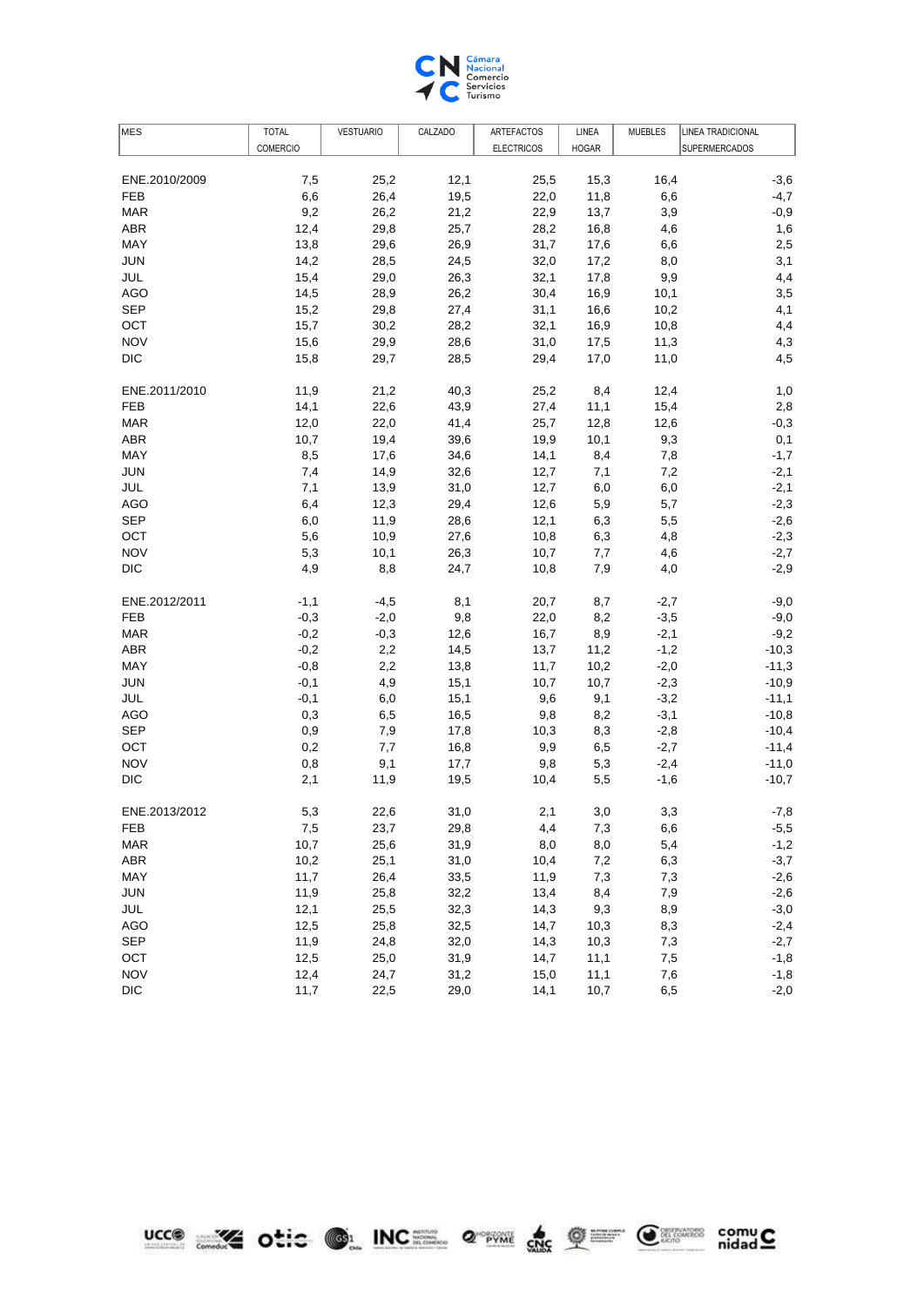

| MES           | <b>TOTAL</b>    | <b>VESTUARIO</b> | CALZADO | ARTEFACTOS        | LINEA        | <b>MUEBLES</b> | <b>LINEA TRADICIONAL</b> |
|---------------|-----------------|------------------|---------|-------------------|--------------|----------------|--------------------------|
|               | <b>COMERCIO</b> |                  |         | <b>ELECTRICOS</b> | <b>HOGAR</b> |                | <b>SUPERMERCADOS</b>     |
|               |                 |                  |         |                   |              |                |                          |
| ENE.2014/2013 | 5,5             | 16,4             | 20,9    | 10,4              | 7,7          | $-1,3$         | $-0,9$                   |
| <b>FEB</b>    | 4,4             | 15,3             | 21,0    | 9,0               | 6,5          | 2,5            | $-2,5$                   |
| <b>MAR</b>    | 3,5             | 16,5             | 19,0    | 9,4               | 7,0          | 2,5            | $-4,5$                   |
| ABR           | 4,1             | 15,6             | 17,4    | 7,5               | 4,4          | 0,4            | $-2,5$                   |
| MAY           | 4,9             | 15,9             | 17,0    | 11,2              | 6,7          | 1,5            | $-2,6$                   |
| <b>JUN</b>    | 4,9             | 14,9             | 17,0    | 13,1              | 5,9          | 1,1            | $-3,0$                   |
| JUL           | 3,7             | 13,2             | 16,3    | 9,5               | 4,4          | $-0,4$         | $-3,4$                   |
| <b>AGO</b>    | 3,4             | 12,4             | 16,4    | 7,1               | 4,2          | 0,2            | $-2,8$                   |
| <b>SEP</b>    | 2,5             | 10,9             | 14,7    | 5,6               | 3,8          | 0,5            | $-3,3$                   |
| OCT           | 2,4             | 11,2             | 15,6    | 4,7               | 3,4          | $-0,1$         | $-3,5$                   |
| <b>NOV</b>    | 2,5             | 11,4             | 15,8    | 4,4               | 3,6          | 0,3            | $-3,4$                   |
| <b>DIC</b>    | 2,6             | 11,7             | 15,6    | 3,1               | 3,6          | 0,7            | $-3,2$                   |
| ENE.2015/2014 | 7,5             | 14,2             | 19,9    | 8,3               | 4,5          | 9,4            | 3,1                      |
| FEB           | 6,7             | 13,9             | 18,7    | 9,3               | $-2,0$       | 1,3            | 2,2                      |
| <b>MAR</b>    | 3,9             | 7,8              | 11,9    | 6,1               | $-4,4$       | 1,8            | 1,1                      |
| <b>ABR</b>    | 4,4             | 9,3              | 13,1    | 6,6               | $-2,7$       | 3,5            | 0,8                      |
| MAY           | 5,2             | 11,5             | 13,8    | 6,0               | $-2,2$       | 2,4            | 1,3                      |
| <b>JUN</b>    | 4,0             | 10,5             | 12,3    | 1,8               | $-2,7$       | 1,4            | 0,9                      |
| JUL           | 3,4             | 9,1              | 12,2    | 1,9               | $-3,5$       | 0,5            | 0,5                      |
| <b>AGO</b>    | 2,8             | 8,1              | 11,8    | 2,6               | $-4,1$       | $-0,9$         | $-0,5$                   |
| <b>SEP</b>    | 2,4             | 7,5              | 11,7    | 3,0               | $-4,4$       | $-1,2$         | $-1,0$                   |
| OCT           | 2,1             | 6,8              | 10,4    | 3,1               | $-4,3$       | $-1,0$         | $-1,0$                   |
| <b>NOV</b>    | 2,2             | 6,8              | 10,8    | 4,3               | $-4,2$       | $-1,2$         | $-1,2$                   |
| <b>DIC</b>    | 2,4             | 7,4              | 11,5    | 3,9               | $-5,0$       | $-1,9$         | $-1,2$                   |
| ENE.2016/2015 | 6,1             | 8,3              | 15,5    | 23,8              | 0,6          | $-9,8$         | 0,1                      |
| <b>FEB</b>    | 6,0             | 6,6              | 13,9    | 21,9              | 5,2          | $-5,3$         | 0,7                      |
| <b>MAR</b>    | 5,2             | 6,3              | 13,2    | 18,3              | 3,7          | $-8,0$         | 0,4                      |
| <b>ABR</b>    | 5,2             | 6,8              | 13,9    | 19,9              | 3,1          | $-8,5$         | $-0,6$                   |
| MAY           | 3,2             | 2,9              | 9,9     | 15,3              | 0,6          | $-10,5$        | $-0,7$                   |
| JUN           | 2,9             | 1,4              | 9,6     | 14,9              | 0,5          | $-9,9$         | $-0,6$                   |
| JUL           | 3,6             | 1,5              | 9,9     | 15,5              | 1,5          | $-8,7$         | 0,5                      |
| AGO           | 2,9             | 0,4              | 8,6     | 14,1              | 1,7          | $-8,8$         | 0,1                      |
| <b>SEP</b>    | 3,3             | 0,9              | 9,6     | 13,8              | 2,1          | $-8,6$         | 0,8                      |
| OCT           | 3,9             | 0,9              | 10,8    | 14,1              | 2,9          | $-8,9$         | 1,6                      |
| <b>NOV</b>    | 3,9             | 1,2              | 10,4    | 13,4              | 2,6          | $-9,4$         | 1,8                      |
| DIC           | 4,2             | 2,0              | 10,1    | 13,1              | 3,5          | $-9,5$         | 2,1                      |
| ENE.2017/2016 | 6,0             | 9,3              | 8,7     | 12,8              | 5,9          | $-20,3$        | 3,2                      |
| FEB           | 3,9             | 8,6              | 3,8     | 8,4               | 1,1          | $-22,9$        | 2,1                      |
| <b>MAR</b>    | 4,0             | 8,6              | 5,7     | 8,2               | 2,3          | $-19,2$        | 1,6                      |
| <b>ABR</b>    | 4,3             | 8,0              | 2,5     | 6,3               | 4,1          | $-17,4$        | 3,6                      |
| MAY           | 4,1             | 8,2              | 4,1     | 6,5               | 6,2          | $-15,8$        | 2,2                      |
| <b>JUN</b>    | 4,0             | 8,3              | 4,3     | 5,3               | 5,9          | $-15,9$        | 2,4                      |
| JUL           | 4,0             | 7,9              | 4,2     | 6,3               | 4,8          | $-15,9$        | 2,2                      |
| <b>AGO</b>    | 4,3             | 7,8              | 4,5     | 7,4               | 4,7          | $-14,2$        | 2,4                      |
| <b>SEP</b>    | 4,8             | 8,0              | 4,6     | 8,2               | 5,3          | $-13,7$        | 3,1                      |
| OCT           | 4,4             | 7,8              | 3,8     | 8,2               | 4,5          | $-13,0$        | 2,6                      |
| <b>NOV</b>    | 4,3             | 7,3              | 3,4     | 8,4               | 5,0          | $-13,2$        | 2,5                      |
| <b>DIC</b>    | 4,2             | 6,9              | 4,0     | 7,8               | 4,8          | $-13,5$        | 2,4                      |